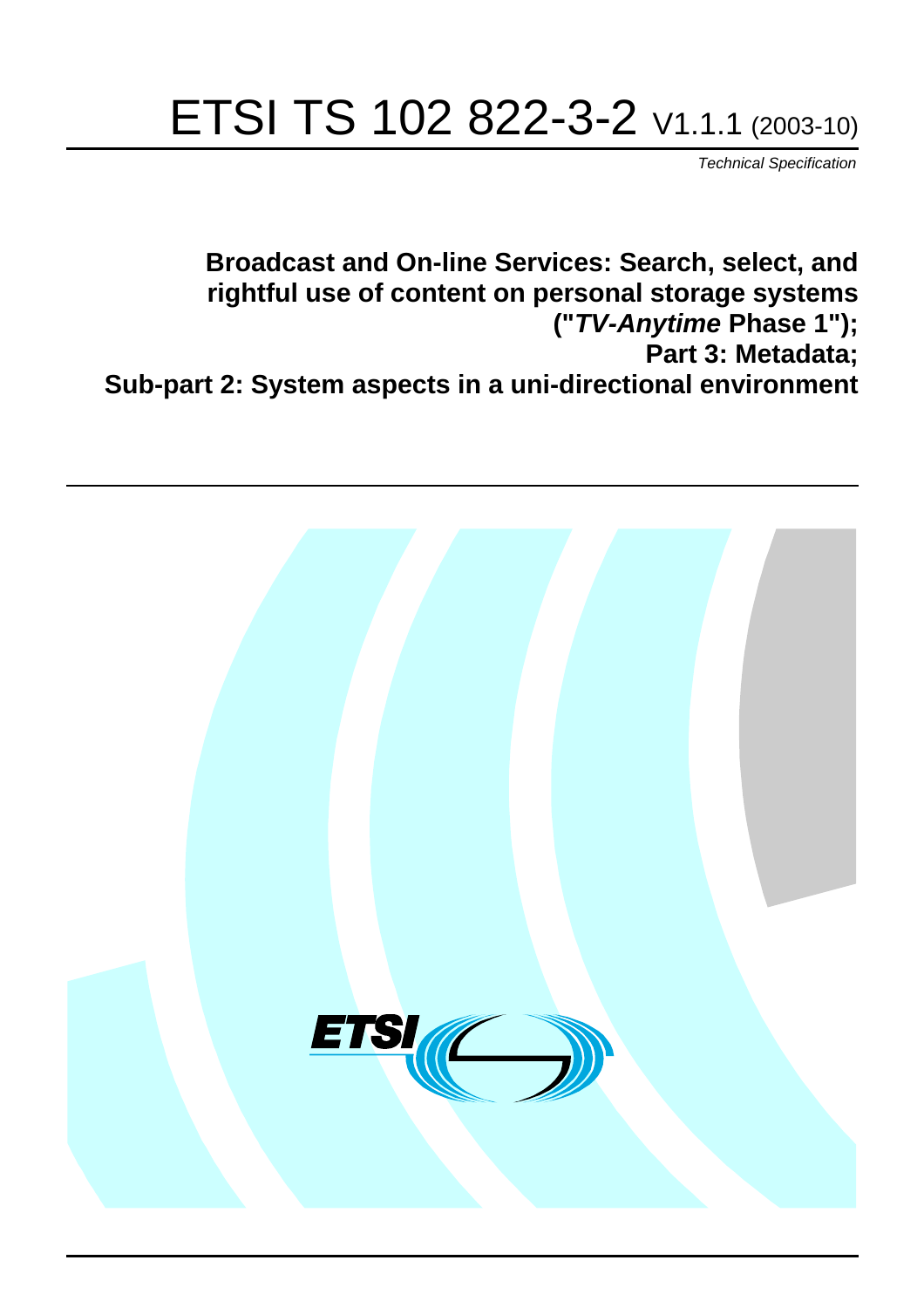Reference

DTS/JTC-TVA-PH1-03-02

Keywords

broadcasting, content, data, TV, video

#### **ETSI**

#### 650 Route des Lucioles F-06921 Sophia Antipolis Cedex - FRANCE

Tel.: +33 4 92 94 42 00 Fax: +33 4 93 65 47 16

Siret N° 348 623 562 00017 - NAF 742 C Association à but non lucratif enregistrée à la Sous-Préfecture de Grasse (06) N° 7803/88

#### **Important notice**

Individual copies of the present document can be downloaded from: [http://www.etsi.org](http://www.etsi.org/)

The present document may be made available in more than one electronic version or in print. In any case of existing or perceived difference in contents between such versions, the reference version is the Portable Document Format (PDF). In case of dispute, the reference shall be the printing on ETSI printers of the PDF version kept on a specific network drive within ETSI Secretariat.

Users of the present document should be aware that the document may be subject to revision or change of status. Information on the current status of this and other ETSI documents is available at <http://portal.etsi.org/tb/status/status.asp>

> If you find errors in the present document, send your comment to: [editor@etsi.org](mailto:editor@etsi.org)

#### **Copyright Notification**

No part may be reproduced except as authorized by written permission. The copyright and the foregoing restriction extend to reproduction in all media.

> © European Telecommunications Standards Institute 2003. All rights reserved.

**DECT**TM, **PLUGTESTS**TM and **UMTS**TM are Trade Marks of ETSI registered for the benefit of its Members. **TIPHON**TM and the **TIPHON logo** are Trade Marks currently being registered by ETSI for the benefit of its Members. **3GPP**TM is a Trade Mark of ETSI registered for the benefit of its Members and of the 3GPP Organizational Partners.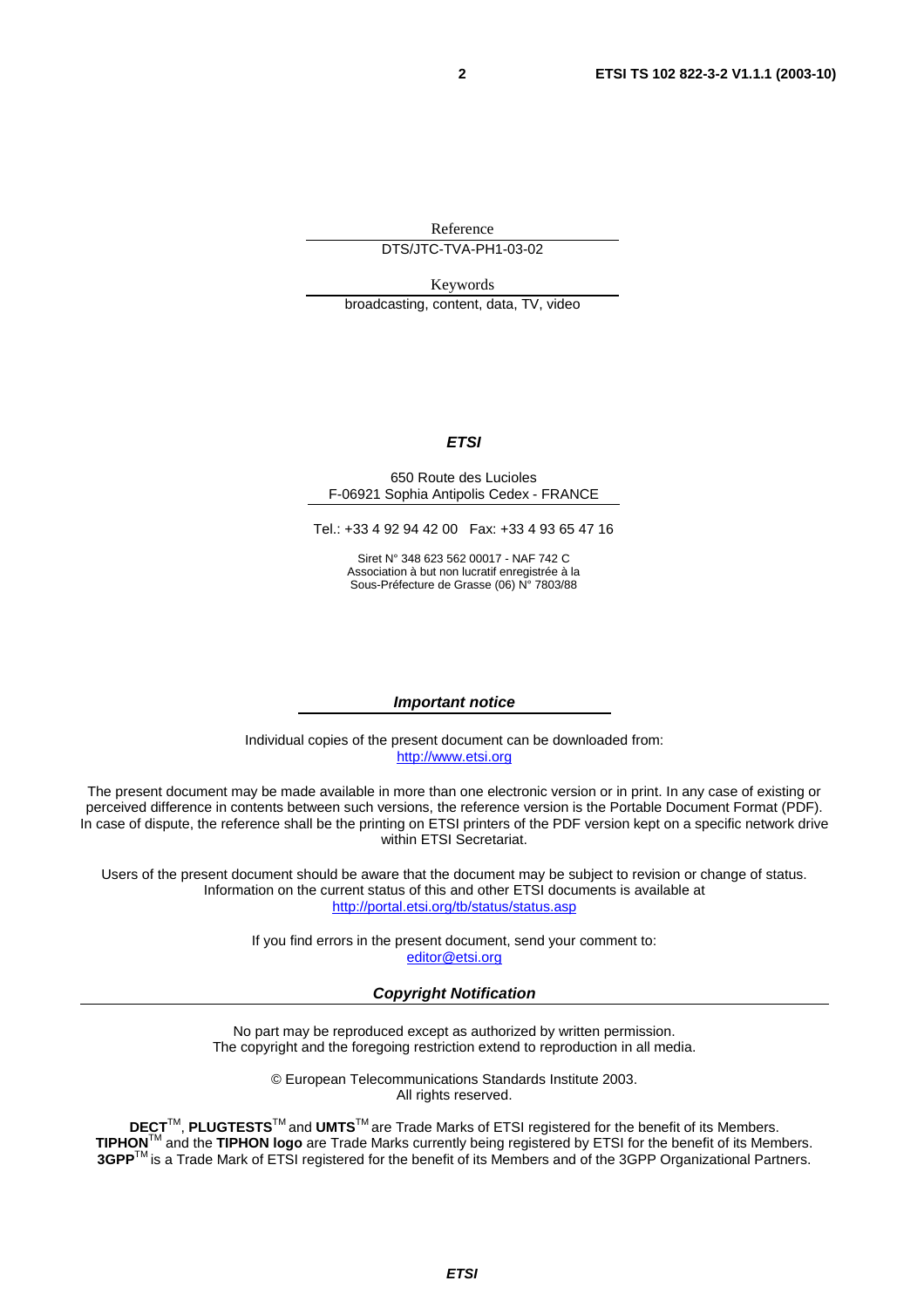# Contents

| 1                    |  |  |
|----------------------|--|--|
| 2                    |  |  |
| 3                    |  |  |
| 3.1                  |  |  |
| 3.2                  |  |  |
| 3.3                  |  |  |
| 4                    |  |  |
| 4.1                  |  |  |
| 4.1.1                |  |  |
| 4.1.2                |  |  |
| 4.1.3                |  |  |
| 4.1.4                |  |  |
| 4.2                  |  |  |
| 4.2.1                |  |  |
| 4.2.2                |  |  |
| 4.2.3                |  |  |
| 4.2.4                |  |  |
| 4.2.5                |  |  |
| 4.3                  |  |  |
| 4.3.1                |  |  |
| 4.3.1.1              |  |  |
| 4.3.1.2              |  |  |
| 4.3.1.3              |  |  |
| 4.3.1.4              |  |  |
| 4.3.1.5              |  |  |
| 4.3.1.6              |  |  |
| 4.3.1.7              |  |  |
| 4.3.1.8<br>4.3.1.8.1 |  |  |
| 4.3.1.8.2            |  |  |
| 4.3.1.9              |  |  |
| 4.3.1.10             |  |  |
| 4.3.1.11             |  |  |
| 4.3.1.11.1           |  |  |
| 4.3.1.11.2           |  |  |
| 4.3.1.12             |  |  |
| 4.3.1.12.1           |  |  |
| 4.3.1.12.2           |  |  |
| 4.3.2                |  |  |
| 4.3.3                |  |  |
| 4.3.4                |  |  |
| 4.3.5                |  |  |
| 4.4                  |  |  |
| 4.4.1                |  |  |
| 4.4.1.1              |  |  |
| 4.4.2                |  |  |
| 4.4.2.1              |  |  |
| 4.4.2.1.1            |  |  |
| 4.4.2.1.2            |  |  |
| 4.4.2.2              |  |  |

 $\mathbf{3}$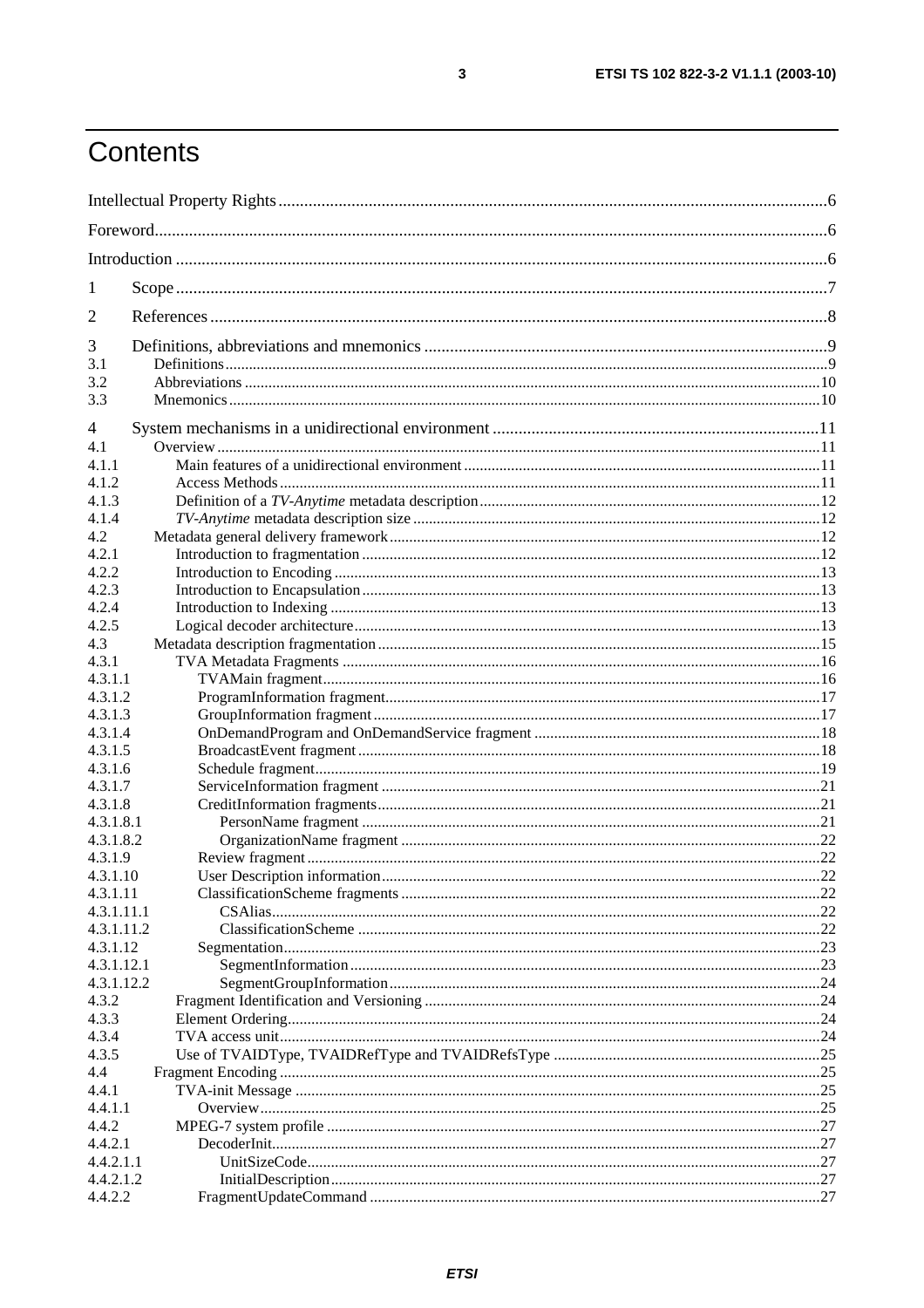| 4.4.2.2.1 |                               |  |
|-----------|-------------------------------|--|
| 4.4.2.3   |                               |  |
| 4.4.2.4   |                               |  |
| 4.4.2.4.1 |                               |  |
| 4.4.2.4.2 |                               |  |
| 4.4.2.4.3 |                               |  |
| 4.4.2.4.4 |                               |  |
| 4.5       |                               |  |
| 4.5.1     |                               |  |
| 4.5.1.1   |                               |  |
| 4.5.1.2   |                               |  |
| 4.5.1.3   |                               |  |
| 4.5.2     |                               |  |
| 4.5.2.1   |                               |  |
| 4.5.2.2   |                               |  |
| 4.5.2.2.1 |                               |  |
| 4.6       |                               |  |
| 4.6.1     |                               |  |
| 4.6.1.1   |                               |  |
| 4.6.1.2   |                               |  |
| 4.6.1.3   |                               |  |
| 4.6.1.3.1 |                               |  |
| 4.6.1.4   |                               |  |
| 4.6.1.4.1 |                               |  |
| 4.6.1.5   |                               |  |
| 4.7       |                               |  |
| 4.7.1     |                               |  |
| 4.7.2     |                               |  |
| 4.7.3     |                               |  |
| 4.7.4     |                               |  |
| 4.7.5     |                               |  |
| 4.8       |                               |  |
| 4.8.1     |                               |  |
| 4.8.2     |                               |  |
| 4.8.3     |                               |  |
| 4.8.4     |                               |  |
| 4.8.4.1   |                               |  |
| 4.8.5     |                               |  |
| 4.8.5.1   |                               |  |
| 4.8.5.1.1 |                               |  |
| 4.8.5.1.2 |                               |  |
| 4.8.5.2   |                               |  |
| 4.8.5.3   |                               |  |
| 4.8.5.4   |                               |  |
| 4.8.5.4.1 |                               |  |
| 4.8.5.5   |                               |  |
| 4.8.5.5.1 |                               |  |
| 4.8.5.5.2 |                               |  |
| 4.8.5.6   |                               |  |
| 4.8.5.7   |                               |  |
| 4.8.5.7.1 |                               |  |
| 4.8.5.7.2 |                               |  |
| 4.8.6     |                               |  |
| 4.8.7     |                               |  |
| 4.9       |                               |  |
| 4.10      |                               |  |
| 4.10.1    |                               |  |
| 4.10.2    |                               |  |
|           | <b>Annex A (informative):</b> |  |
|           |                               |  |
|           |                               |  |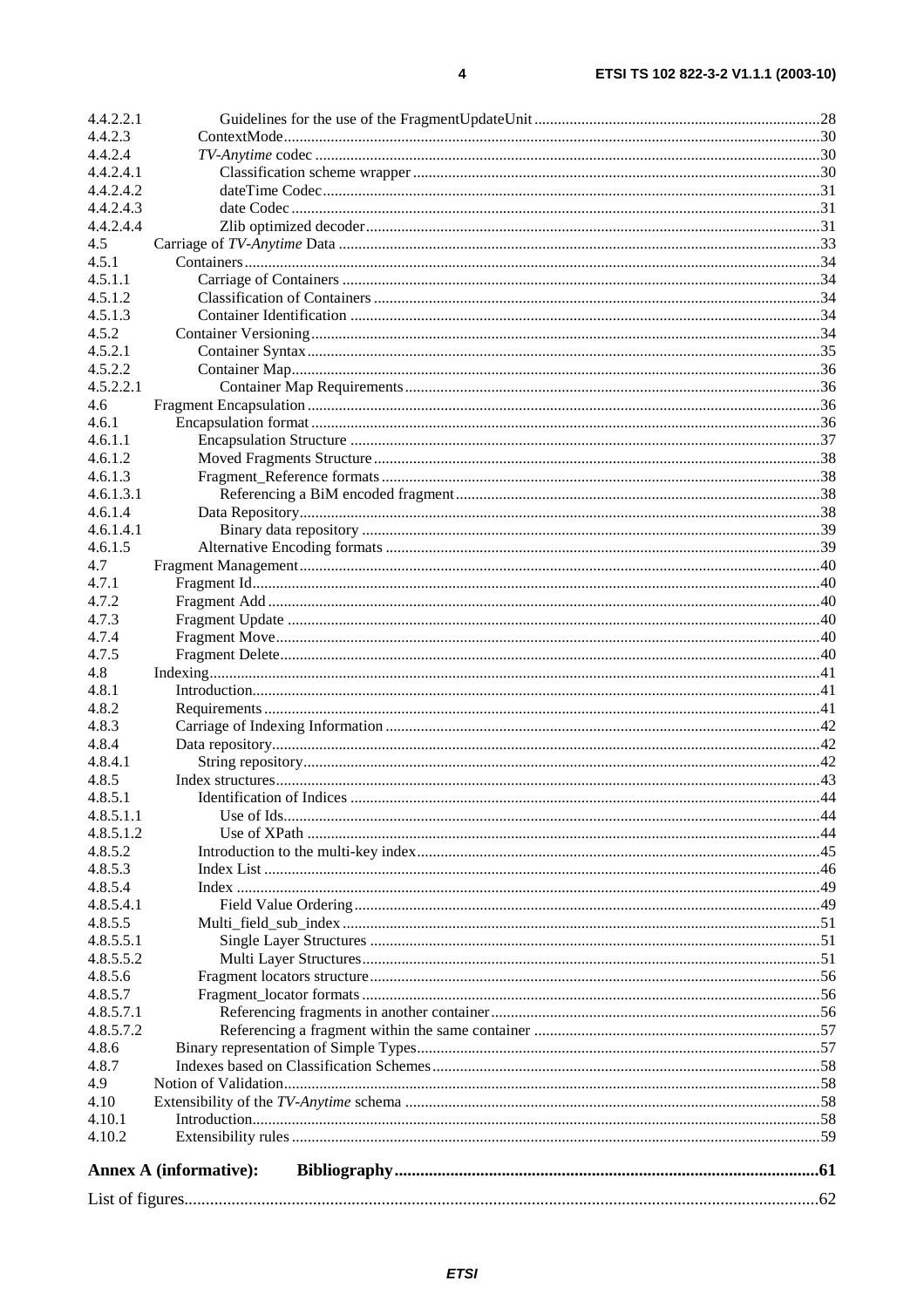$5\phantom{a}$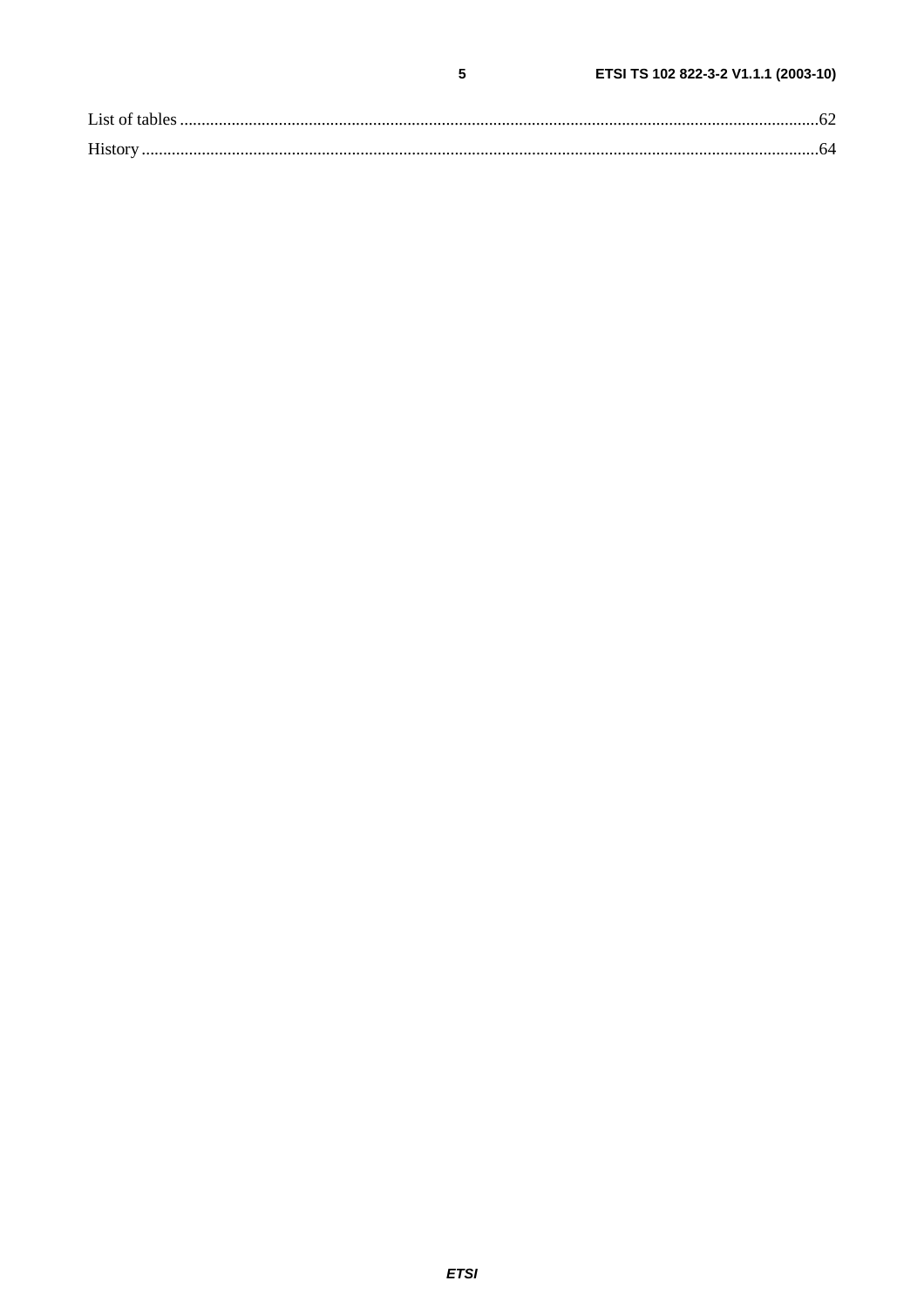IPRs essential or potentially essential to the present document may have been declared to ETSI. The information pertaining to these essential IPRs, if any, is publicly available for **ETSI members and non-members**, and can be found in ETSI SR 000 314: *"Intellectual Property Rights (IPRs); Essential, or potentially Essential, IPRs notified to ETSI in respect of ETSI standards"*, which is available from the ETSI Secretariat. Latest updates are available on the ETSI Web server ([http://webapp.etsi.org/IPR/home.asp\)](http://webapp.etsi.org/IPR/home.asp).

Pursuant to the ETSI IPR Policy, no investigation, including IPR searches, has been carried out by ETSI. No guarantee can be given as to the existence of other IPRs not referenced in ETSI SR 000 314 (or the updates on the ETSI Web server) which are, or may be, or may become, essential to the present document.

# Foreword

This Technical Specification (TS) has been produced by Joint Technical Committee (JTC) Broadcast of the European Broadcasting Union (EBU), Comité Européen de Normalisation ELECtrotechnique (CENELEC) and the European Telecommunications Standards Institute (ETSI).

The present document is part 3, sub-part 2 of a multi-part deliverable covering Broadcast and On-line Services: Search, select and rightful use of content on personal storage systems ("*TV-Anytime* Phase 1"), as identified below:

Part 1: "Phase 1 Benchmark Features";

Part 2: "System description";

#### **Part 3: "Metadata";**

Sub-part 1: "Metadata schemas";

**Sub-part 2: "System aspects in a uni-directional environment";** 

Part 4: "Content referencing";

Part 5: Not currently applicable in *TV-Anytime* Phase 1;

Part 6: "Delivery of metadata over a bi-directional network";

Part 7: "Bi-directional metadata delivery protection".

# Introduction

The present document is based on a submission by the *TV-Anytime* forum ([http://www.TV-Anytime.org](http://www.tv-anytimee.org/)).

'*TV-Anytime* Phase 1' (TVA-1) is the first full and synchronized set of specifications established by the *TV-Anytime* Forum. TVA-1 features enable the search, selection, acquisition and rightful use of content on local and/or remote personal storage systems from both broadcast and online services.

The features are supported and enabled by the specifications for Metadata, Content Referencing, and Bi-directional Metadata Delivery Protection, TS 102 822-3 sub-parts 1 [14] and 2 (the present document), TS 102 822-4 [15], TS 102 822-6 sub-parts 1 [16] and 2 [17] and TS 102 822-7 [18] respectively. All Phase 1 Features listed in TV035r6 are enabled by the normative *TV-Anytime* tools specifications. This list of Phase 1 Features is to be used as guidance to manufacturers, service providers and content providers regarding the implementation of the Phase 1 *TV-Anytime* specifications.

There will be further *TV-Anytime* phases published and Business Models for Post-Phase 1 are currently being defined to include Private and public domains, portable recordable media, super distribution (legal sharing of content between consumers), peripheral device support and mobile devices, amongst others.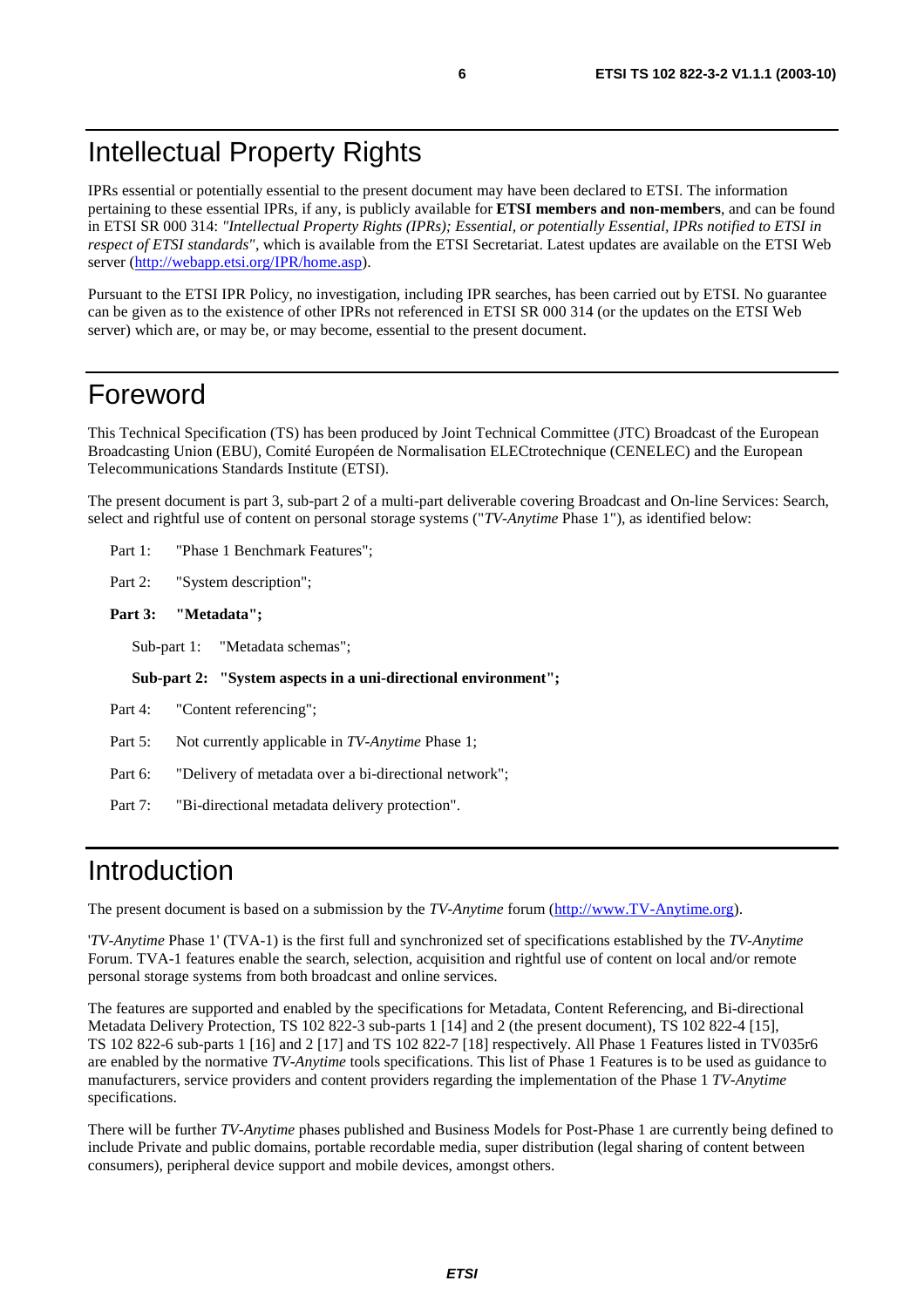# 1 Scope

The present document is the fourth in a series of Technical Specification documents produced by the *TV-Anytime* Forum. These documents establish the fundamental specifications for the services, systems and devices that will conform to the *TV-Anytime* standard, to a level of detail that is implementable for compliant products and services.

As is common practice in such standardization efforts, these specification documents were preceded by requirements documents which define the requirements for the *TV-Anytime* services, systems, and devices.

Congruent with the structure defined in the initial *TV-Anytime* Call for Contributions (TV014r3), these specifications are parsed into three major areas: Metadata, Content Referencing and Rights Management and Protection. Within these general areas, specifications have been developed to date for: Metadata Content Referencing Bi-directional Metadata and Metadata Protection . A specification for Rights Management and Protection is still under development. See the several *TV-Anytime* Calls for Contributions for more detail on the derivation and background of these categories and their respective roles in the *TV-Anytime* standardization process.

The other two documents released to date in this series of Technical Specifications are intended to define the context and system architecture in which the standards in the Metadata, Content referencing, Bi-directional metadata, and Metadata protection are to be implemented in "Phase 1" (TVA-1) of the *TV-Anytime* environment. The first document in the series provides benchmark business models against which the *TV-Anytime* system architecture is evaluated to ensure that the specification enable key business applications. The next document in the series presents the *TV-Anytime* System Architecture. These two documents are placed ahead of the others for their obvious introductory value. Note that these first two documents are largely informative, while the remainder of the series is normative. Also note that a "Phase 2" of the *TV-Anytime* process is currently underway, in which additional requirements and specifications that will build on Phase 1 are being developed. Readers are encouraged to check the *TV-Anytime* Forum's website at [www.TV-Anytime.org](http://www.tv-anytime.org/) for the most recent status of its specifications.

Although each in the series of documents is intended to stand alone, a complete and coherent sense of the *TV-Anytime* system standard can be gathered by reading all of the Phase 1 specification documents in numerical order.

The following diagram depicts the combined scope of the *TV-Anytime* Specification on Metadata TS 102 822-3-1 [14] "Metadata Description Definitions", and the present document "System Aspects in a Unidirectional Environment".



#### **Figure 1: Overview of the scope of TVA Specification on Metadata sub-parts 1 and 2**

TS 102 822-3-1 [14] addresses the description language, structure and semantics of *TV-Anytime* metadata descriptions. The present document introduces new technologies used to process these descriptions for the purpose of transmission in a unidirectional environment.

The actual format and semantics of the delivery layer are specific to the particular uni-directional environment in which *TV-Anytime* is deployed. However, in order for the encoding and encapsulation mechanisms to operate as intended the delivery layer must meet certain requirements. These requirements are defined in the TS 102 822-2 [13].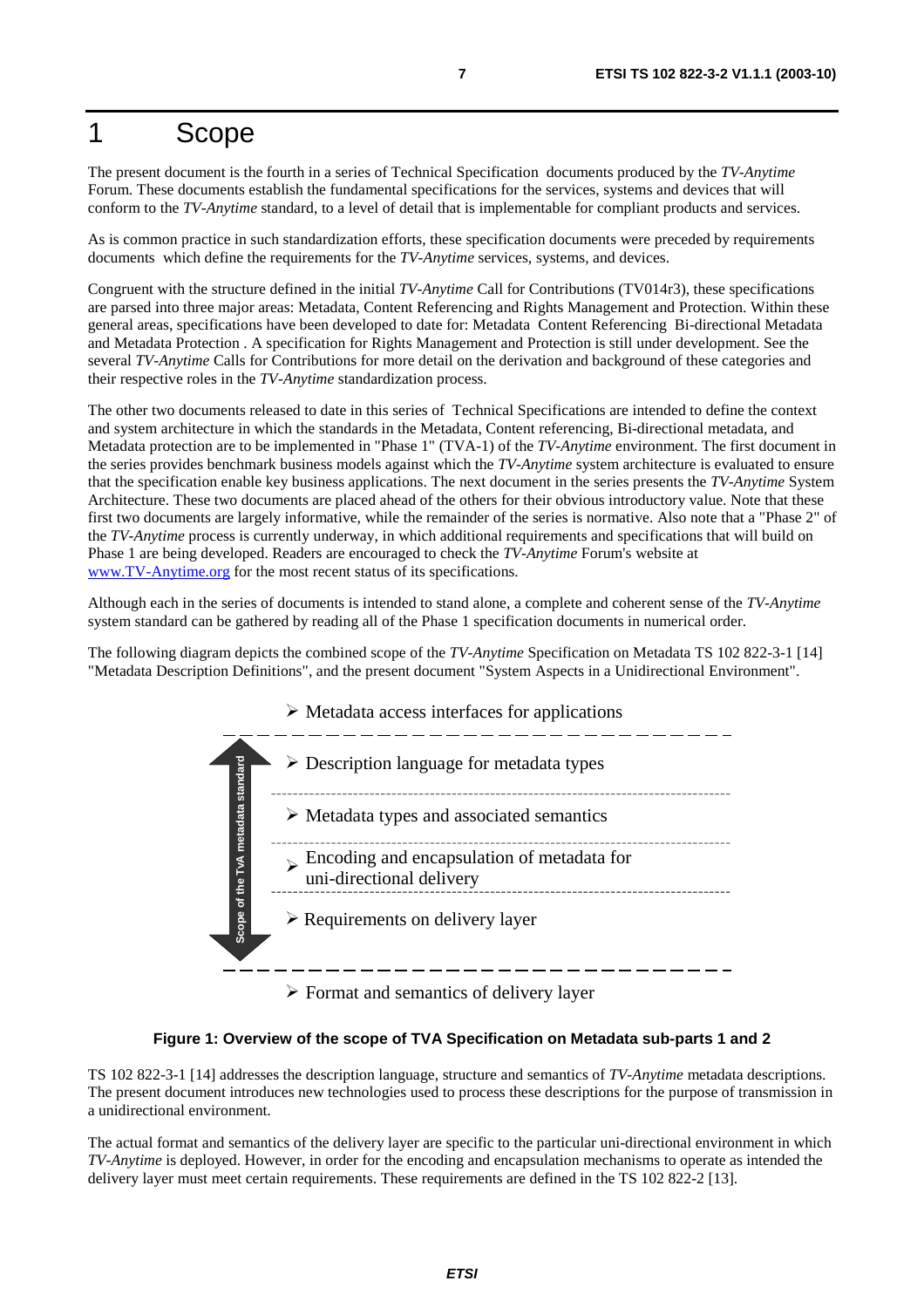# 2 References

The following documents contain provisions which, through reference in this text, constitute provisions of the present document.

- References are either specific (identified by date of publication and/or edition number or version number) or non-specific.
- For a specific reference, subsequent revisions do not apply.
- For a non-specific reference, the latest version applies.

Referenced documents which are not found to be publicly available in the expected location might be found at <http://docbox.etsi.org/Reference>.

- [1] ISO/IEC 10646-1 (1993): "Information technology Universal Multiple-Octet Coded Character Set (UCS) -- Part 1: Architecture and Basic Multilingual Plane".
- NOTE: The UTF-8 encoding scheme is described in annex R of ISO/IEC 10646-1:1993, published as Amendment 2 of ISO/IEC 10646-1 (1993).
- [2] XML, Extensible Markup Language (XML) 1.0, October 2000.
- NOTE: Available at:<http://www.w3.org/TR/2000/REC-xml-20001006>.
- [3] XML Schema, W3C Recommendations (version 20010502).
- NOTE: Available at: [http://www.w3.org/TR/2001/REC-xmlschema-0-20010502,](http://www.w3.org/TR/2001/REC-xmlschema-0-20010502) [http://www.w3.org/TR/2001/REC-xmlschema-1-20010502,](http://www.w3.org/TR/2001/REC-xmlschema-1-20010502) [http://www.w3.org/TR/2001/REC-xmlschema-2-20010502.](http://www.w3.org/XML/Schema)
- [4] XML Path Language, W3C Recommendation, 16 November 1999.
- NOTE: Available at: [http://www.w3.org/TR/xpath.html.](http://www.w3.org/TR/xpath.html)
- [5] Namespaces in XML, W3C Recommendation, 14 January 1999.
- NOTE: Available at: [http://www.w3.org/TR/REC-xml-names/.](http://www.w3.org/TR/REC-xml-names/)
- NOTE: These documents are maintained by the W3C (*[http://www.w3.org](http://www.w3.org/)*)
- [6] IETF RFC 2396: "Uniform Resource Identifier (URI): Generic Syntax".
- [7] IEEE Standard for Binary Floating-Point Arithmetic, Std 754-1985 Reaffirmed 1990.
- NOTE: Available at: [http://standards.ieee.org/reading/ieee/std\\_public/description/busarch/754-1985\\_desc.html](http://standards.ieee.org/reading/ieee/std_public/description/busarch/754-1985_desc.html)
- [8] ISO/IEC 15938-1 (2001): "International Standard Information technology Multimedia content description interface - Part 1: Systems".
- [9] ISO/IEC 15938-2 (2001): "Information technology Multimedia content description interface - Part 2: description definition language".
- [10] ISO/IEC 15938-5 (2001): "Information technology Multimedia content description interface - Part 5: Multimedia description schemes".
- [11] Zlib: "The Zlib API".
- NOTE 1: Available at:<http://www.gzip.org/zlib>.
- NOTE 2: RFC 1950, RFC 1951, RFC 1952 available at [http://www.cis.ohio-state.edu/cgi-bin/rfc.](http://www.cis.ohio-state.edu/cgi-bin/rfc)
- [12] ETSI TS 102 822-1: "Broadcast and On-line Services: Search, select, and rightful use of content on personal storage systems ("TV-Anytime Phase 1"); Part 1: Phase 1 Benchmark Features".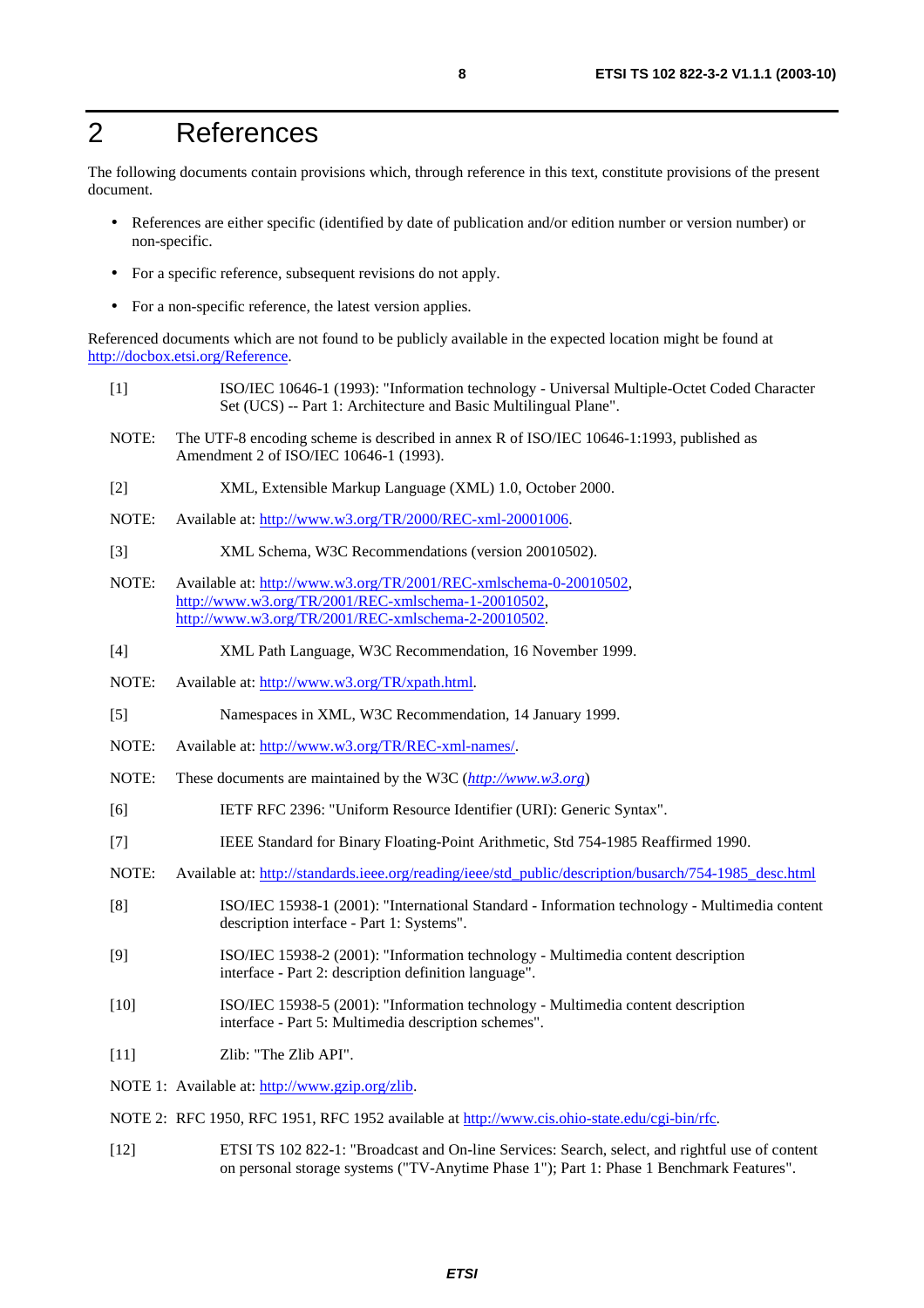- [14] ETSI TS 102 822-3-1: "Broadcast and On-line Services: Search, select, and rightful use of content on personal storage systems ("TV-Anytime Phase 1"); Part 3: Metadata; Sub-part 1: Metadata schemas".
- [15] ETSI TS 102 822-4: "Broadcast and On-line Services: Search, select, and rightful use of content on personal storage systems ("TV-Anytime Phase 1"); Part 4: Content Referencing".
- [16] ETSI TS 102 822-6-1: "Broadcast and On-line Services: Search, select, and rightful use of content on personal storage systems ("TV-Anytime Phase 1"); Part 6: Delivery of metadata over a bidirectional network; Sub-part 1: Service and transport".
- [17] ETSI TS 102 822-6-2: "Broadcast and On-line Services: Search, select, and rightful use of content on personal storage systems ("TV-Anytime Phase 1"); Part 6: Delivery of metadata over a bidirectional network; Sub-part 2: Service discovery".
- [18] ETSI TS 102 822-7: "Broadcast and On-line Services: Search, select, and rightful use of content on personal storage systems ("TV-Anytime Phase 1"); Part 7: Bi-directional metadata delivery protection".
- [19] ISO/IEC 8601: "Data elements and interchange formats Information interchange Representation of dates and times".

# 3 Definitions, abbreviations and mnemonics

# 3.1 Definitions

For the purposes of the present document, the following terms and definitions apply:

**application:** a specific set of functions running on the PDR

NOTE: Some applications use metadata, either automatically or under *consumer* control.

**head end:** source of emission of the transport stream where metadata is inserted

**metadata:** generally, data about content, such as the title, genre and summary of a television programme

NOTE: In the context of *TV-Anytime*, metadata also includes consumer profile and history data.

**MPEG:** ongoing effort by the Motion Pictures Expert Group (working group SC29 WG11 of ISO/IEC) to specify a standard set of content-related metadata applicable to a broad range of applications

NOTE: Defined by *TV-Anytime* in TS 102 822-3-1 [14].

**partial description:** reconstructed portion of the *TV-Anytime* metadata description in the PDR obtained after having decoded a subset of the metadata fragment stream

NOTE: The present document instantiates the *TV-Anytime* schema and must therefore be schema valid with respect to it.

**segment:** a continuous portion of a piece of content, for example a single news topic in a news programme

**segmentation:** the process of creating segments from a piece of content

**transport stream:** the transport stream is made up of the A/V and/or the *TV-Anytime* data streams including the metadata

**TVA:** *TV-Anytime*

**TVA access unit:** container which holds one or more TVA fragments when carried over the transport stream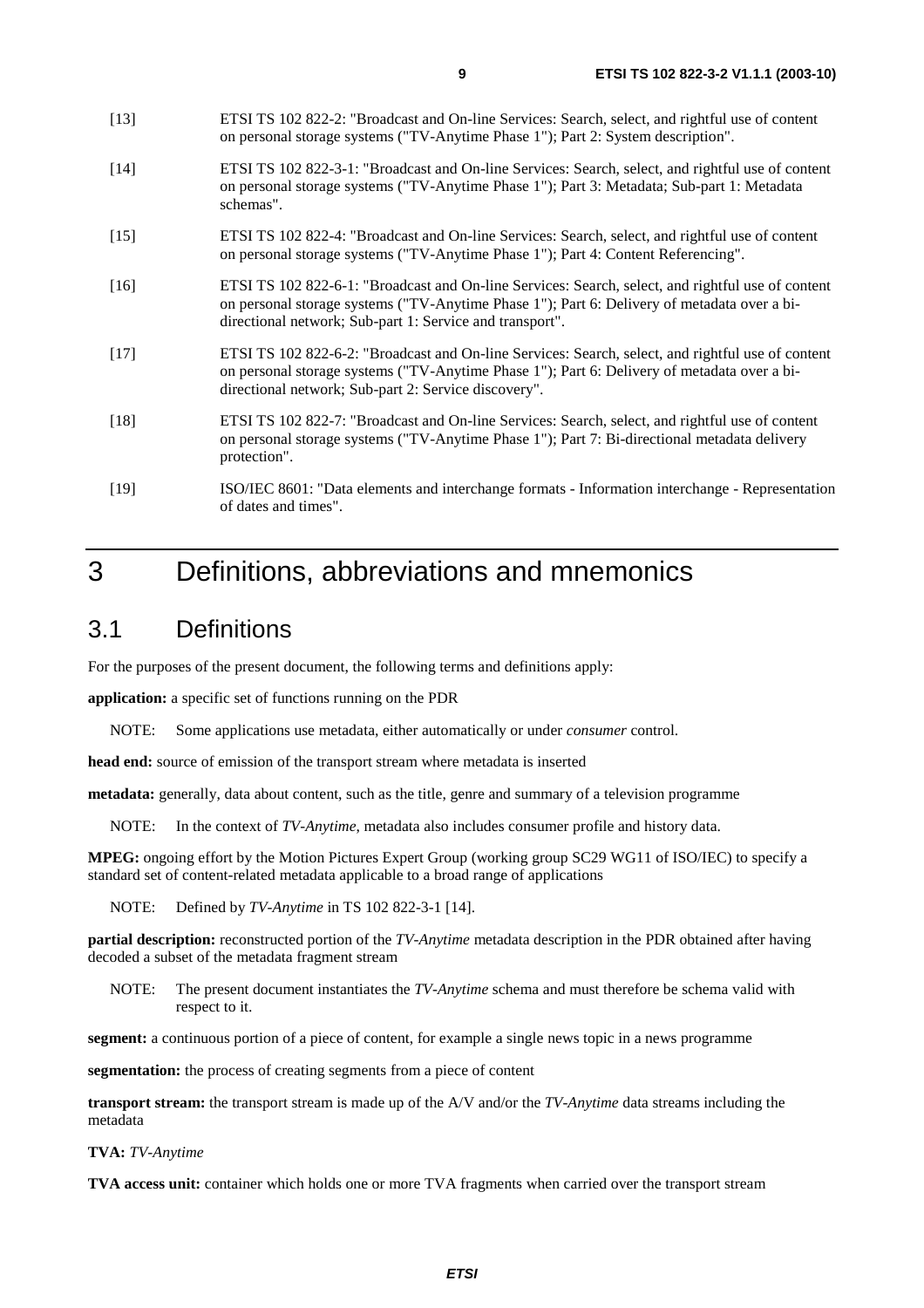**TVA fragment:** self-consistent atomic portion of a metadata description sent to the decoder

**TVA metadata description:** actual document instantiating the TVA schema which is to be sent to the PDR

NOTE: The present document may be subject to partial updates in time using the fragmentation mechanism. In any case, it must be schema valid with respect to the TVA schema.

**TVA metadata fragment stream:** set of the many TVA fragments constituting a single TVA metadata description and inserted in the transport stream received by the decoder

**TVA MPEG-7 profile:** implementation profile of the ISO/IEC 15938-1 standard, adopted by *TV-Anytime* for the encoding of the metadata description as specified in the TS 102 822-3-2

**TVA schema:** a set of rules describing the syntax and semantics of the metadata

# 3.2 Abbreviations

For the purposes of the present document, the following abbreviations apply:

| AU<br>BiM<br><b>CRID</b>                     | <b>Access Unit</b><br><b>Binary Format of MPEG-7</b><br><b>Content Reference IDentifier</b>     |
|----------------------------------------------|-------------------------------------------------------------------------------------------------|
| NOTE:                                        | An identifier for content that is independent of its location.                                  |
| <b>DDL</b>                                   | <b>Description Definition Language</b>                                                          |
| NOTE:                                        | The language used to define description schemes in MPEG-7 (see ISO/IEC 15938-2 [9]).            |
| DL<br>ECG                                    | Delivery Layer<br>Electronic Content Guide                                                      |
| NOTE:                                        | A means of presenting available content to the consumer, allowing selection of desired content. |
| <b>GMT</b><br><b>IPR</b><br><b>MPEG</b>      | Greenwich Mean Time<br><b>Intellectual Property Rights</b><br>Motion Pictures Expert Group      |
| NOTE:                                        | The first version of these specifications is referenced as ISO/IEC 15938.                       |
| <b>PDR</b><br><b>TVA</b><br>UI<br><b>URI</b> | Personal Digital Recorder<br>TV-Anytime<br>User Interface<br>Uniform Resource Identifier        |
| URL                                          | <b>Uniform Resource Locator</b>                                                                 |
| <b>UTF</b>                                   | Universal Character Set Transformation Formats                                                  |
| <b>XML</b>                                   | Extensible Markup Language                                                                      |
| <b>XPath</b>                                 | <b>XML</b> Path Language                                                                        |

## 3.3 Mnemonics

For the purposes of the present document, the following mnemonics are defined to describe the different data types used.

**bslbf**: Bit string, left bit first, where "left" is the order in which bit strings are written. Bit strings are generally written as a string of 1s and 0s within single quote marks, e.g. "1000 0001". Blanks within a bit string are for ease of reading and have no significance.

**uimsbf:** Unsigned integer, most significant bit first (big-endian).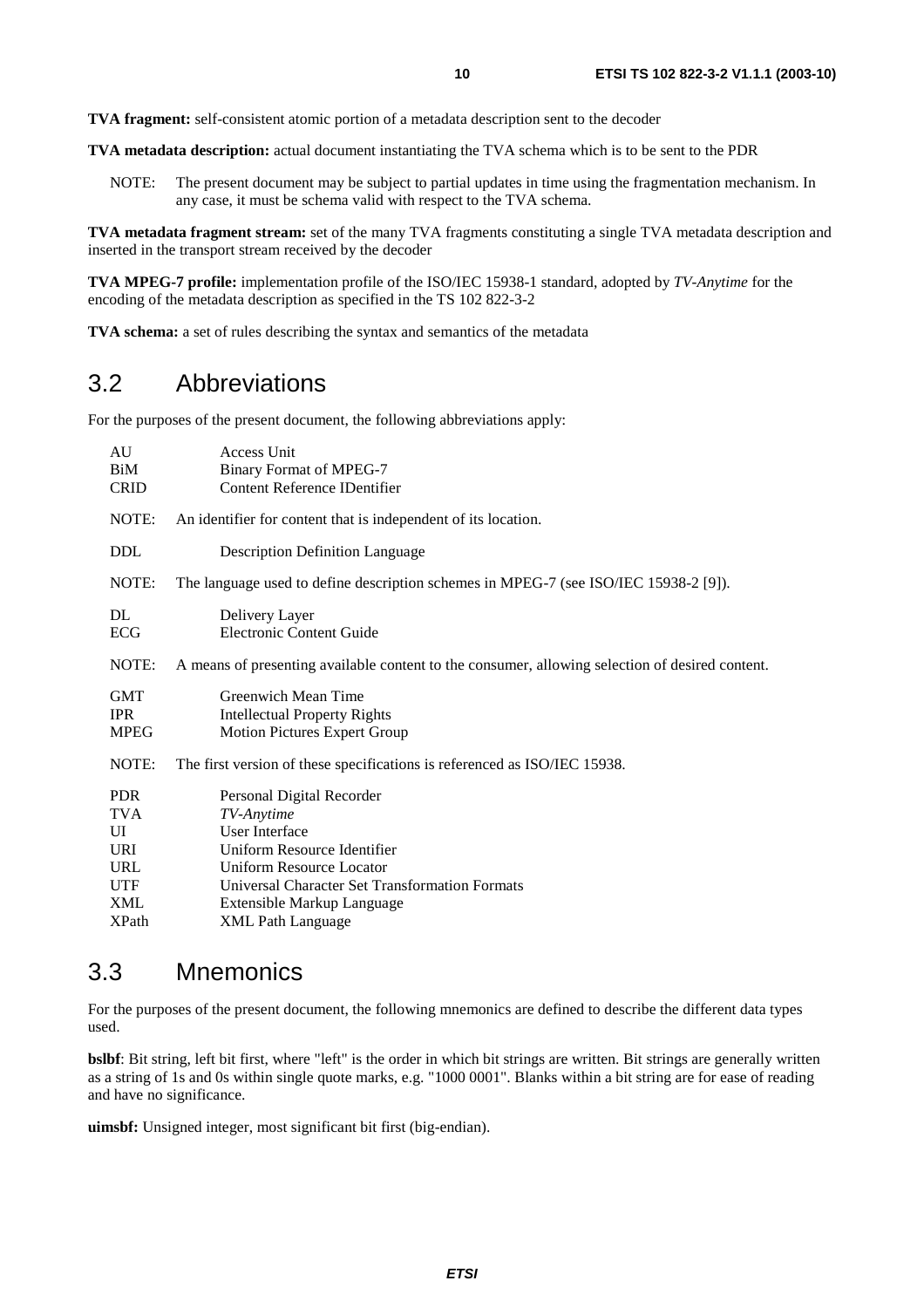**vluimsbf8:** Variable length coded unsigned integer, most significant bit first. The size of vluimsbf8 is a multiple of one byte. The first bit of each byte specifies if set to "1" that another byte is present for this vluimsbf8 code word. The unsigned integer is encoded by the concatenation of the seven least significant bits of each byte belonging to this vluimsbf8 code word.

**vluimsbf5:** Variable length code unsigned integer, most significant bit first. The first n bits which are 1 except for the n-th bit which is 0, indicates that the integer is encoded by n times 4 bits.

# 4 System mechanisms in a unidirectional environment

# 4.1 Overview

## 4.1.1 Main features of a unidirectional environment

Unidirectional environments deliver content and metadata from the transmitting device (head-end) to the terminal device (PDR) over a one-way link. No communication is possible from the PDR to the head-end.



**Figure 2: Unidirectional environment** 

The restrictions imposed by a unidirectional environment mean that a *TV-Anytime* metadata delivery system needs to have the following attributes.

All the *TV-Anytime* metadata descriptions required by the applications running on the PDR will need to be available in the streams provided by the DL to the terminal at the time when those applications need them.

Since the head-end is never advised that the PDR is connected and no acknowledgement is provided to indicate that the data has been correctly transmitted, the data will need to be broadcast cyclically during the time that they are potentially needed by the applications.

Unidirectional environments are in practice limited in the amount of bandwidth that can be allocated to metadata, the size occupied by the *TV-Anytime* metadata description in the transport stream needs to be kept as small as possible.

## 4.1.2 Access Methods

Resources available to PDRs will vary, as will the nature of different unidirectional environments. Because of this it is anticipated that there are a number of ways in which a receiver may wish to acquire and navigate *TV-Anytime* metadata descriptions. The present document has been designed to support the following methods of acquisition:

- Acquire from the metadata stream and cache the data to disk with the receiver provides its own methods of navigation.
- Use the TVA Indexing solution to enable online navigation of the metadata stream.
- Cache both TVA indexing information and data to disk to provide an enhanced version of method 2 above.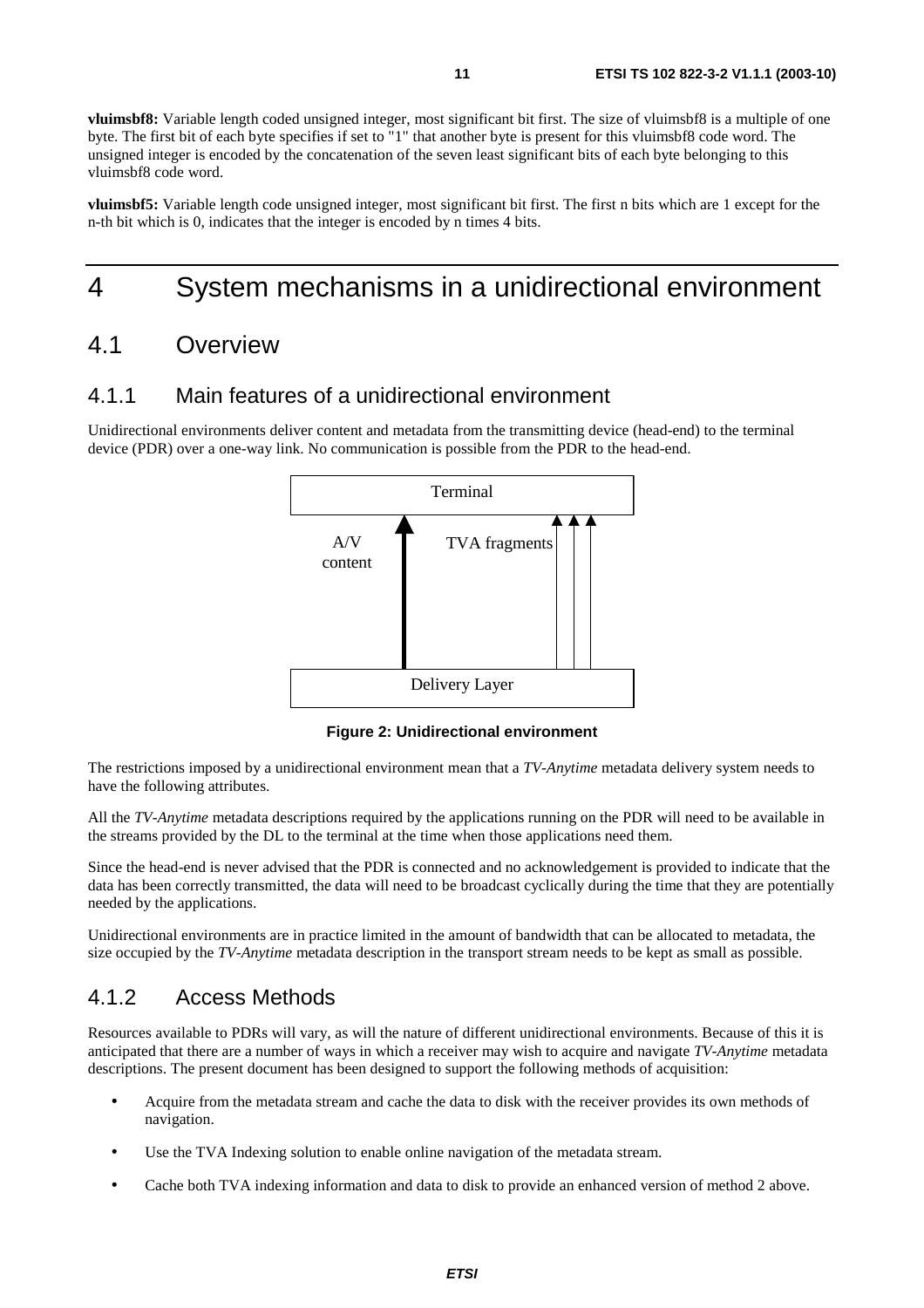# 4.1.3 Definition of a TV-Anytime metadata description

A *TV-Anytime* metadata *description* is the actual document, which is to be sent to the PDR. It is produced in accordance with the schema specified in the *TV-Anytime* metadata specification (see TS 102 822-3-1 [14], clause 6). *TV-Anytime* has selected the MPEG-7 DDL language [9], based on XML schema [3], to define its schema. MPEG-7 DDL is used to define the syntax, the types and default values that comprise the *TV-Anytime* specification. A *TV-Anytime* description can therefore be represented as an XML document instantiating the *TV-Anytime* schema and containing a single root element called *TVAMain*. Within the TVAMain element any number of *TV-Anytime* types can be instantiated. Such a description can then be declared schema valid with respect to the TVA schema.

## 4.1.4 TV-Anytime metadata description size

In many systems a *TV-Anytime* description can become very large. As an example, a valid *TV-Anytime* document could contain all the descriptive data supplied by a single provider to feed an ECG for the next 15 days. The data-set could consist of a set of descriptions for the whole list of programmes, series, and groups of contents which are going to be played out for this period, the full schedule of all the related events, the description of the channels on which they are going to be broadcast, the classification scheme tables, the cast list tables, etc. This entire dataset is contained in the same document.

Sending this dataset as an XML document is inefficient for the following reasons:

- XML is a verbose textual format, making an XML document carrying this amount of data very large. In an environment with restricted bandwidth this will result in slow download times.
- Not all of the information carried will be relevant to the terminal at any one instance. Some part of the description may require to be accessed often whilst other parts may only be accessed occasionally.
- Some parts of the document may need to be updated without affecting other parts (e.g. modification of a single schedule event if one programme is replaced by another).
- Some parts of the document may need to be accessed and updated more often and more efficiently than the rest of the data set (e.g. dynamic segmentation metadata).

In order to overcome the problems associated with delivering *TV-Anytime* metadata as a single, homogenous document, *TV-Anytime* defines *fragmentation, encoding, encapsulation* and *indexing* mechanisms to apply to the *TV-Anytime* metadata descriptions before being transmitted to the terminal in a unidirectional environment.

# 4.2 Metadata general delivery framework

The delivery of *TV-Anytime* metadata can be viewed as five distinct processes.



**Figure 3: Processes associated with delivery of metadata** 

### 4.2.1 Introduction to fragmentation

Fragmentation is the generic decomposition mechanism of a TVA metadata description into self-consistent units of data, called *TVA fragments*. The definition of TVA fragment types allowed by *TV-Anytime* can be found in clause 4.3.

The *self-consistency* capability of a TVA fragment means that:

- Fragments can be obtained in a random order.
- Each fragment can be transmitted and updated independently.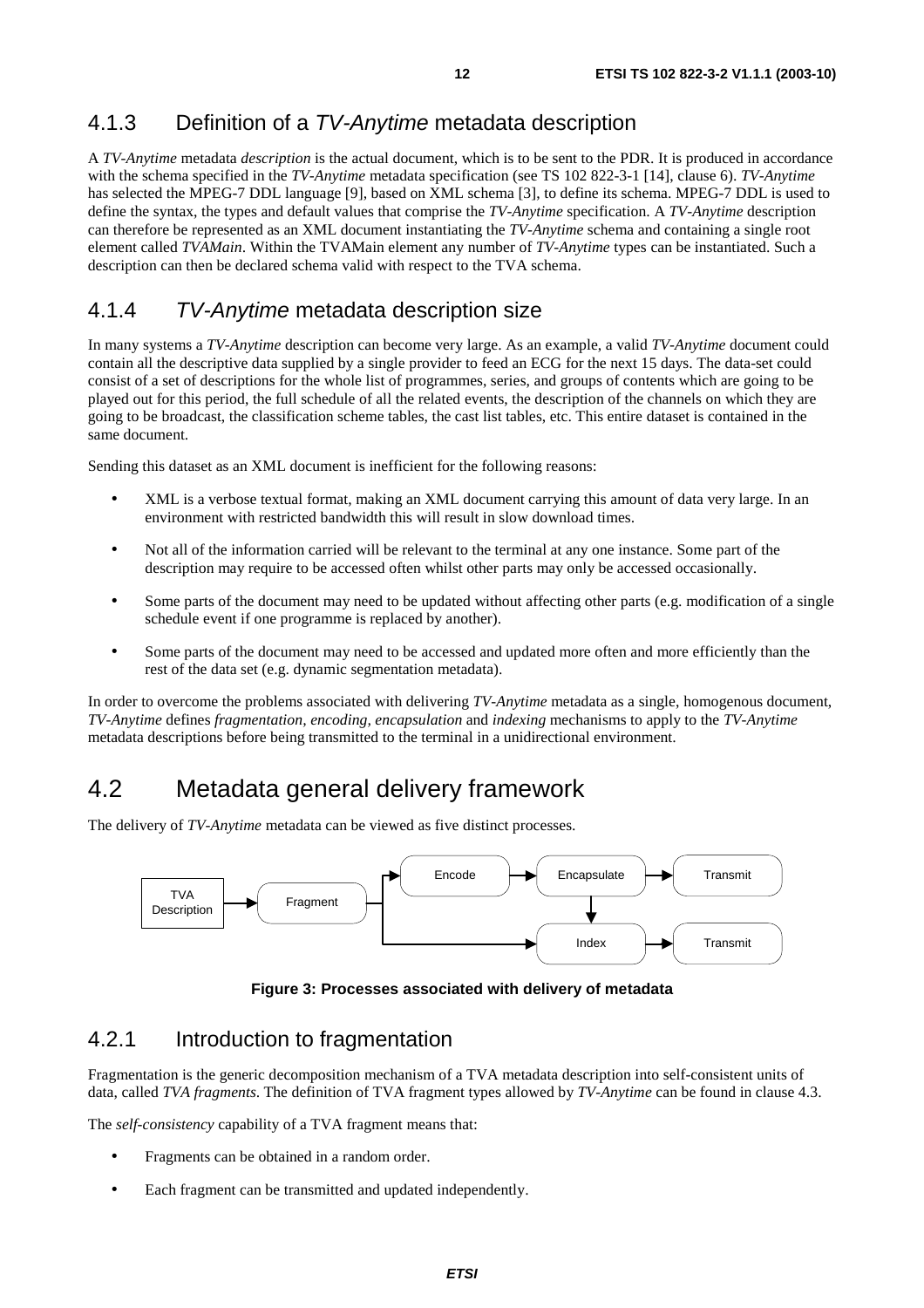• After a fragment has been received and decoded, the resulting partial description is valid with respect to the TVA schema.

The set of all TVA fragments constituting a single TVA metadata description is transmitted to the terminal within a unidirectional environment as a stream of data. This stream is termed a *TVA metadata fragment stream*.

A TVA metadata fragment stream shall always be accessed via the TVA-init message which represents the entry point, as described in clause 4.4.1, followed by the TVA fragment containing the TVAMain root element, as described in clause 4.3.1.1. Optionally, the TVAMain fragment may be included in the TVA-init message as indicated in clause 4.4.1.

The transport of TVA metadata **shall be fragmented** as defined in this specification.

### 4.2.2 Introduction to Encoding

To enable the efficient (in terms of bandwidth, navigability and updating) delivery of data within a unidirectional environment, it is necessary to represent the TVA metadata fragments in a binary format.

*TV-Anytime* has chosen the MPEG-7 BiM method as defined in ISO/IEC 15938-1 [8] (MPEG-7 Systems part) as the preferred method that would facilitate wide interoperability. However *TV-Anytime* appreciates that in some controlled environments, it may be desirable to enable the delivery of metadata using alternate encoding systems. To allow this, appropriate hooks are provided where necessary and the means to indicate the method of encoding used.

### 4.2.3 Introduction to Encapsulation

Once the fragments have been encoded they need to be *encapsulated*. The process of encapsulation provides further information to enable a receiving device to manage a set of transmitted TVA fragments. A receiver needs to be able to uniquely identify a fragment within the TVA metadata fragment stream, and also to be able to identify when the data within a fragment changes. This information is provided by the encapsulation layer.

For the transmission of fragments, the encapsulation mechanism **shall** be used.

## 4.2.4 Introduction to Indexing

Within a *TV-Anytime* metadata fragment stream there are likely to be many hundreds of fragments. Due to the volume of information necessary to provide the enhanced functionality expected of a PDR it is important that there is an efficient mechanism for locating information from within the TVA metadata fragment stream. Indexing provides this functionality by allowing multiple views on the TVA metadata description. In addition to enable a device to quickly find a fragment of interest, indices can also for example be used to provide enhanced UI functionality such as an A-Z listing for Content Titles, Genre Listing etc.

Indexing is an **optional** part of this specification, however it is seen as a powerful mechanism when TVA metadata is to be delivered to receivers that have limited processing and storage capabilities.

## 4.2.5 Logical decoder architecture

The components of the logical decoder architecture are shown below. Each of these components has a specific role in the process of reconstructing a TVA description or in the navigation of the TVA fragments via the indexing system.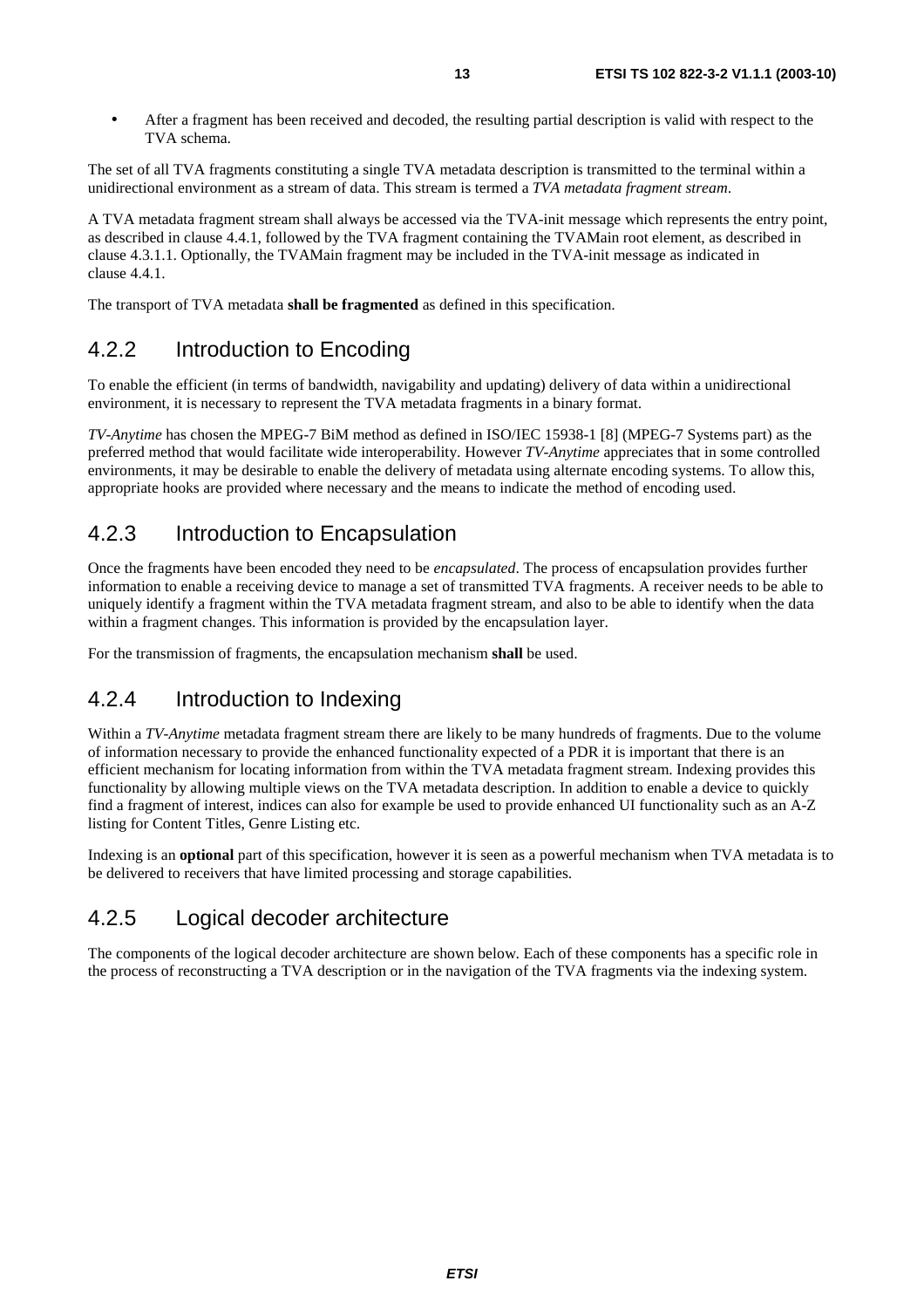

**Figure 4: Functional metadata processing architecture in a unidirectional environment** 

- **Delivery Layer:** The delivery layer provides the mechanism on which the TVA metadata fragment stream is transmitted. The system shall locate the TVA-init message within the delivery layer, to initialize the metadata management system. The TVA-init provides information about the encoding of the TVA fragments, and whether Indexing data is available. Once the metadata management system has been configured, the system is ready to process TVA fragments, and indexing data. TVA fragments are encapsulated within a data container. Depending on the caching model used one or more data containers e.g. acquire container "N" or acquire all data containers - are requested by the management system.
- **Binary Decoder:** The binary decoder takes a data container and decodes the TVA fragment and delivers the decoded TVA fragment along with the fragments version and unique identifier to the Metadata Manager. The schema to which all fragments within the TVA metadata fragment stream shall conform is defined within the DecoderInit part of the TVA-init message.
- **The Schema Manager:** This is a black box component in the terminal which provides the Binary Decoder with details about the schemas, declared in the TVA-init message and instantiated by the related TVA metadata description. It is a requirement that the terminal knows the schema used to produce a TVA metadata description prior to processing the TVA metadata fragment stream. **However, the method in which a PDR acquires this schema is out of scope for the current version of the** *TV-Anytime* **metadata standard.**
- **Metadata Manager:** This component is responsible for managing requests from the Management Layer for TVA fragments, and also for notifying the Management layer of changes to fragments previously acquired from the TVA metadata fragment stream.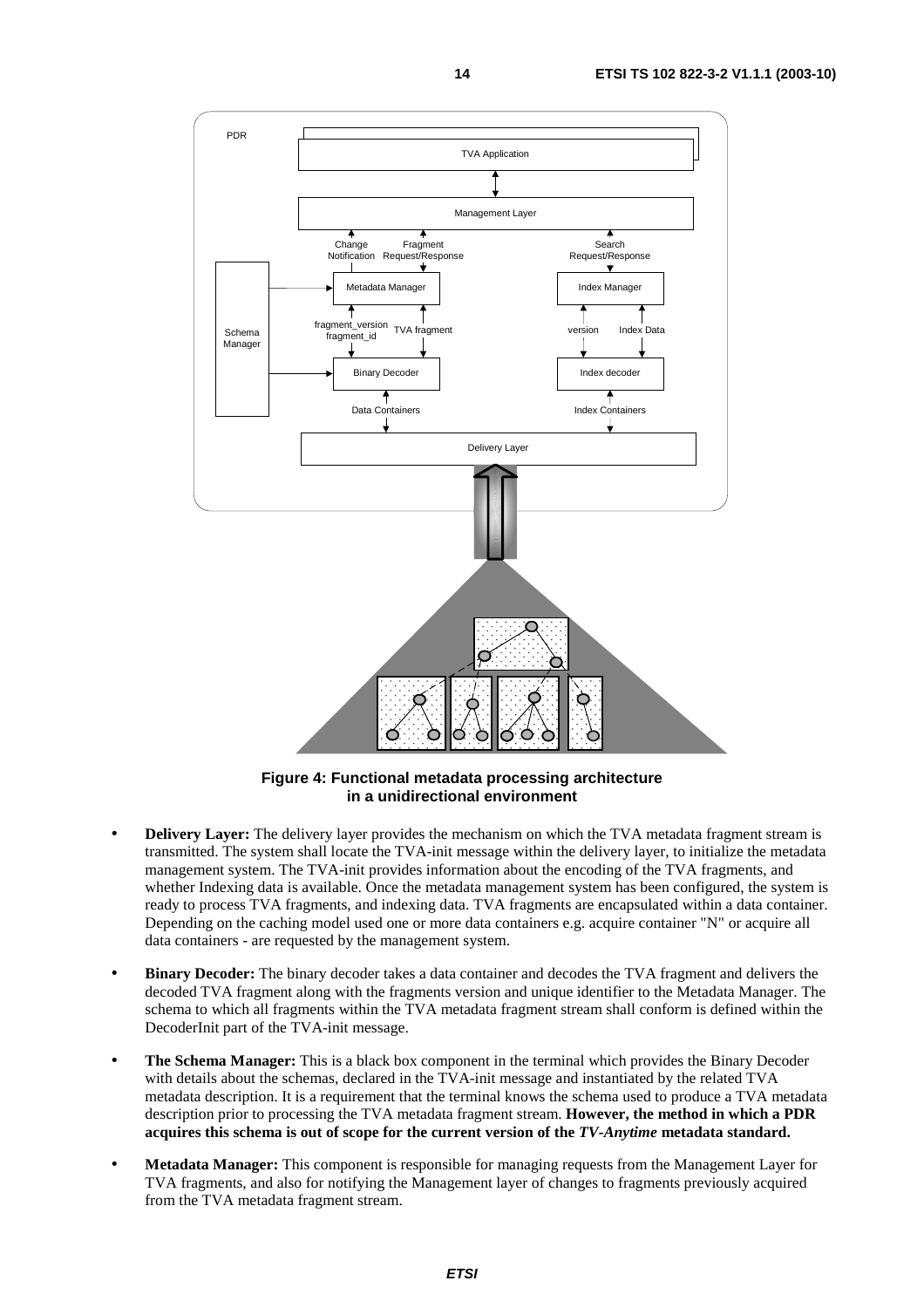- **Management Layer:** The role of the management layer is very much dependant on the functionality of the TVA Application which is interacting with this layer. In some instances it will just notify the Application when a change as occurred to the TVA fragment stream e.g. new fragment, deleted fragment takes. In other cases it will ask for a specific fragment, which involves an index lookup. The Management Layer is then responsible for using the Index to locate a fragment and then using the Metadata manager to load the fragment from the TVA metadata fragment stream.
- **Index Decoder:** This component takes an Index container from the delivery layer, and makes the raw data available to the Index Manager, along with the index container version.
- **Index Manager:** This component takes search requests from the Management Layer and returns a set of matching references to fragments, which the Management layer then sends to the Metadata manager for loading. To perform the search the appropriate Index containers are loaded, and the search performed using the supplied parameters.

# 4.3 Metadata description fragmentation

To enable the efficient delivery, updating and navigation of a *TV-Anytime* metadata description, a number of normative TVA fragment types have been defined.

A fragment is the ultimate atomic part of a *TV-Anytime* metadata description that can be transmitted independently to a terminal. A fragment shall be self consistent in the sense that:

- It shall be capable of being updated independently from other fragments.
- The way it is decoded, processed and accessed shall be independent from the order in which it is transmitted relative to other fragments.
- The decoding of a fragment and its addition to the partial description shall give a *TV-Anytime* schema valid description. Note that a partial description must have at least the fragment delivering the root element (TVAMain).





#### **Figure 5: Fragmentation of a TV-Anytime metadata description**

When an update occurs to one or more elements or attributes within a previously transmitted fragment, the entire fragment must be transmitted again i.e. no mechanisms for sub-fragment updates are provided.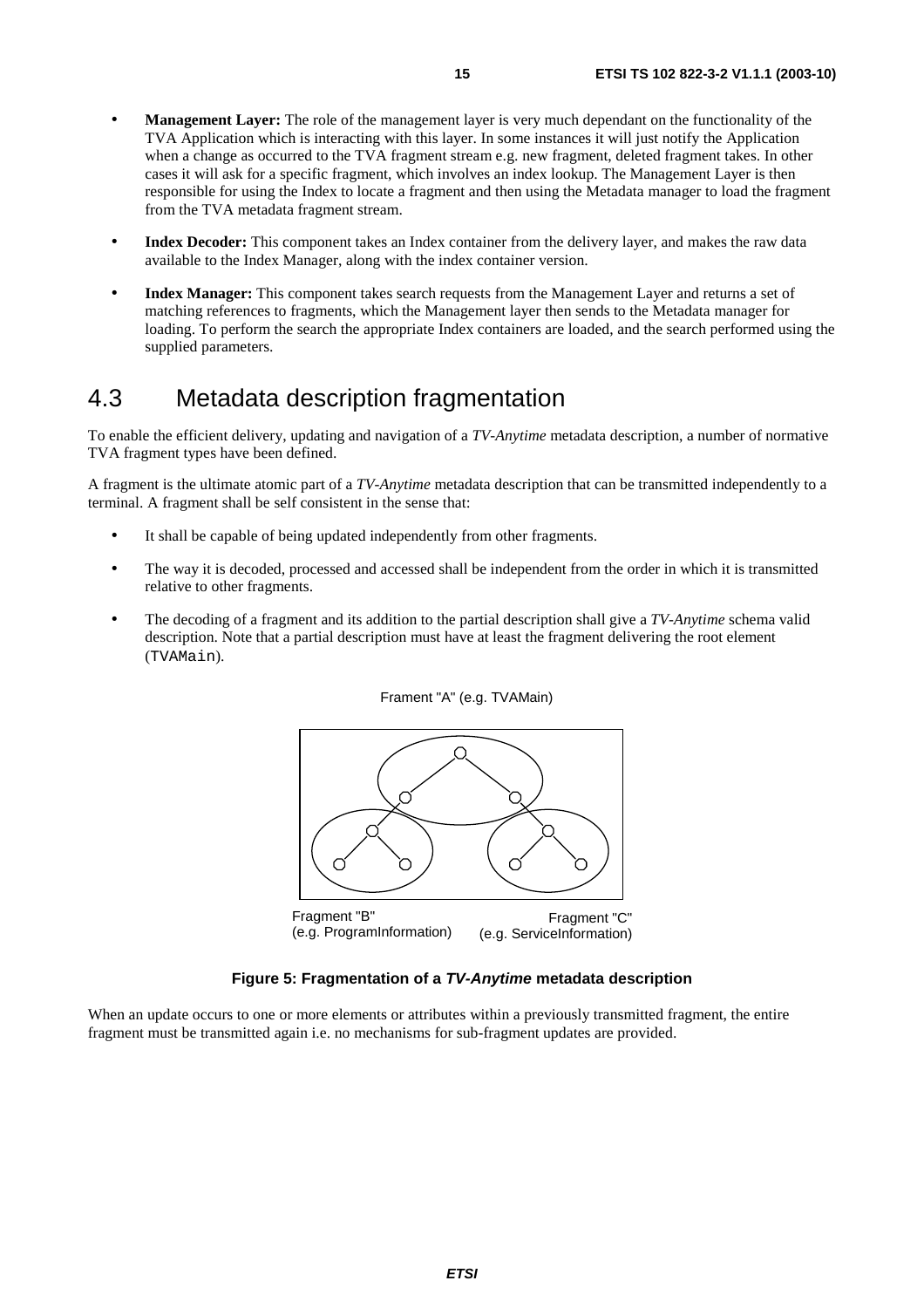# 4.3.1 TVA Metadata Fragments

The *TV-Anytime* metadata description can be split into a number of standardized types of self contained fragments. These *TV-Anytime* normative fragments are defined as follows:

#### 4.3.1.1 TVAMain fragment

The TVAMain fragment is special since every TVA fragment stream must contain one instance of this fragment type. The TVAMain fragment contains the TVAMain root element plus a limited range of child nodes.



**Figure 6: UML-like representation of a TVAMain fragment** 

As can be seen from the representation in figure 6 the TVAMain fragment shall contain child elements down to and including the following:

- ClassificationSchemeTable.
- ProgramInformationTable.
- GroupInformationTable.
- ProgramLocationTable.
- ServiceInformationTable.
- CreditsInformationTable.
- ProgramReviewTable.
- SegmentInformationTable.
	- SegmentList.
	- SegmentGroupList.
	- TimeBaseReference.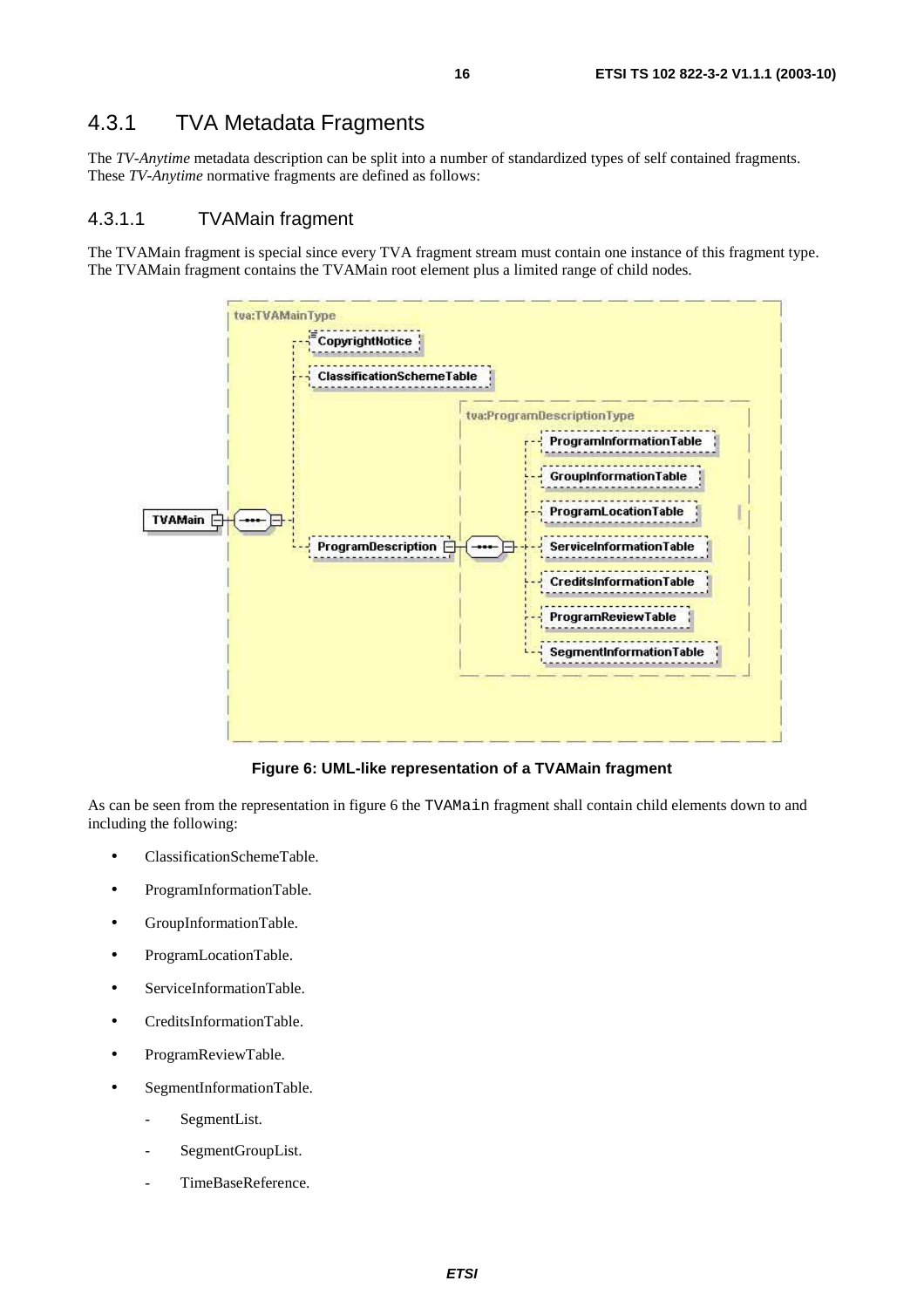The presence of and number of each of these types shall conform to the *TV-Anytime* schema. Elements that are children of these element types form fragments of their own and so shall not be included within the TVAMain fragment.

It should be noted that updates to TVAMain would typically be infrequent, and an update to this fragment would cause the decoder to be re-initialized.

#### 4.3.1.2 ProgramInformation fragment

A ProgramInformation fragment is one of the key attractor types of a TVA system, it carries an element of type ProgramInformationType and all child nodes thereof. This type contains descriptive information about a piece of content, the content being identified by a CRID.

The ProgramInformationElement is a child element of the ProgramInformationTable, which forms part of the TVAMain fragment.



**Figure 7: UML-like representation of a ProgramInformation fragment** 

The ProgramInformation fragment is completely self-contained with one exception. Within the CreditsItem, which is a child element of the CreditList element in the BasicDescription element, the optional PersonNameIDRef and OrganizationNameIDRef elements use TVAIDRefType attributes to reference TVAIDType attributes within corresponding entries within the CreditsInformationTable. This enables optimization in cases where a Credit Item description is common to more than one programme. In such a case, a CreditsItem only needs to be defined once e.g. for all the episodes of a Soap Opera. The guidelines given for the use of TVAIDType/TVAIDRefType in clause 4.3.5 should however be taken into account when assigning and using these ID values.

#### 4.3.1.3 GroupInformation fragment

A GroupInformation fragment contains an element of type GroupInformationType and all child nodes thereof. This contains descriptive information about a conceptual content group e.g. Series, Serial, Collection etc. The GroupInformationElement is a child element of the GroupInformationTable, which forms part of the TVAMain fragment.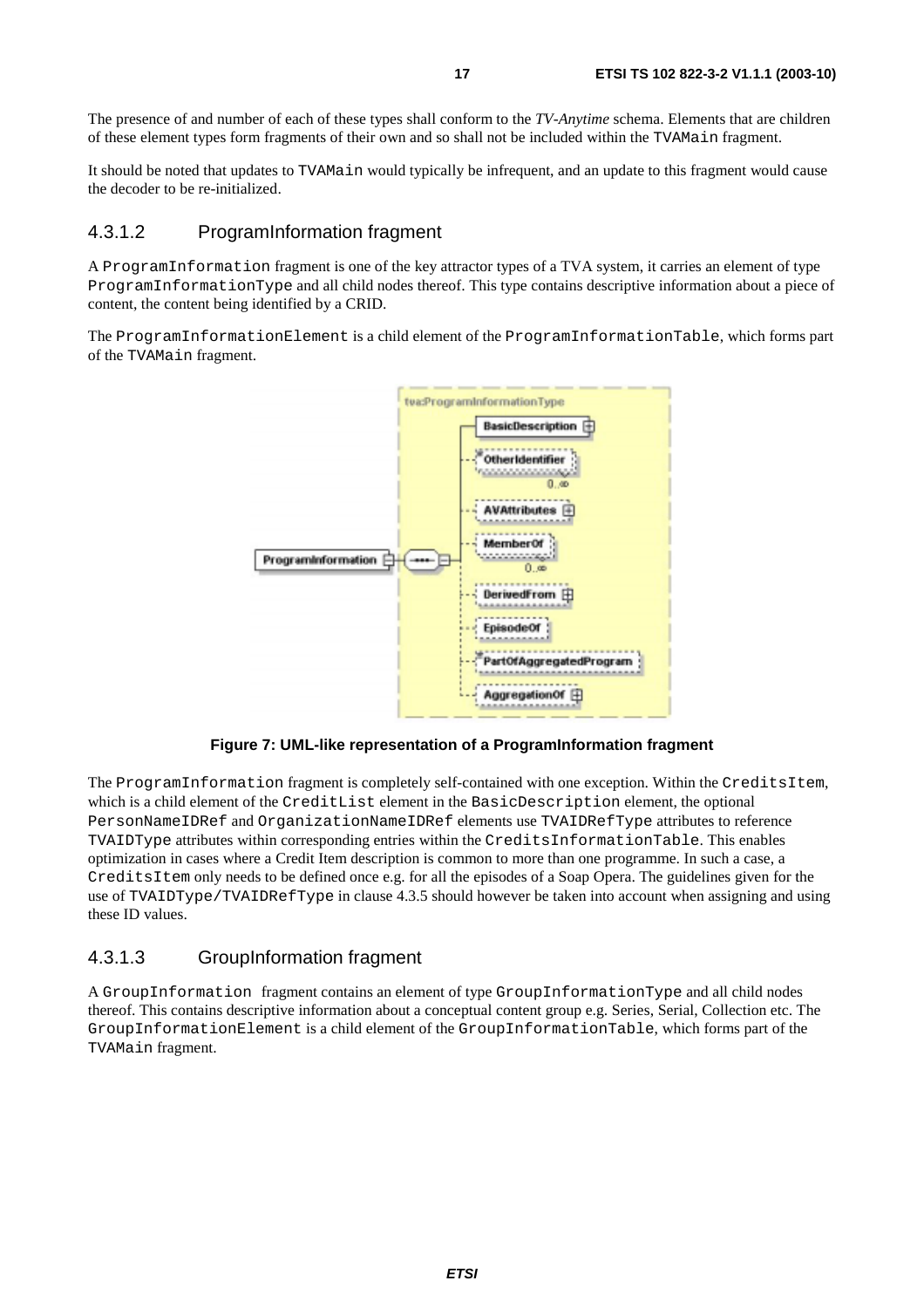

#### **Figure 8: UML-like representation of a GroupInformation fragment**

The GroupInformation fragment is completely self contained except for that described for the ProgramInformation fragment, namely within the CreditsItem, the optional PersonNameIDRef and OrganizationNameIDRef elements which the TVAIDRefType attribute which points to an entry within the CreditInformationTable. The guidelines given for the use of TVAIDType/TVAIDRefType in clause 4.3.5 should thus be taken into account when assigning and using these ID values.

### 4.3.1.4 OnDemandProgram and OnDemandService fragment

Within a unidirectional environment the OnDemandProgramType and the OnDemandServiceType are seen to be of limited use.

However if a broadcaster wishes to transmit OnDemand program location information, a complete OnDemandProgram or an OnDemandService element instantiating respectively one of these types shall form a single fragment. Both the OnDemandProgram and the OnDemandService elements are child members of the ProgramLocationTable, which forms part of the TVAMain fragment.

An attribute of type TVAIDRefType is used by the serviceIDRef attribute within the OnDemandServiceType to reference the associated service information. It points to an element of type ServiceInformationType having a serviceId attribute, with a value equal to the serviceIDRef. This latter value shall be unique within the TVA metadata description. And the guideline in clause 4.3.5 on the assignment and use of TVAIDType/TVAIDRefType values should be taken into account when dealing with these values.

## 4.3.1.5 BroadcastEvent fragment

The BroadcastEventType has been designed to represent dynamic events in an environment where frequent updates are required.

A BroadcastEvent fragment is thus an instance of the BroadcastEventType, a child element of the ProgramLocationTable, which forms part of the TVAMain fragment.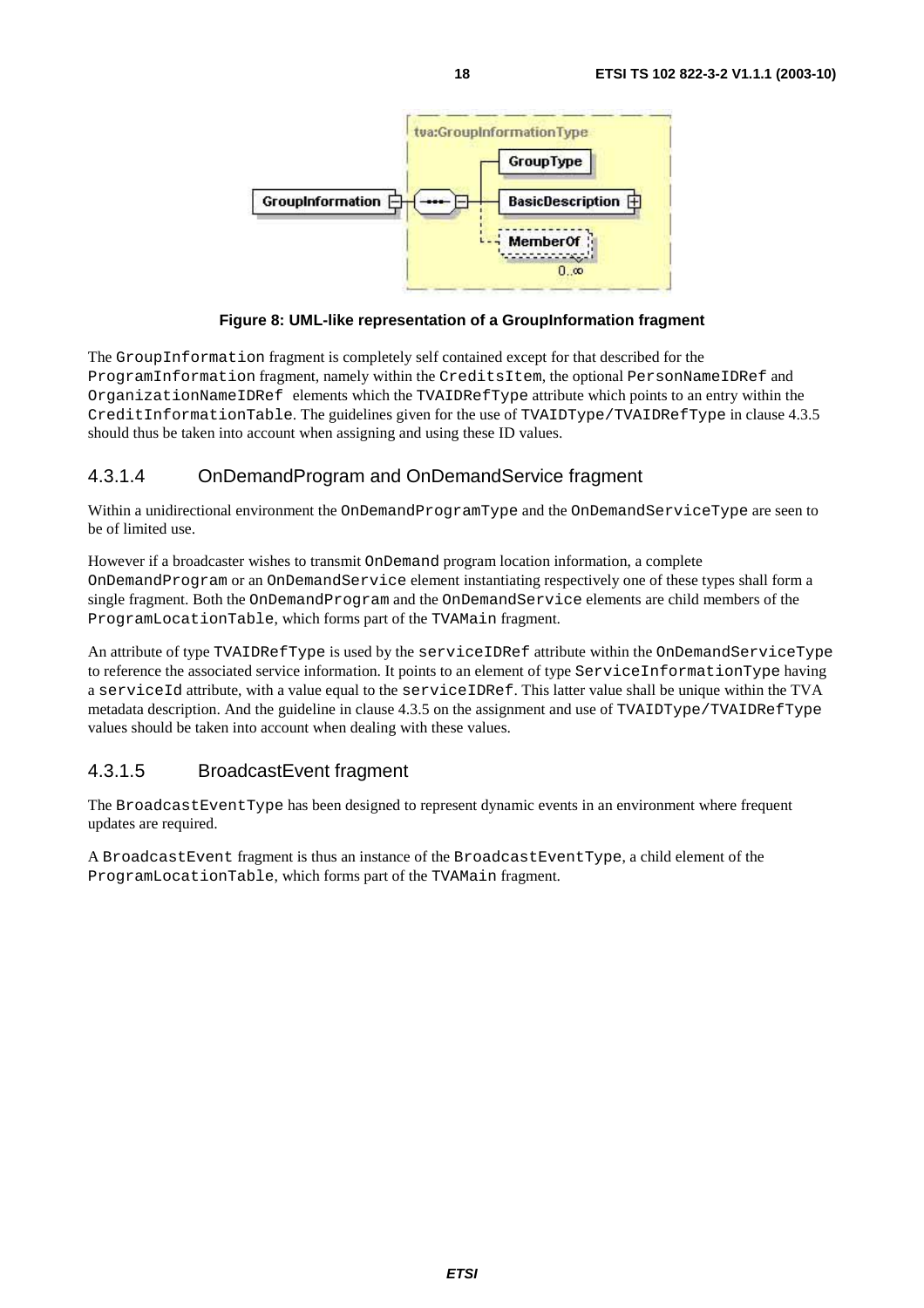

**Figure 9: UML-like representation of a BroadcastEvent fragment** 

A TVAIDRefType value is used by the serviceIDRef attribute to identify the service on which the event described by this BroadcastEvent fragment will be broadcast. It points to the serviceId attribute, of a ServiceInformation element in the same metadata description, whose type is TVAIDType. This latter value shall be unique within the TVA metadata description. The guideline in clause 4.3.5 on the assignment and use of TVAIDType/TVAIDRefType values should be taken into account when dealing with these values.

### 4.3.1.6 Schedule fragment

The Schedule type provides an alternative way to that of the BroadcastEvent type for describing events within a broadcast system. It provides a mechanism to group a number of consecutive events together, which span a given time period on a single service.

The use of the ScheduleType for describing broadcast events has the following properties:

- To extract a single event from a schedule, the entire schedule must be decoded to locate the event of interest.
- The schedule type has been designed to aid large and collective updates. An update to a single event, within the schedule, will cause the entire Schedule fragment to be updated. However this is often not a problem, as subsequent events are often affected by a single event change.

As a result, the Schedule fragment instantiates the ScheduleType and is a child element of the ProgramLocationTable, which forms part of the TVAMain fragment.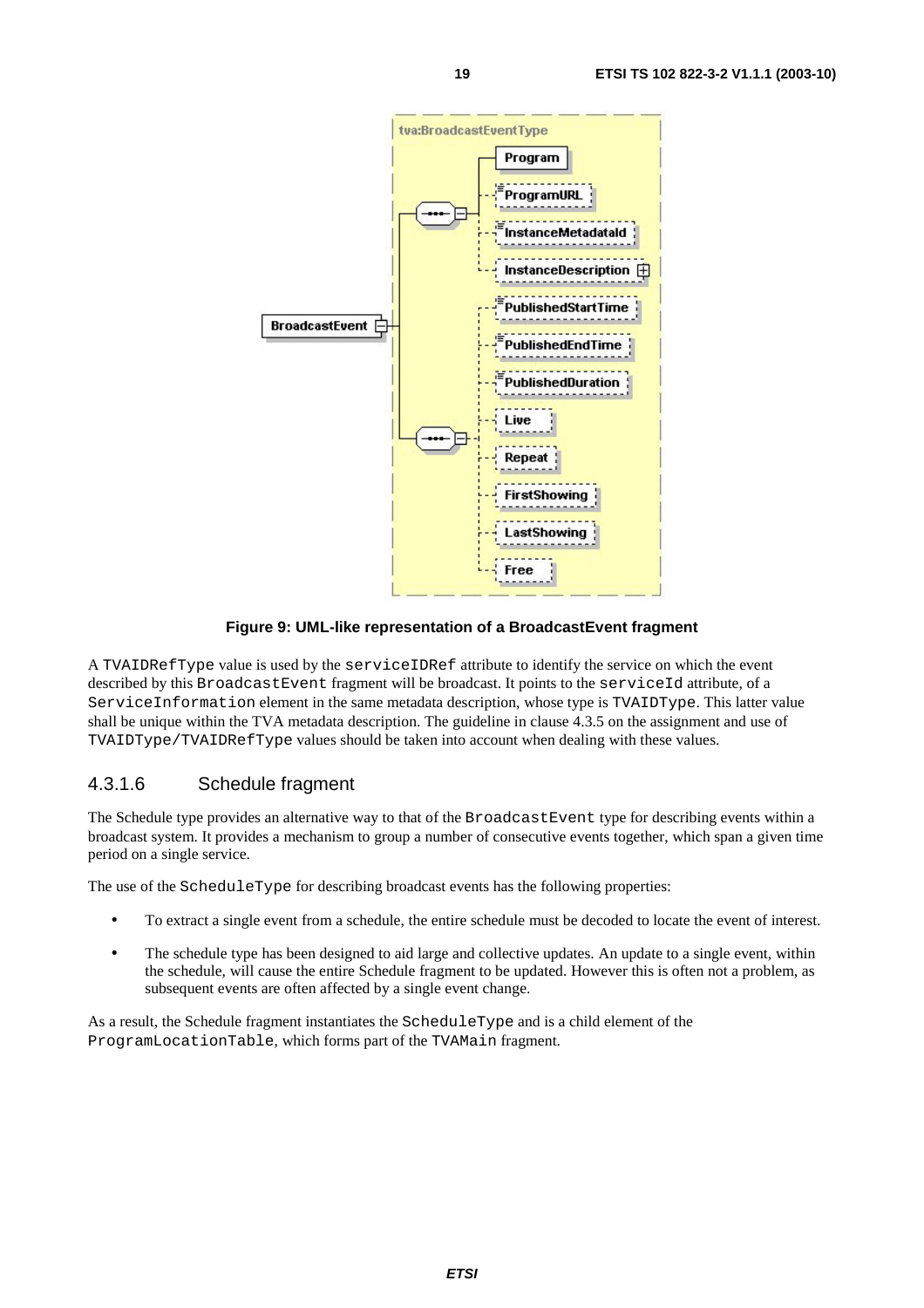

**Figure 10: UML-like representation of a Schedule fragment** 

A TVAIDRefType value is used by the serviceIDRef attribute to identify the service on which the events described by the schedule will be broadcast. It should be managed the same way as described in the previous clause for the BroadcastEvent fragment by taking into account the guidelines in clause 4.3.5 on the assignment and use of TVAIDType/TVAIDRefType values.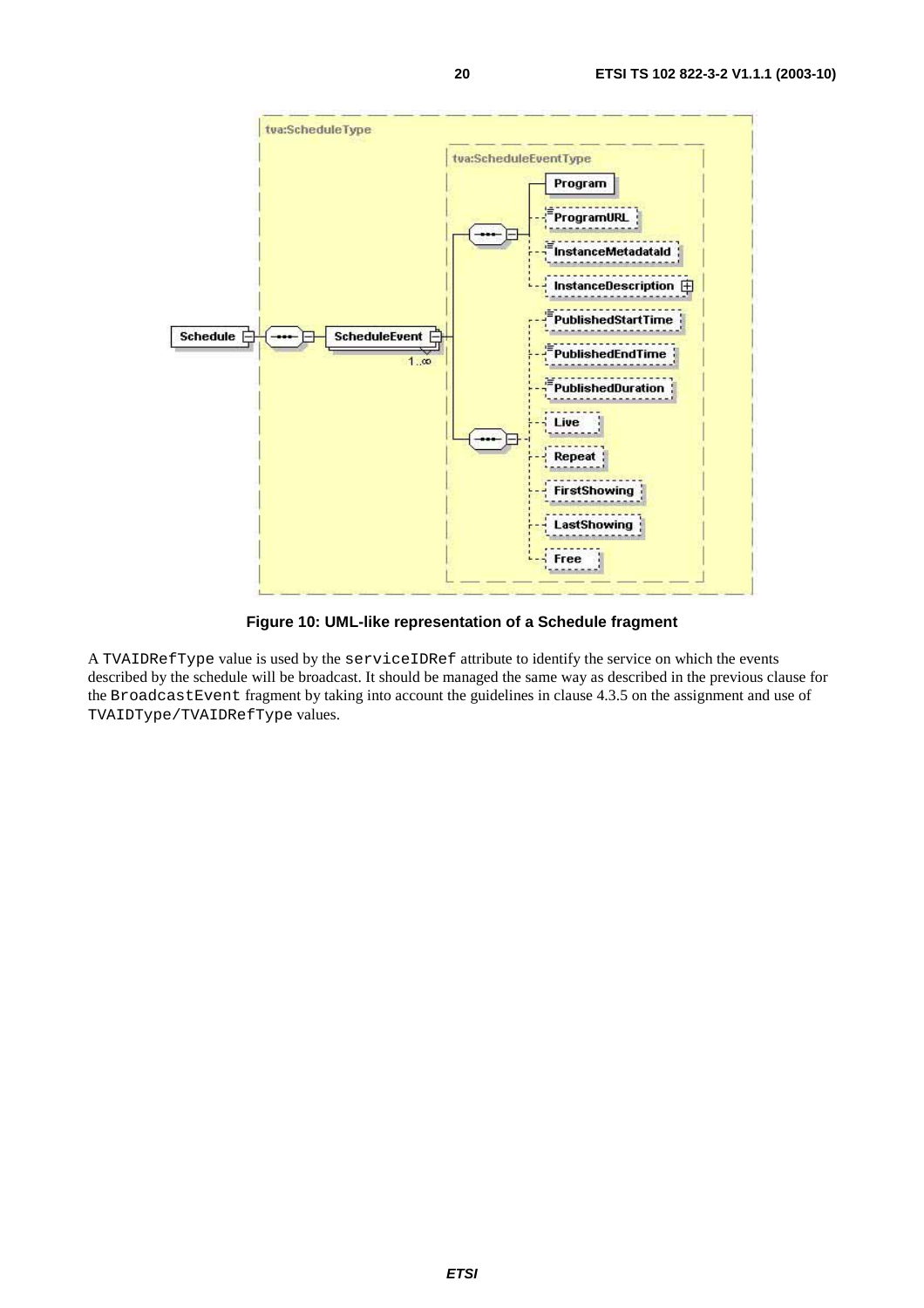#### 4.3.1.7 ServiceInformation fragment

A ServiceInformation fragment contains details about a single Service within a broadcast system.

A ServiceInformation fragment is an instance of a ServiceInformationType, and a child of the ServiceInformationTable, which is a member of the TVAMain fragment.



**Figure 11: UML-like representation of a ServiceInformation fragment** 

#### 4.3.1.8 CreditInformation fragments

The CreditsInformationTable element instantiates the CreditsInformationTableType.

It gathers together details about the people and organizations involved in the production of the different content items described in the metadata description. It is used to lighten the size of the description of each content item, by allowing the use of a pointer reference to a PersonName or OrganizationName element contained within the CreditsInformationTable. It may be useful, for example, where several content items share the same credit information, in which case the information only need to be instantiated once.

#### 4.3.1.8.1 PersonName fragment

A PersonName element instantiates a PersonNameType and shall form a single TVA fragment. The PersonName element is a child element of the CreditsInformationTable, where the CreditsInformationTable forms a member of the TVAMain fragment.



**Figure 12: UML-like representation of PersonNameType**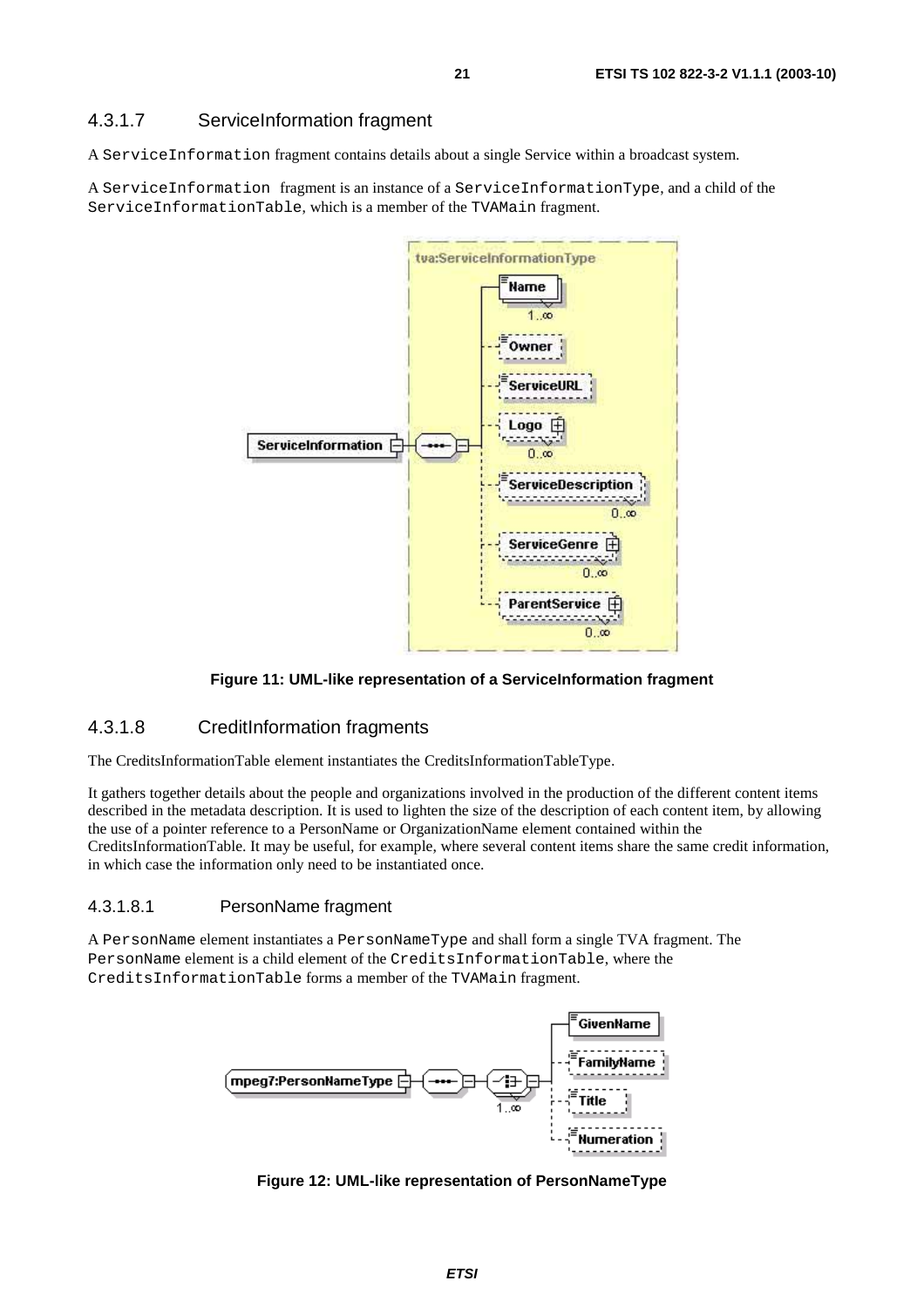#### 4.3.1.8.2 OrganizationName fragment

The OrganizationName element shall form a single TVA fragment. The OrganizationName element is a child element of the CreditsInformationTable, where the CreditsInformationTable forms a member of the TVAMain fragment.

#### 4.3.1.9 Review fragment

A Review element instantiates the MediaReviewType and contains a single review for a content item identified by a CRID.

The Review fragment is thus a child element of the ProgramReviewTable, which is a member of the TVAMain fragment.



#### **Figure 13: UML-like representation of a ProgramReviews fragment**

#### 4.3.1.10 User Description information

The transmission of a UserDescription element is not seen to be of any practical use within a unidirectional environment, and so no fragmentation structure has been defined.

#### 4.3.1.11 ClassificationScheme fragments

ClassificationSchemes elements are used to define a list of controlled terms used by a number of TVA data types e.g. Genre Classification, AV Coding types etc. In addition CSAlias elements, used as aliases to the ClassificationSchemes, can be provided to reduce the size of the reference required to identify the Classification scheme used.

#### 4.3.1.11.1 CSAlias

The CSAlias fragment instantiates the ClassificationSchemeAliasType defined by MPEG-7 and is a child of the ClassificationSchemeTable, which is a member of the TVAMain fragment.

A single CSAlias element shall form a single CSAlias fragment.

#### 4.3.1.11.2 ClassificationScheme

The ClassificationScheme element is an instance of the ClassificationSchemeType.

The ClassificationScheme fragment is thus a ClassificationScheme element, child of the ClassificationSchemeTable, which is a member of the TVAMain fragment.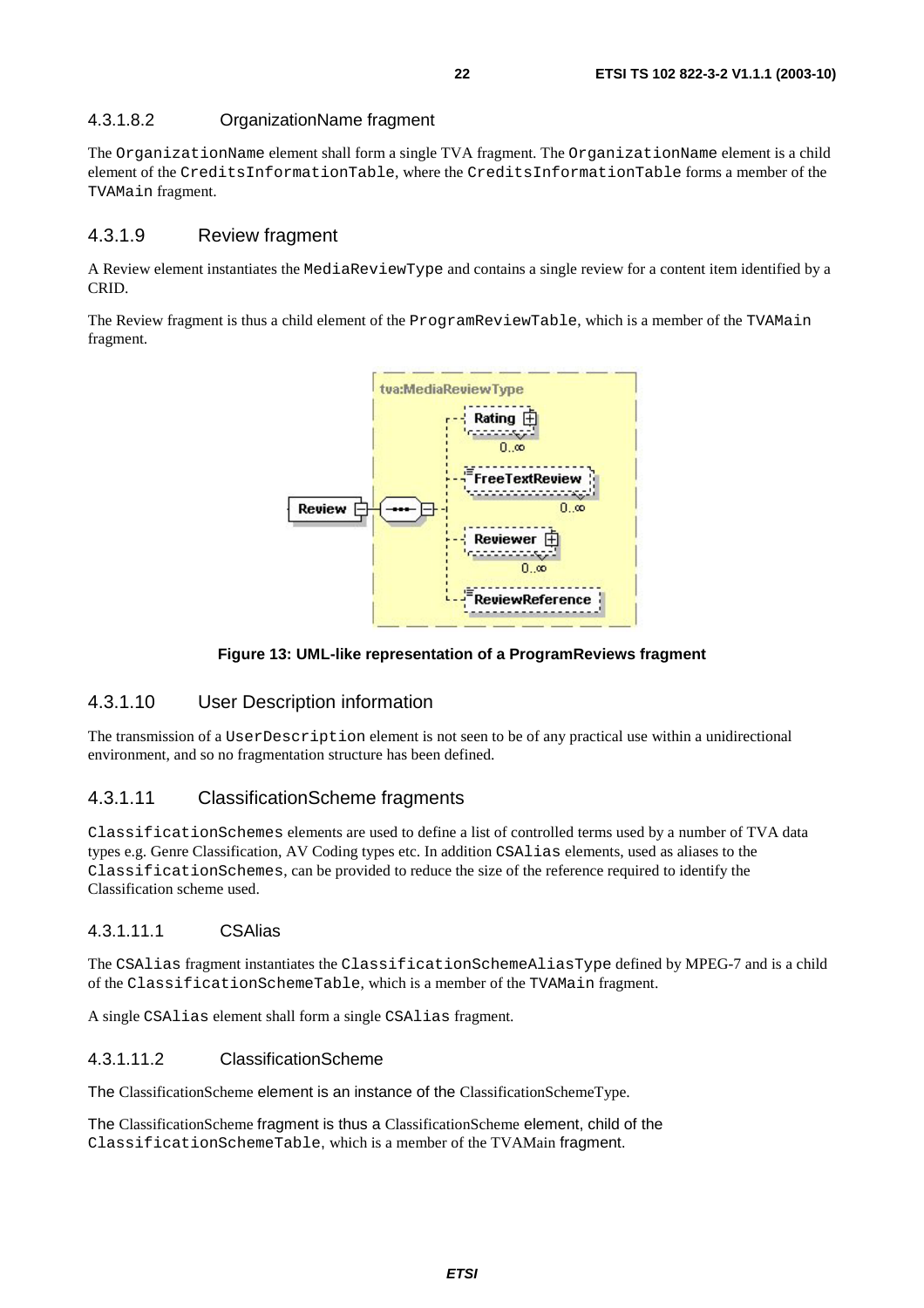

#### **Figure 14: UML-like representation of a ClassificationScheme fragment**

### 4.3.1.12 Segmentation

Segmentation Information can be used to enhance the users viewing experience by providing the ability to view content in a non-linear way. Segmentation information is split up into two groups according to the two schema types they use, namely the SegmentInformationType and the SegmentGroupInformationType.

The SegmentInformationType provides details about the segment e.g. start offset, duration, description etc.

The SegmentGroupInformationType enables the Grouping of segments so for example to define the way in which content, should be navigated.

The SegmentGroupInformation and SegmentInformation make extensive use of TVAIDType/TVAIDRefType, and the guideline define in clause 4.3.5 should be followed.

#### 4.3.1.12.1 SegmentInformation

A SegmentInformation element instantiates the SegmentInformationType and describes a single segment of a content item. It is seen as the smallest updateable unit and so shall form a single fragment.

A SegmentInformation fragment is thus a SegmentInformation element, which is a child of the SegmentList element, which forms part of the TVAMain fragment.



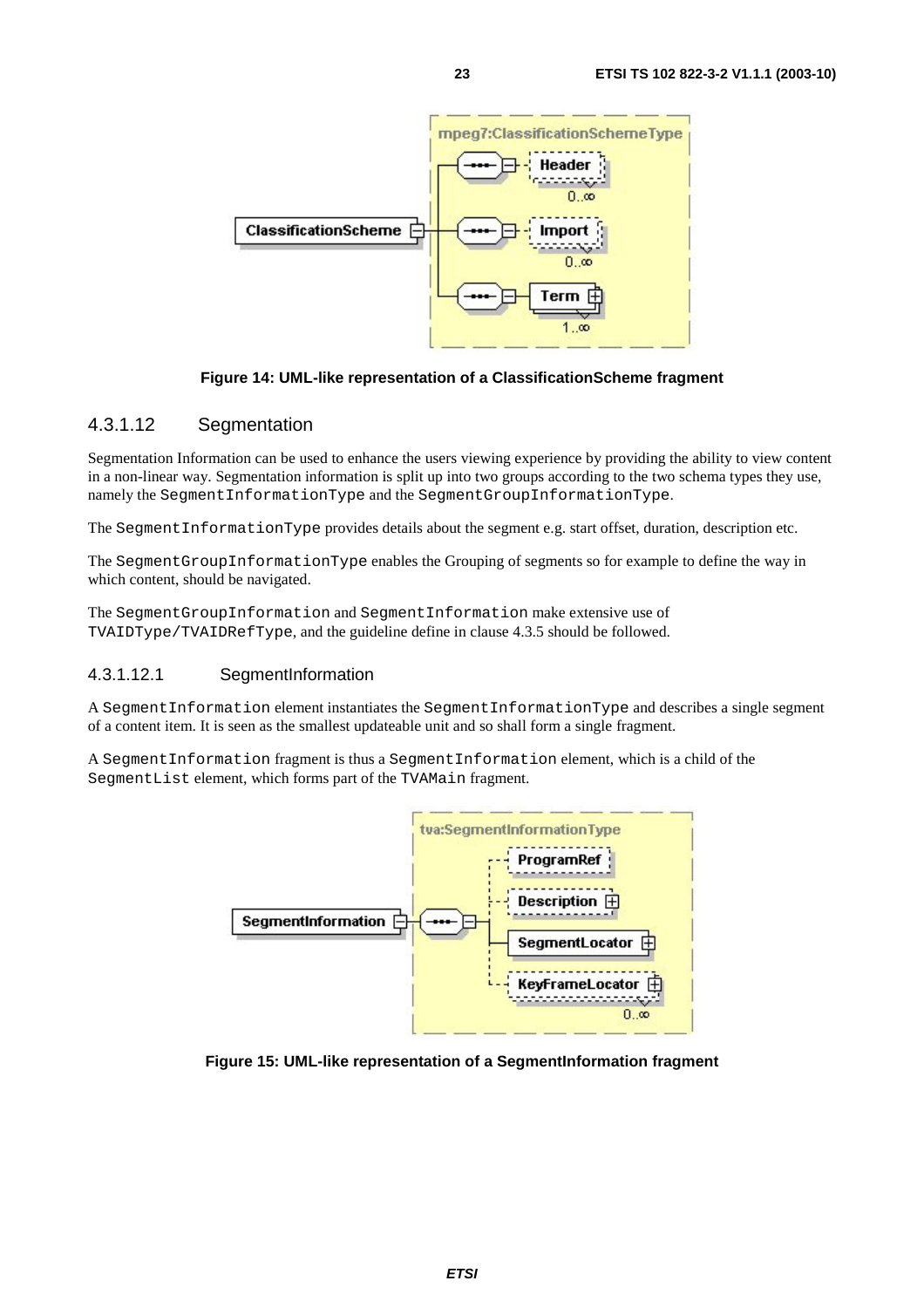#### 4.3.1.12.2 SegmentGroupInformation

A SegmentGroupInformation element instantiates the SegmentGroupInformationType.

It allows the definition of a segment group, namely a set of references to SegmentInformation elements, which can be used to define a mode of navigation or a virtual piece of content e.g. Highlights of a football match. It is also possible for a segment group to reference another segment group providing hierarchical navigation of the content similar to a table of contents.

A SegmentGroupInformation fragment is thus a SegmentGroupInformation element, which is a child of the SegmentGroupList element, which forms part of the TVAMain fragment.



**Figure 16: UML-like representation of a SegmentGroup fragment** 

# 4.3.2 Fragment Identification and Versioning

Many element types within the TVA schema have both a fragmentVersion and a fragmentId attributes, it is recommended not to use these attribute to identify a fragment or to indicate fragment versions in a unidirectional environment. This is because it is required to partially decode the fragment to extract the required information.

A means of assigning an identifier to a fragment and a version to a fragment at the appropriate level is described in clause 4.6.

## 4.3.3 Element Ordering

When two or more elements of the same type occur within a metadata description, it is assumed that their order within the parent element is unimportant e.g. ProgramInformation elements within the ProgramInformationTable. Therefore, it is not a requirement to maintain the order of elements across the delivery system.

Where a parent element can contain more than one element type e.g. PersonName and OrganizationName within the CreditsInformationTable - it is the responsibility of the receiving terminal to ensure that the order of element types is maintained, with respect to the TVA schema.

### 4.3.4 TVA access unit

The TVA access unit is defined as being a container that holds one or more TVA fragments. A TVA fragment shall be wholly contained within a single container. TVA fragments within a TVA access unit can be of any type, provided that an individuals fragment type can be identified without fragment decoding.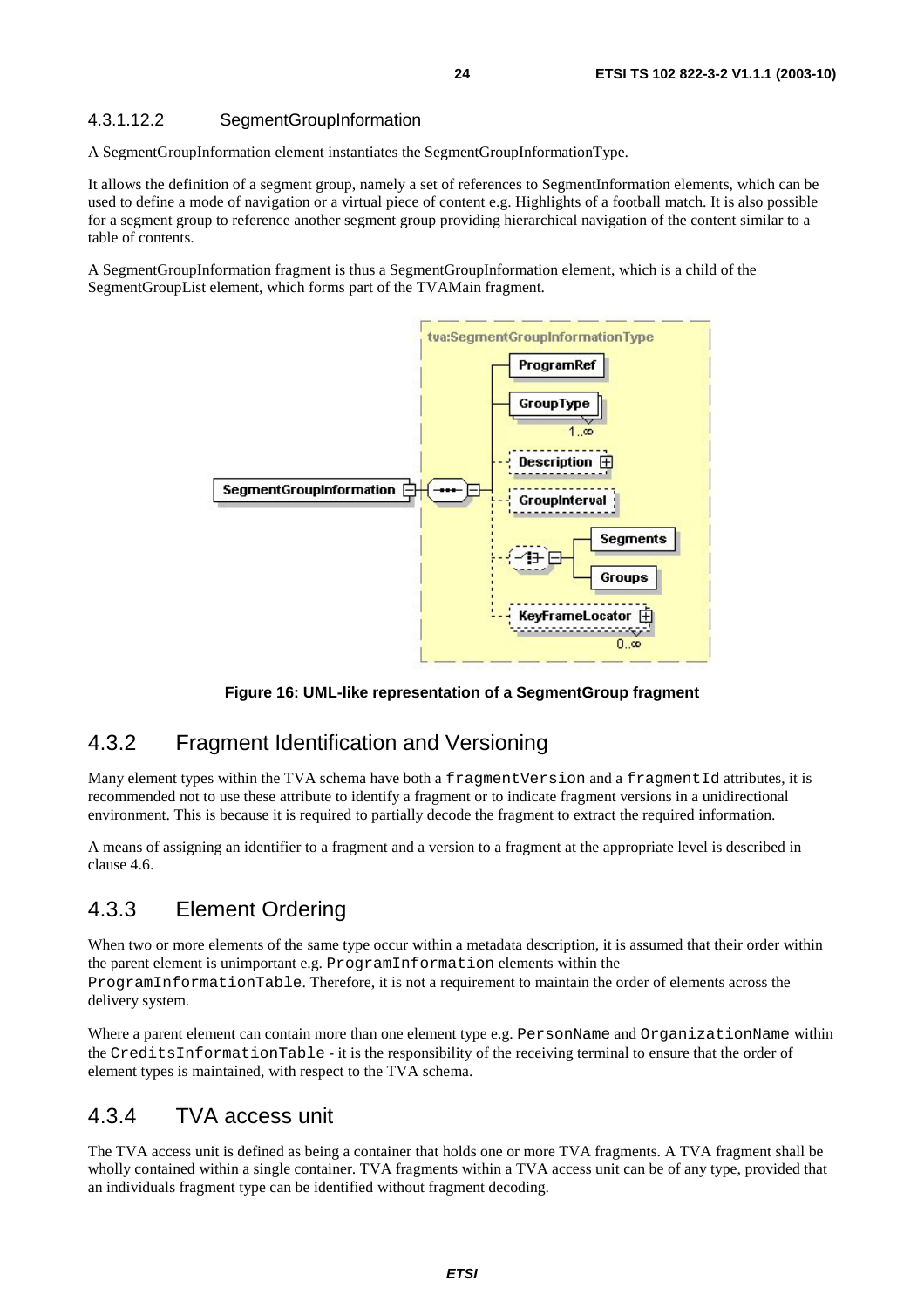Where BiM is used as the encoding solution a TVA access unit shall take the form of an MPEG-7 Access Unit (AU), with the TVA fragments type being identified, using the ContextPath within BiM.

It is the responsibility of the broadcaster to manage the number of TVA fragments within a TVA Access Unit, bearing the following in mind:

- The overhead of transmitting a container The smaller the container the less efficient it will be in terms of bandwidth usage.
- The updating of a single TVA fragment within a container will cause the container to be updated.

# 4.3.5 Use of TVAIDType, TVAIDRefType and TVAIDRefsType

In a number of instances within the TVA metadata schema, elements make use of the TVAIDType, TVAIDRefType and TVAIDRefsType data types.

These replace the respective standard XML ID, IDREF and IDREFS data types. They are provided to enable elements to reference other elements within the same TVA metadata description. However as a TVA metadata description is split up into a number of TVA fragments and transmitted as a TVA metadata fragment stream, the following issues should be noted:

- The synchronization of TVAIDType, TVAIDRefType and TVAIDRefsType values between fragment versions.
- The possibility of changing references when dealing with partial metadata descriptions.

A TVA metadata fragment stream is treated as if it were a single XML instance document. The value assigned to an attribute instantiating a TVAIDType shall be unique within a single TVA metadata description. Also, all attributes instantiating the TVAIDRefType or the TVAIDRefsType must make references to elements containing an attribute of type TVAIDType, only within the same TVA metadata description. No provision is currently made for referencing elements across multiple TVA metadata descriptions.

The guideline rules for use of TVAIDType, TVAIDRefType and TVAIDRefsType are therefore:

- The value assigned to the TVAIDType element must be unique within a TVA metadata description.
- In case of an update to an element with an attribute of type TVAIDType, it may be appropriate to create a totally new element with a new TVAIDType value when this element changes significantly e.g. in the Credits list when an actor dies. This is to ensure that the original description can still be referenced from within the metadata description, rather than an updated one.
- Where there is a choice between an inline instantiation and the use of a reference, the broadcaster should weigh up the added complexity of using a TVAIDType/TVAIDRefType (additional level of indirection) against the potential bandwidth savings.
- It is important when thinking about the delivery dynamics to ensure that an element being referenced is available within the TVA metadata description, before or at the same time as the element, making the reference. The reverse is also true; when deleting elements, it is important to remove the element that makes the reference, before the element being referenced.

# 4.4 Fragment Encoding

## 4.4.1 TVA-init Message

#### 4.4.1.1 Overview

The TVA-init message specified in this sub-clause is used to configure parameters required for the decoding of the TVA metadata fragment stream. There shall only be one TVA-init associated with a TVA metadata fragment stream.

A delivery layer suitable for conveying a TVA metadata fragment streams, shall provide a means of delivering the TVA-init message to the terminal before any fragment decoding occurs.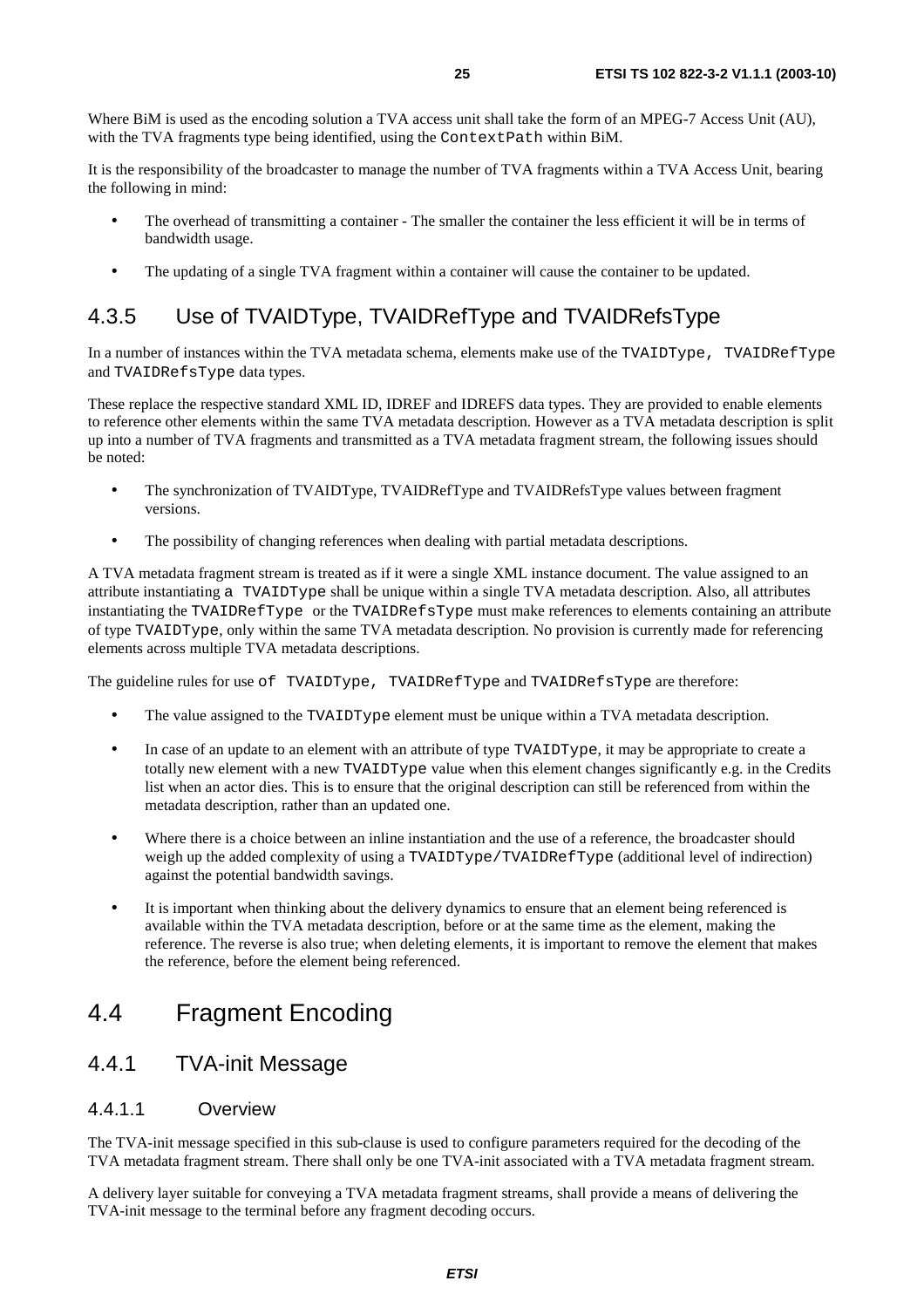| <b>Syntax</b>                   | No. of bits | <b>Mnemonic</b> |
|---------------------------------|-------------|-----------------|
| TVA-init {                      |             |                 |
| EncodingVersion                 | 8           | uimsbf          |
| IndexingFlag                    |             | bslbf           |
| reserved                        | 7           |                 |
| DecoderInitptr                  | 8           | bslbf           |
| if(EncodingVersion == '0x01') { |             |                 |
| <b>BufferSizeFlag</b>           |             | bslbf           |
| PositionCodeFlag                |             | bslbf           |
| reserved                        | 6           |                 |
| CharacterEncoding               | 8           | uimsbf          |
| if (BufferSizeFlag=='1') {      |             |                 |
| <b>BufferSize</b>               | 24          | uimsbf          |
|                                 |             |                 |
|                                 |             |                 |
| if(IndexingFlag)                |             |                 |
|                                 |             |                 |
| IndexingVersion                 | 8           | uimsbf          |
|                                 |             |                 |
| reserved                        | $0$ or $8+$ |                 |
| DecoderInit()                   |             | bslbf           |
|                                 |             |                 |

**EncodingVersion:** This field indicates the method of encoding used to represent the TVA metadata fragments. Table 1 provides the possible set of values for this field.

|  | Table 1: Table of values for the EncodingVersion parameter |
|--|------------------------------------------------------------|
|--|------------------------------------------------------------|

| Value         | <b>Encoding Version</b>  |
|---------------|--------------------------|
| 0x00          | Reserved                 |
| 0x01          | TVA MPEG_7 profile (BiM) |
|               | ISO/IEC 15938-1 [8]      |
| 0x02 - 0xEF   | <b>TVA</b> reserved      |
| $0xF0 - 0xFF$ | User defined             |

**IndexingFlag:** Indicates if one or more indexes are carried within the stream.

**DecoderInitptr:** This field conveys a pointer, which defines the offset in bytes from the start of the TVA-init message where the DecoderInit can be found.

**BufferSizeFlag:** Indicates if a BufferSize for the Zlib coded is defined. If not defined the decoder shall assume a maximum of 1 000 bytes.

**PositionCodeFlag:** This flag indicates if the BiM contextPath Position Code is used in the encoded fragment. When set to "0" the Position Code within the contextPath shall be ignored. In that case, it must be noted that the canonical format of the instance description is not preserved, i.e. the order of the elements within the rebuilt description is not preserved.

**CharacterEncoding:** This field conveys the character encoding scheme for all textual data used within the TVA metadata fragment stream. Table 2 defines the set of possible values for this field.

#### **Table 2: Character Encoding and their termination values**

| Value         | <b>Description</b>                | <b>Termination Value</b> |
|---------------|-----------------------------------|--------------------------|
| 0x00          | 7 bit ASCII (ISO/IEC 10646-1 [1]) | 0x00                     |
| 0x01          | UTF-8                             | 0x00                     |
| 0x02          | <b>UTF-16</b>                     | 0x0000                   |
| 0x03          | GB2312                            | 0x00                     |
| 0x04          | IEUC-KS                           | 0x0000                   |
| 0x05          | <b>IEUC-JP</b>                    | 0x0000                   |
| 0x06          | Shift JIS                         | 0x0000                   |
| $0x07 - 0xE0$ | <b>TVA</b> reserved               | Undefined                |
| $0xE1 - 0xFF$ | User defined                      | Undefined                |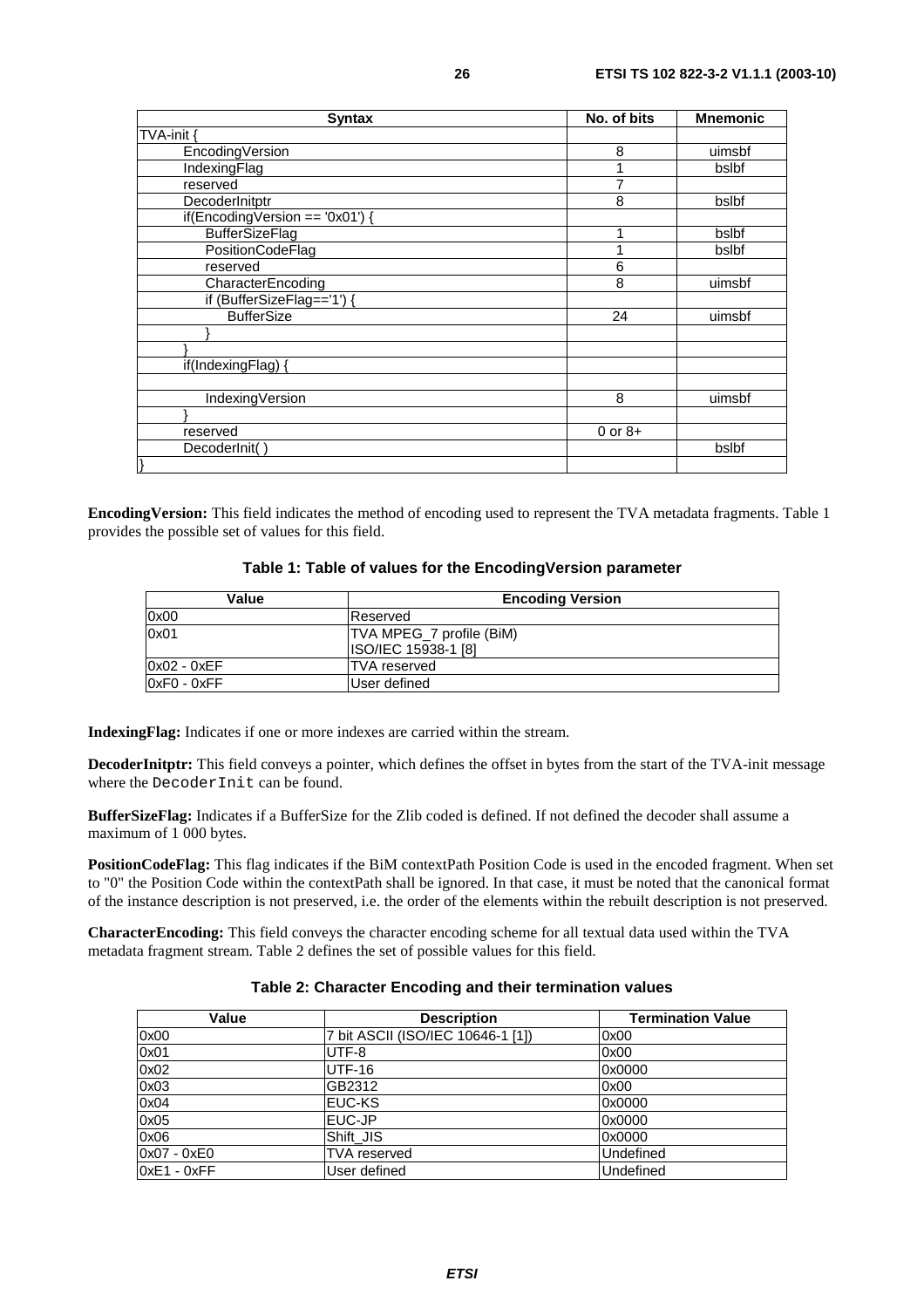**BufferSize:** This element conveys the maximum number of bytes a Zlib buffer will decompress to.

**IndexingVersion:** This element indicates the method used to represent TVA indices. It provides the possible set of values for this element.

| Value         | <b>Indexing Version</b>     |
|---------------|-----------------------------|
| 0x00          | <b>Ireserved</b>            |
| 0x01          | <b>ITVA Index Version 1</b> |
| $0x02 - 0xEF$ | <b>ITVA</b> reserved        |
| $0xF0 - 0xFF$ | User defined                |

**Table 3: Table of values for the IndexingVersion field** 

**reserved:** Variable data space for inserting future initialization parameters. In this version, the length of this field shall be 0x00.

**DecoderInit:** This element conveys the DecoderInit. The format of the DecoderInit is dependant on the encoding method used. In the case of BiM (EncodingVersion =  $0x01$ ) it shall be as defined in clause 4.4.2.1.

# 4.4.2 MPEG-7 system profile

Due to the characteristics of a uni-directional environment, a number of restrictions have been imposed on how the MPEG-7 BiM profile shall be used. This clause details these restrictions.

#### 4.4.2.1 DecoderInit

The DecoderInit is used to configure parameters required for the decoding of the binary fragments. There is only one DecoderInit associated with one TVAmetadata fragment stream. The DecoderInit shall take the form as specified in [8] with the following caveats.

#### 4.4.2.1.1 UnitSizeCode

**ISO Semantics:** This is a coded representation of UnitSize. UnitSize is used for the decoding of the binary fragment update payload.

**Restriction:** This UnitSizeCode variable shall be set to the default value: "000".

#### 4.4.2.1.2 InitialDescription

**ISO Semantics:** This conveys portions of a description using the same syntax and semantics as an MPEG7 access unit. The InitialDescription provides an initial state for the binary description tree.

**Restriction:** The TVA fragment containing the TVAMain element and is the entry point of the TVA metadata fragment stream. The InitialDescription may be carried in two ways:

- Along with the DecoderInit.
- Independently from the DecoderInit.

In the case where the InitialDescription is sent independently from the DecoderInit, it must be received and decoded by the receiving terminal before processing of any other TVA fragments. The delivery layer shall provide signalling to indicate where the InitialDescription is to be found.

#### 4.4.2.2 FragmentUpdateCommand

**ISO Semantics:** The FragmentUpdateCommand code word specifies the command that shall be executed on the binary format description tree. It should be ignored when the PositionCodeFlag in the TVA-Init is set to "0".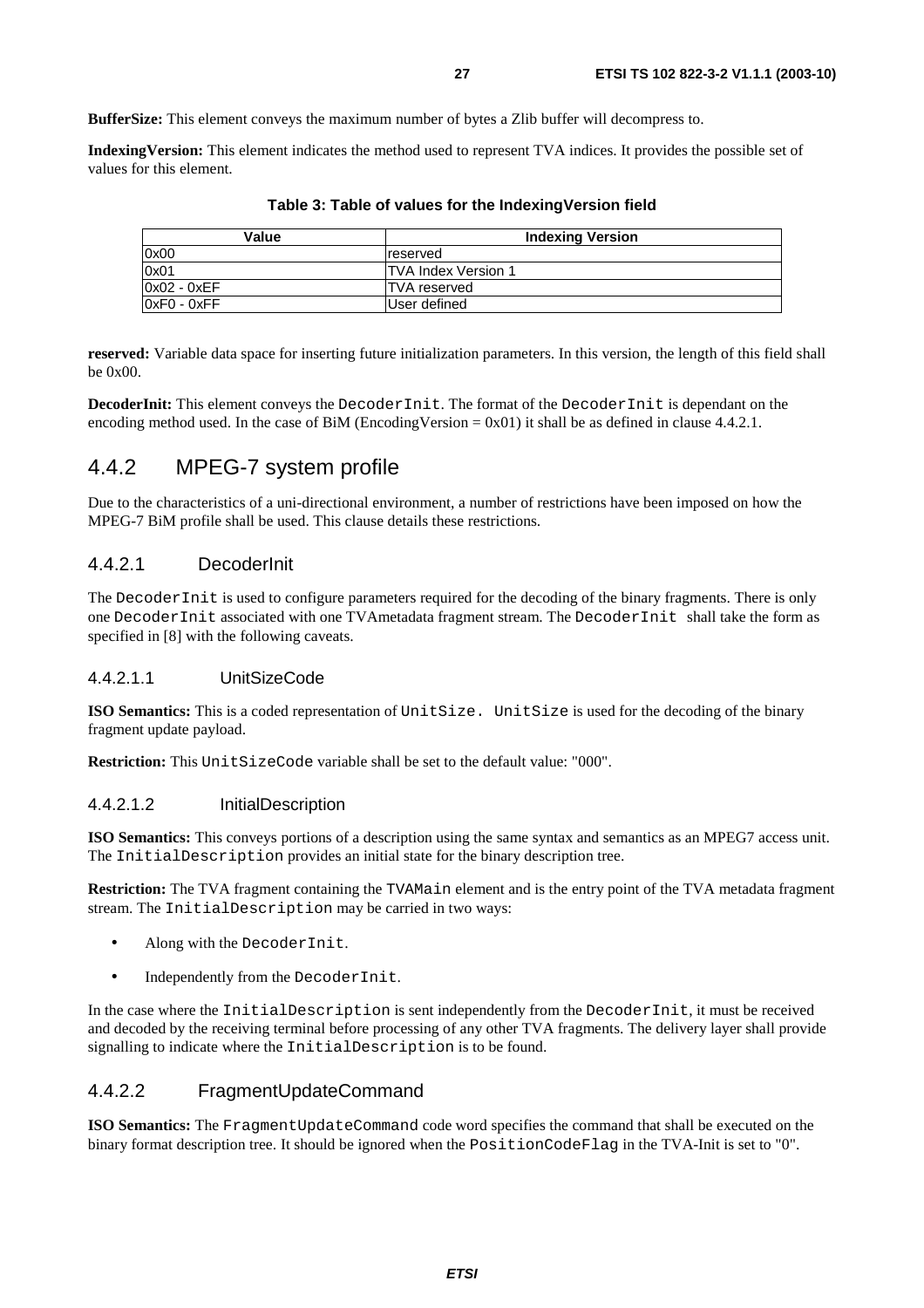In the TVA framework, the semantics of the FragmentUpdateCommand is refined such as:

- When a fragment is modified (i.e. updated or enriched), the replace command (ReplaceContent) is used.
- When a fragment is no longer valid (the programme has been dropped), the delete command (DeleteContent) is used.
- When a fragment is obsolete, the fragment is no longer transmitted.

#### 4.4.2.2.1 Guidelines for the use of the FragmentUpdateUnit

The FragmentUpdateUnit uses the ContextPath along with a Position Code to determine where the TVA fragment being updated should be placed relative to its parent element. The ContextPath provides the absolute path from the metadata description root (TVAMain) to the element, of which this fragment is a child. In a classical BiM implementation the Position Code is used to indicate the position of the TVA fragment among its sibling fragments, so as to maintain the original document order of sibling elements. In a TVA implementation of BiM it is not a requirement to maintain the original metadata description sibling ordering. It is not a requirement to support the use of the Position Code within a TVA implementation. However if it is used, the Position Code provides a handle to a previously transmitted TVA fragment.

#### 4.4.2.2.1.1 Position Code allocation

As described above, the Position Code provides a handle to a transmitted TVA fragment. This Position Code must be unique for all children of a given parent element. Due to the nature of a TVA metadata fragment stream i.e. a living description, constantly changing - over time the Position Code value will become very large. Therefore it would be advantageous to reuse previously allocated values that are no longer valid. However the following should be taken into account:

• A sufficient period of time should have elapsed since the use of a specific Position Code value to ensure that receiving terminals have automatically deleted from the cache the fragment previously assigned this Position Code.

#### 4.4.2.2.1.2 Fragment Add/Update

When a new or updated fragment is transmitted the FragmentUpdateUnit will have the following settings:

- FragmentUpdateCommand Set to "0010" (ReplaceContent).
- FragmentUpdateContext.
- ContextModeCode Set to "001" (Absolute path to fragments parent element, with no multiple payload support).
- ContextPath Position Code A value that identifies the fragment within a TVA metadata description and shall be unique if used.

When the receiving terminal acquires the FragmentUpdateUnit it will use the ContextPath along with the Position Code to see if there is a TVA fragment already cached with the same Position Code. If a previous TVA fragment is found the previous TVA fragment shall be deleted and replaced with the new TVA fragment. If a previous TVA fragment is not found the TVA fragment is just cached along with the rest.

#### 4.4.2.2.1.3 Fragment Delete

When a fragment is no longer valid a Delete command can be sent to the receiving terminal, to inform the device that the fragment shall no longer be used. A delete command will have the following settings:

- FragmentUpdateCommand Set to "0011" (DeleteContent).
- FragmentUpdateContext.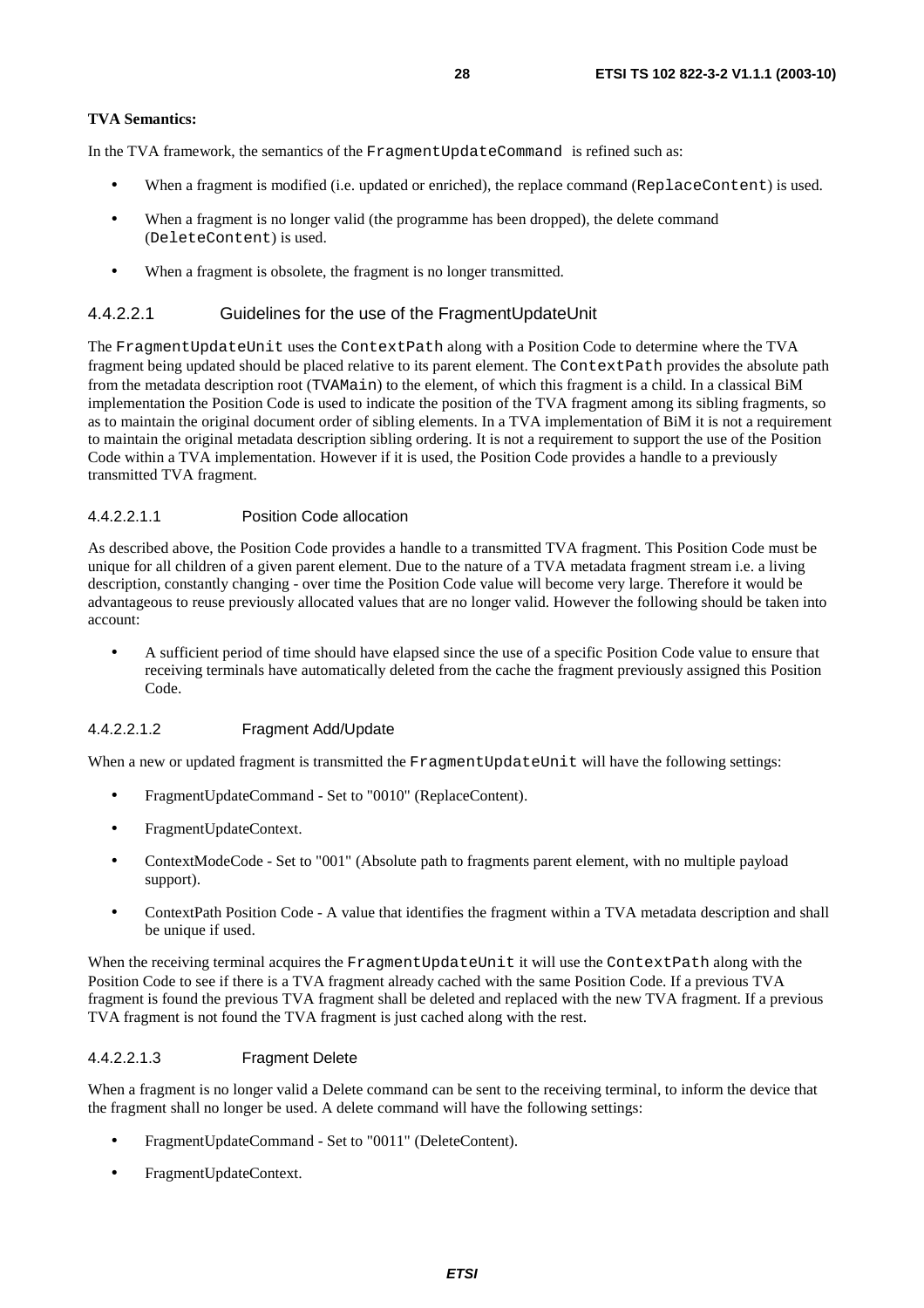- ContextModeCode Set to "001" (Absolute path to fragments parent element, with no multiple payload support).
- ContextPath Position Code The original unique value assigned to this TVA metadata description fragment.

When the receiving terminal acquires the FragmentUpdateUnit it will use the ContextPath along with the Position Code to see if the TVA fragment is within its cache. If the TVA fragment is found it shall no longer be used and removed from the terminal's cache.

It is assumed that the delete command will only be transmitted for a relatively short period of time, to enable currently listening terminals to keep their cache updated.

However due to the nature in which TVA fragments are acquired within a unidirectional environment, the Delete command should not be relied upon to remove elements from the terminals cache. The terminal should implement a timeout mechanism, where if a given fragment is not seen in the data stream for a specified period of time, the terminal shall assume that the fragment is no longer valid, and remove it from its cache.

#### 4.4.2.2.1.4 Example decoder behaviour

A TVA metadata fragment stream generator has an internal representation of the decoder memory. This representation can be modelled by a buffer, which contains an infinite number of slots.

A *TV-Anytime* decoder contains several tables (ProgramInformationTable, etc.). These tables correspond to the fragmentation specification of a TVA metadata description.

If you consider the following scenario describing the management of the programInformation description, a fragment unit is composed of:

- a command (ReplaceContent, DeleteContent);
- a path, which gives, element and type information (provides the type of the payload);
- a Position Code (gives the position of the element (child number) encoded in the payload);
- a payload (the encoded TVA fragment).

#### At time t.

| Stream content (each fragment unit being carouseled)                              |         | <b>Decoder memory</b> |
|-----------------------------------------------------------------------------------|---------|-----------------------|
| fragment unit:<br>(ReplaceContent, a ProgramInformation / position 2, Payload122) | 2       | Empty<br>Payload122   |
|                                                                                   | 3       | Empty                 |
| fragment unit:                                                                    | 5       | Empty<br>Empty        |
| (ReplaceContent, a ProgramInformation / position 6, Payload12)                    | 6       | Payload12<br>Empty    |
|                                                                                   | 8       | Empty                 |
| fragment unit:                                                                    | 19      | Payload56             |
| (ReplaceContent, a ProgramInformation / position 9, Payload56)                    | 10      | Empty                 |
|                                                                                   | 11<br>. | Empty                 |
|                                                                                   |         |                       |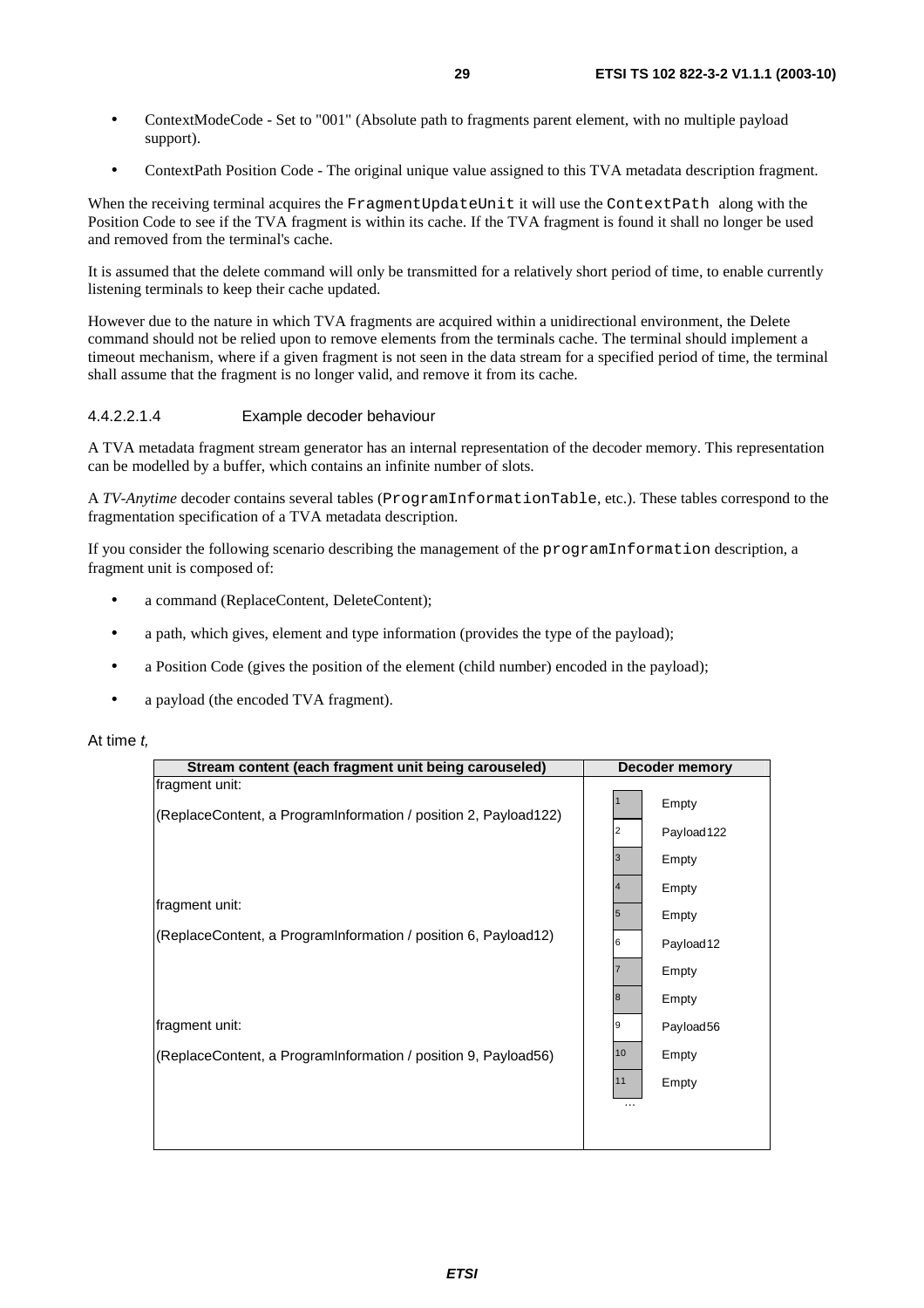| At time <i>t'</i> |  |  |  |
|-------------------|--|--|--|
|-------------------|--|--|--|



Therefore, a TVA decoder can notify an application that payload12 is not longer valid. If the application relies on payload12, it will be notified about the deletion. But if the TVA decoder has not received the first fragment unit, which sets the value of the payload 12 at position 6, the TVA decoder ignores this "delete" fragment.

In addition payload 56 (position 9) is now obsolete and is no longer transmitted.

Therefore, a TVA metadata fragment stream generator manages the TVA metadata fragment stream in order to send these notifications to the decoder.

#### 4.4.2.3 ContextMode

**ISO Semantics:** The ContextMode specifies the addressing mode for the context path.

**Restriction:** The ContextMode code is limited to the value "001" (Navigate in "Absolute addressing mode" from the selector node to the node specified by the ContextPath).

#### 4.4.2.4 TV-Anytime codec

#### 4.4.2.4.1 Classification scheme wrapper

In the MPEG-7 framework, the use of a specific codec for a specific type is signalled using the codec configuration mechanism defined in ISO/IEC 15938-1 [8]. This mechanism associates a codec using its URI with a list of schema types. For that purpose, a URI is assigned to each codec in a classificationScheme, which defines the list of the specific codecs.

In this specification, this list is composed of 3 specific codecs: Zlib, dateTime, and date. The following figure gives the standard classificationScheme as used by the TVA MPEG-7 profile.

```
<ClassificationScheme uri=" urn:tva:metadata:cs:CodecTypeCS:2002"> 
   <Term termID="1"> 
      <Name xml:lang="en">ZlibCodec</Name> 
      <Definition xml:lang="en">Encodes using Zlib</Definition> 
   </Term> 
   <Term termID="2"> 
      <Name xml:lang="en">tvadateTimeCodec</Name> 
      <Definition xml:lang="en">Encodes date using Modified Julian 
      Date & Time in Millisecond</Definition>
```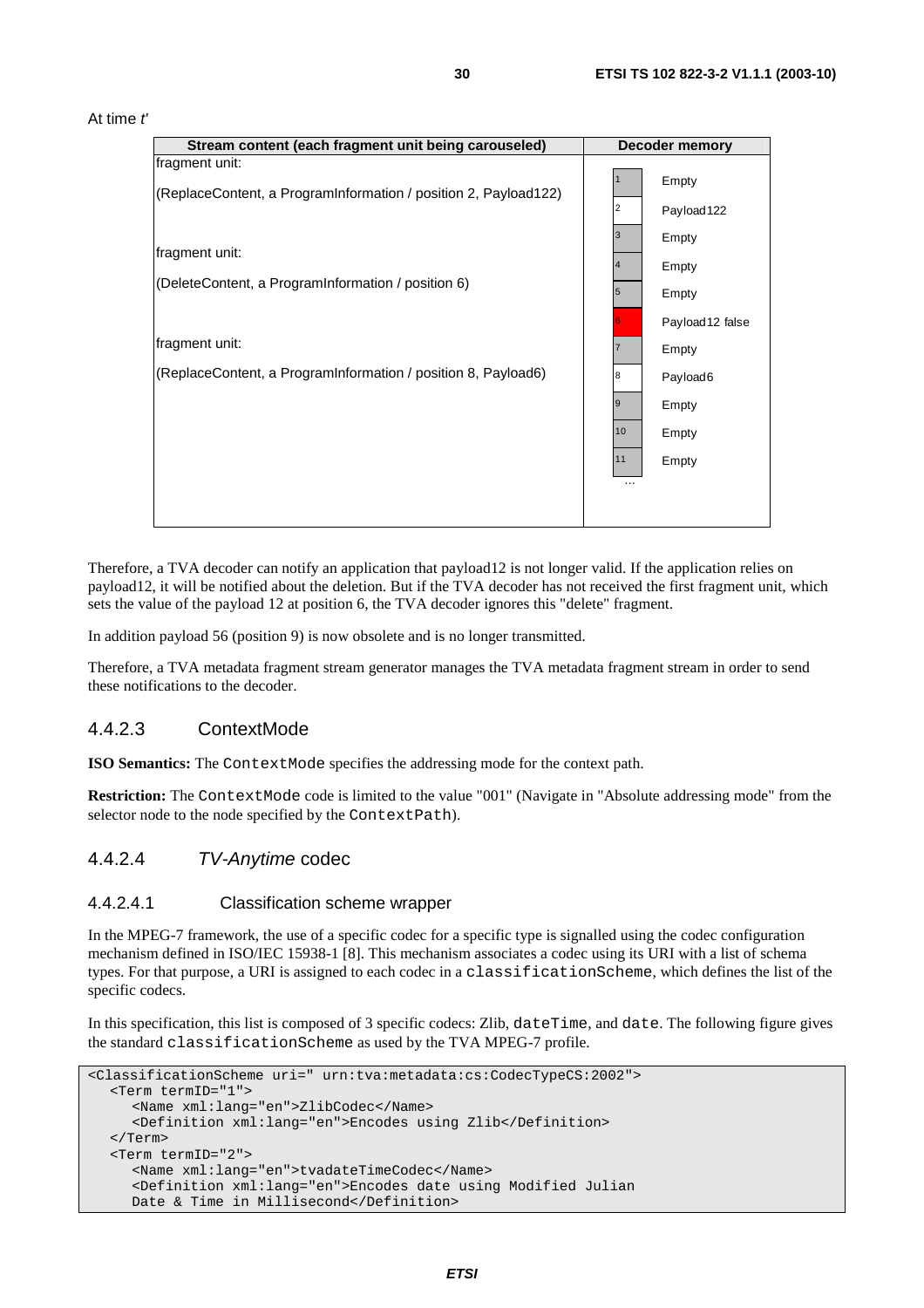```
 </Term> 
   <Term termID="3"> 
      <Name xml:lang="en">tvadateCodec</Name> 
      <Definition xml:lang="en">Encodes date using Modified Julian 
      Date</Definition> 
   </Term> 
</ClassificationScheme>
```
#### 4.4.2.4.2 dateTime Codec

The XML Schema primitive simple type dateTime is used widely within the TVA metadata Schema, and so a specific codec has been designed for representing date time fields.

Times shall be based on GMT, with no provision provided for maintaining the local time offset information. Any requirement to localize time values shall be performed by the receiving terminal.

The following describes how the XML Schema primitive dateTime shall be encoded.

#### 4.4.2.4.2.1 Encoding

The dateTime primitive is represented as an 8-byte unsigned integer number (Big-Endian), Days are represented using the first 4 bytes using Modified Julian Date. Time is represented using the last 4 bytes expressed as the number of elapsed milliseconds since 00:00:00 hours.

The origin for the Modified Julian Date shall be Midnight on  $17<sup>th</sup>$  November 1858.

Example dates:

| Date                             | <b>Modified Julian Date</b> |
|----------------------------------|-----------------------------|
| 1 <sup>st</sup> April 1980       | 44 330                      |
| 30 <sup>th</sup><br>January 2000 | 51 573                      |
| 1 <sup>st</sup> March 2001       | 51 969                      |

Example dateTimes:

| dateTime value        | <b>Encoded value</b> |
|-----------------------|----------------------|
| 1980-04-01T02:00:00Z  | 0x0000AD2A006DDD00   |
| 2000-01-30 T12:10:01Z | 0x0000C975029C59A8   |
| 2001-03-01T00:00:00Z  | 0x0000CB0100000000   |

#### 4.4.2.4.3 date Codec

The XML Schema primitive simple type date describes a date within the Gregorian calendar. The date takes the form of a string as defined by ISO/IEC 8601 [19].

#### 4.4.2.4.3.1 Encoding

The XML Schema date primitive shall be represented as a 4-byte unsigned integer (Big-Endian). It shall contain the number of days using the Modified Julian Date format, as described in clause 4.4.2.4.2.1.

#### 4.4.2.4.4 Zlib optimized decoder

In the TVA MPEG-7 profile, the following *Zlib codec* is used by default for the encoding of strings instead of the UTF-8 representation. This Zlib codec is reinitialized for each TVA fragment.

#### 4.4.2.4.4.1 Rationale

Classical lossless statistical compression algorithms (like Zip or GZip) are used in this specification to improve character strings compression. This specification uses the Zlib library [11].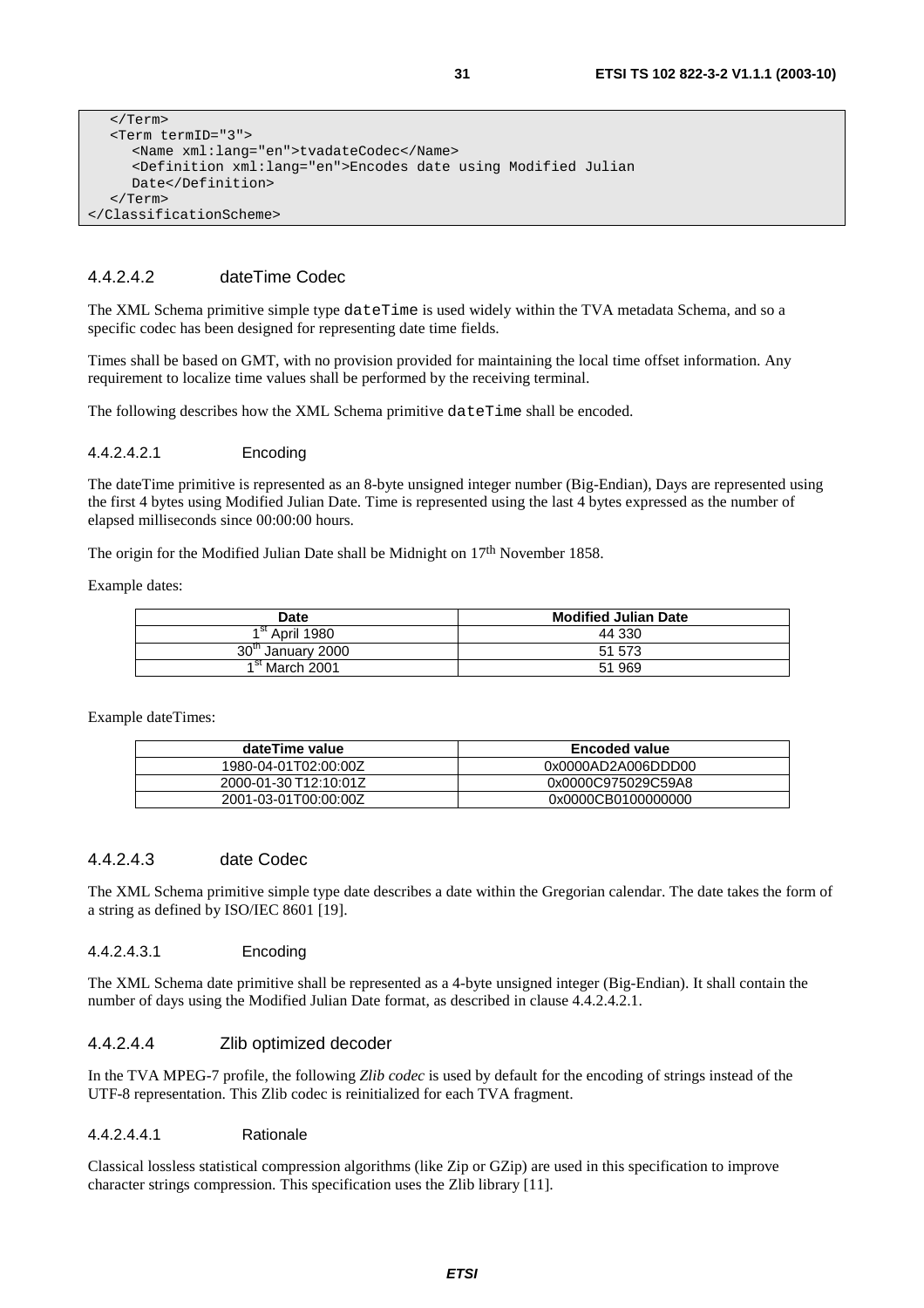In most cases, when strings are short (fewer than 100 characters), the performance of Zlib is poor. Indeed, this statistical compression algorithm requires a larger look ahead buffer to start eliminating redundancy. To achieve a good compression ratio, the proposed "Zlib optimized decoder" gathers different strings into one buffer before compressing it. The size of this buffer, noted *buffer* size, allows the encoder to balance the compression ratio and the memory needed at the decoder. The codec has to manage an input buffer of strings as described in the following sections. The default value of the buffer size is set to 1 000 bytes and can be overridden in the TVA-init Message.

#### 4.4.2.4.4.2 Encoding

At the encoding phase, the buffer is fed with strings. When the buffer is full, it is compressed and the resulting compressed chunk of data is placed in the expected position of the first string compressed using this buffer. Figure 17 represents a BiM binary stream without the "Zlib optimized decoder". Strings (in grey) are dispersed along the entire bitstream.



**Figure 17: BiM bitstream without Zlib optimized decoder** 

Figure 18 represents only the strings to be compressed and shows how they are gathered, and compressed together to create a more compact bitstream and where the resulting compressed chunks are dispersed. The location of the compressed chunk ensures that during the decoding process when a string is required either the Zlib codec gets a compressed chunk, decompress it and delivers the string from the decompressed buffer or if its decompressed buffer is not empty, it delivers the string from its decompressed buffer.



**Figure 18: BiM stream with Zlib optimized decoder** 

The decoding process is formally explained in clause 4.4.2.4.4.3.

#### 4.4.2.4.4.3 Decoding

At the decoding level, the compressed chunk of strings is decompressed into a buffer (still limited by the *buffer*\_*size used* at the encoder side). This buffer delivers the strings to the leaves (using the separator character). In the case where a value is encoded over two or more chunks, the value shall be the concatenation of all characters extracted from the buffers until the separator character.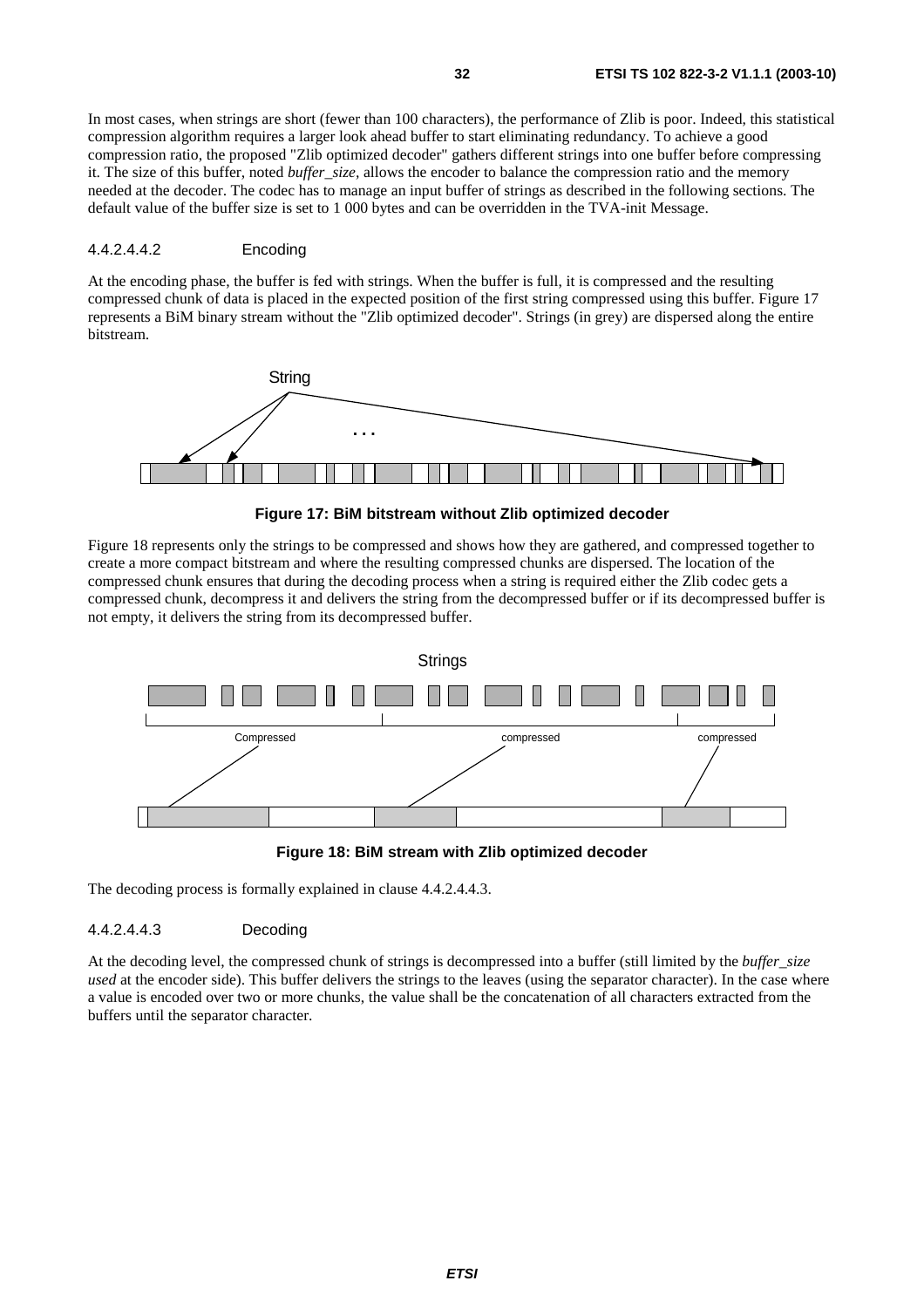#### 4.4.2.4.4.4. Behaviour

| <b>Syntax</b>                                 | <b>No. of Bits</b> | <b>Mnemonic</b> |  |
|-----------------------------------------------|--------------------|-----------------|--|
| ZlibDecoder() {                               |                    |                 |  |
| ResultString=""                               |                    |                 |  |
| $TempChar = GivenNextCharInBuffer();$         |                    |                 |  |
| While (TempChar != separatorChar) {           |                    |                 |  |
| ResultString = concat(ResultString, Tempchar) |                    |                 |  |
| Tempchar = GiveNextCharInBuffer()             |                    |                 |  |
|                                               |                    |                 |  |
| return ResultString                           |                    |                 |  |
|                                               |                    |                 |  |

| <b>Syntax</b>                            | No. of Bits         | <b>Mnemonic</b> |
|------------------------------------------|---------------------|-----------------|
| GiveNextCharInBuffer() {                 |                     |                 |
| If is Empty (chars Buffer) {             |                     |                 |
| ZlibStringLength                         | 8+                  | vluimsbf8       |
| <b>ZlibString</b>                        | 8* ZlibStringLength | bslbf           |
| CharsBuffer = ZlibDecompress(ZlibString) |                     |                 |
|                                          |                     |                 |
| return nextChar(charsBuffer)             |                     |                 |
|                                          |                     |                 |

#### 4.4.2.4.4.5 Semantics

In order to obtain the next string, the decoder reads the charsBuffer until it gets a separatorChar. If the charsBuffer is totally consumed before reaching a separatorChar, the charsBuffer is refilled by decompressing the next chunk available in the bitstream.

**ResultString:** A local variable representing the string expected.

**TempChar:** A local variable representing the character read in the charsBuffer.

**separatorChar:** A constant representing the separatorChar as defined by the termination\_value of the related character encoding format specified in TVA-Init.

**ZlibStringLength:** Indicates the size in bytes of the compressed ZlibString. A value of zero is forbidden.

**ZlibString:** A representation of a compressed sequence of characters. The compression algorithm used is Zlib [11].

**ZlibDecompress(aString):** This decompresses a string and returns the decompressed string.

NextChar(charsBuffer): This function returns the first character of the charsBuffer and removes it from the charsBuffer.

**isEmpty (charsBuffer ):** This function returns true if the charsBuffer is empty, otherwise false.

**Concat(aString, aCharacter):** This function returns the concatenation of a String and a Character.

**CharsBuffer:** A buffer of characters. It contains a list of string separated by a separatorChar.

# 4.5 Carriage of TV-Anytime Data

*TV-Anytime* does not define the way in which the metadata should be carried within a specific delivery system. However *TV-Anytime* has defined a generic mechanism called a "Container" for grouping a number of related data structures together for transmission.

The following sections describe the format of these containers, and additional requirements on the delivery layer, to enable the identification of containers, the type of data a container carries and the current version of a container.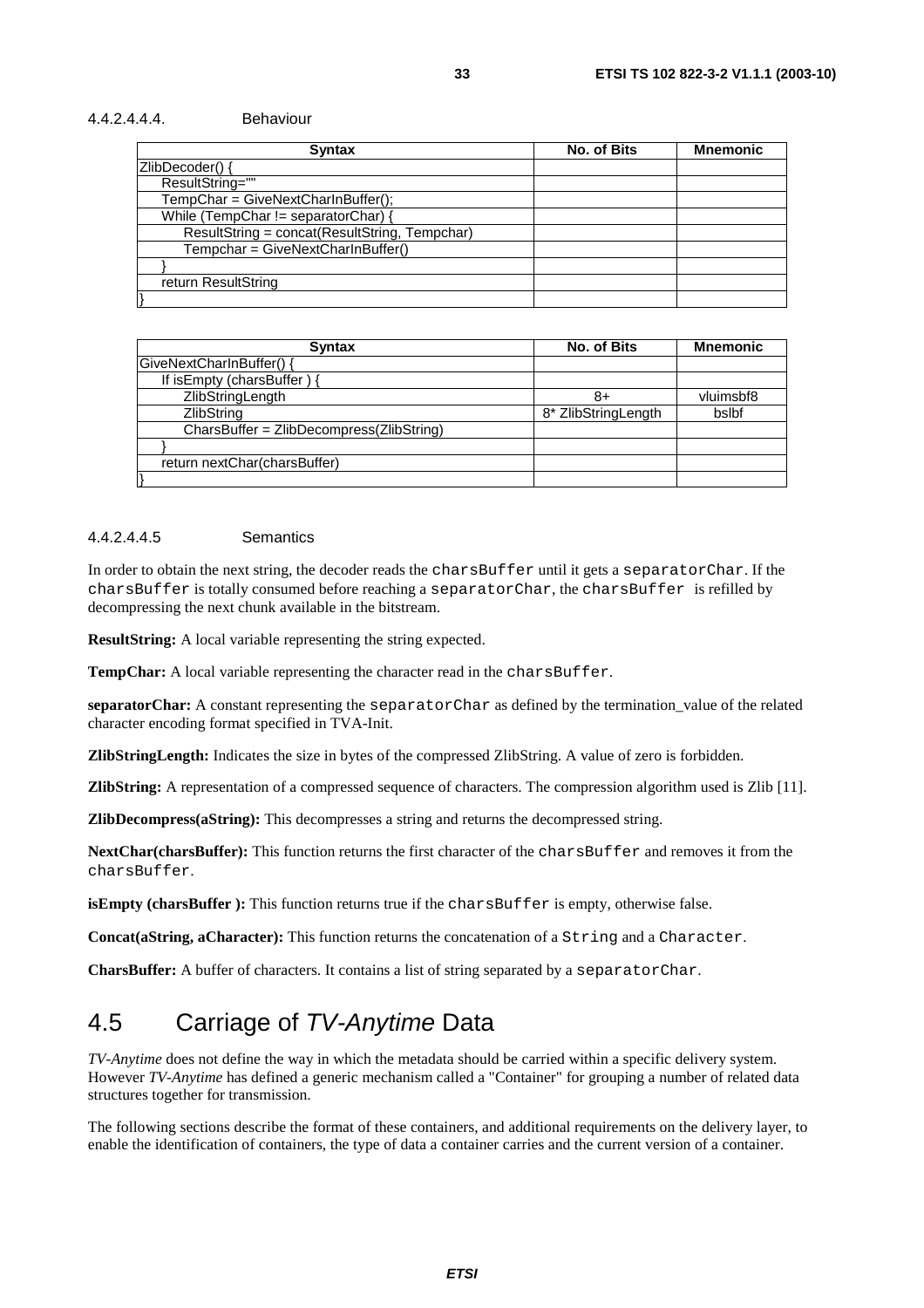# 4.5.1 Containers

A container forms the top-level storage unit in which all TVA data within a unidirectional environment is transmitted. A container contains one or more related structures, which can be used to convey both data fragments and indexing information.

#### 4.5.1.1 Carriage of Containers

*TV-Anytime* does not define the way in which these containers should be carried, as this is specific to the delivery system. However consideration has been given, to enable the container to be easily mapped on to standard delivery methods. For example in an MPEG-2 environment, the containers may be conveyed using Sections, objects within a DSM-CC U-U Object Carousel or modules within a DSM-CC Data Carousel.

#### 4.5.1.2 Classification of Containers

Containers are classified depending on what type of information they carry. The type of container shall be signalled with the delivery layer to enable a receiver to efficiently acquire containers carrying a specific type of data. This for example would enable a receiver to just acquire data containers, which it could use to populate a terminals local Database cache.

Containers are classified as follows:

- **Data Containers** Containers carrying TVA metadata fragments and hold the following structures encapsulation, data repository (Binary data)
- **Index Containers** Containers carrying Indexing information, and holding the following structures index\_list, index, multi\_field\_sub\_index, data\_repository, fragment\_locators (optional).

It should be noted that it is possible for a single container to carry both types of data.

The use of data containers as specified in this specification for the carriage of TVA fragments is mandatory.

#### 4.5.1.3 Container Identification

To be able to identify a container, a container must be given a unique identifier (container ID). This shall take the form of a 16 bit value, and shall be conveyed at the transport delivery layer. No provision is made to insert this identifier at the container level, since it should not be necessary to acquire the container to find out its container ID. The signalling of the container ID is out of scope for TVA, and shall be stipulated by other appropriate standards bodies e.g. DVB, ATSC and ARIB.

## 4.5.2 Container Versioning

Each container must have an associated version identifier. No provision is made within the container for this, as it should not be a requirement to load the container to see if the version has changed. Therefore version identification must be carried at the transport delivery layer. The definition of this version identifier is out of scope for TVA and shall be stipulated by other appropriate standards bodies e.g. DVB, ATSC and ARIB.

The container version is not used or referenced anywhere within a container or structure, and so may take any form appropriate for the delivery mechanism.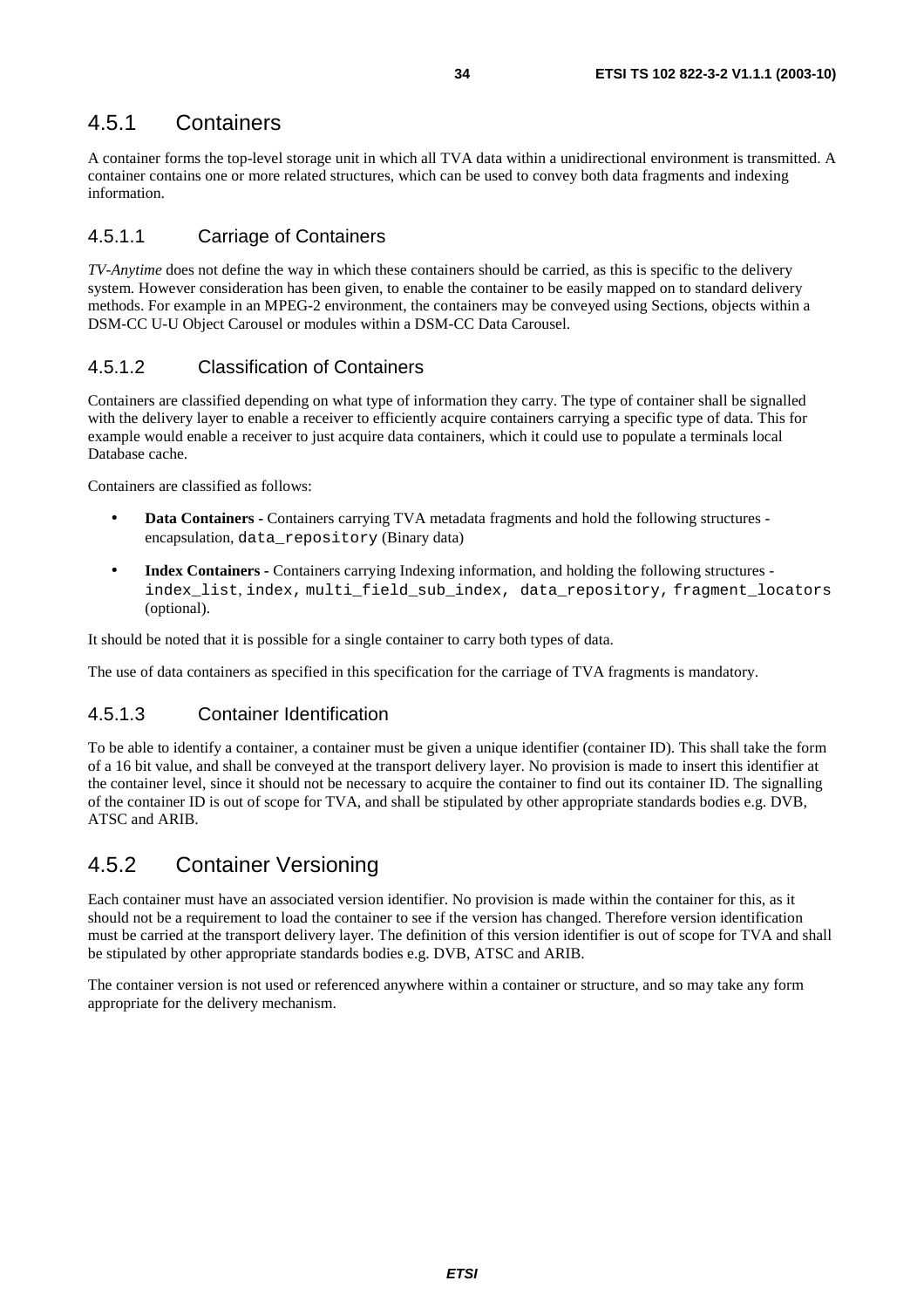| <b>Syntax</b>                                                                                                                           | No. of Bits | <b>Mnemonic</b> |
|-----------------------------------------------------------------------------------------------------------------------------------------|-------------|-----------------|
| container $() \{$                                                                                                                       |             |                 |
| container_header {                                                                                                                      |             |                 |
| num structures                                                                                                                          | 8           | uimsbf          |
| for $(j=0; j<$ num_structures; $j++$ ) {                                                                                                |             |                 |
| structure_type                                                                                                                          | 8           | uimsbf          |
| structure id                                                                                                                            | 8           | uimsbf          |
| structure_ptr                                                                                                                           | 24          | uimsbf          |
| structure_length                                                                                                                        | 24          | uimsbf          |
|                                                                                                                                         |             |                 |
|                                                                                                                                         |             |                 |
| for $(j=0; j0)$ is $j0$ is $j0$ is $j0$ is $j0$ in $j0$ is $j0$ in $j0$ is $j0$ in $j0$ in $j0$ in $j0$ in $j0$ in $j0$ in $j0$ in $j<$ |             |                 |
| structure_body                                                                                                                          |             |                 |
|                                                                                                                                         |             |                 |
|                                                                                                                                         |             |                 |

**num\_structures:** An 8 bit field specifying the number of structures contained within this container. A value of 0x00 is invalid.

**structure\_type:** An 8 bit field identifying the type of structure being referenced, according to the following table.

#### **Table 4: structure\_type assignments**

| Value         | <b>Description</b>                         |
|---------------|--------------------------------------------|
| 0x00          | Reserved                                   |
| 0x01          | Encapsulation (see clause 4.6.1.1)         |
| 0x02          | Data Repository (see clause 4.6.1.4)       |
| 0x03          | Index List (see clause 4.8.5.3)            |
| 0x04          | Index (see clause 4.8.5.4)                 |
| 0x05          | Multi Field Sub Index (see clause 4.8.5.5) |
| 0x06          | Fragment Locators (see clause 4.8.5.6)     |
| 0x07          | moved fragments (see clause 4.6.1.2)       |
| $0x08 - 0xDF$ | <b>TVA Reserved</b>                        |
| OxEO - OxFF   | User defined                               |

**structure\_id:** An 8 bit value which is used to distinguish between multiple occurrences of a specific structure\_type. In some cases this is just an instance identifier (e.g. index and multi\_field\_sub\_index structures) and in other cases it is used to distinguish the type of data carried within the structure (e.g. data repository)

| Structure type | structure id  | <b>Description</b>                                                                               |
|----------------|---------------|--------------------------------------------------------------------------------------------------|
| 0x00           | $0x00 - 0xFF$ | <b>Reserved</b>                                                                                  |
| 0x01           | $0x00 - 0xFF$ | <b>Reserved</b>                                                                                  |
| 0x02           | 0x00          | Data Repository of type strings, see clause 4.8.4.1                                              |
| 0x02           | 0x01          | Data repository of type binary data, see clause 4.6.1.4.1                                        |
| 0x02           | $0x02 - 0xFF$ | <b>Reserved</b>                                                                                  |
| 0x03           | $0x00 - 0xFF$ | Reserved                                                                                         |
| 0x04           | l0x00 - 0xFF  | Used to identify a specify instance of an index structure, within a<br>container                 |
| 0x05           | $0x00 - 0xFF$ | Used to identify a specific instance of a multi_field_sub_index<br>Istructure within a container |
| $0x06 - 0xFF$  | $0x00 - 0xFF$ | <b>Reserved</b>                                                                                  |

**Table 5: structure\_type and their matching valid structure\_id** 

**structure** ptr: A 24 bit field giving the offset in bytes from the start of this container to the first byte of the identified structure.

**structure\_length:** A 24 bit field which indicates the length in bytes of the structure pointed to by structure\_ptr.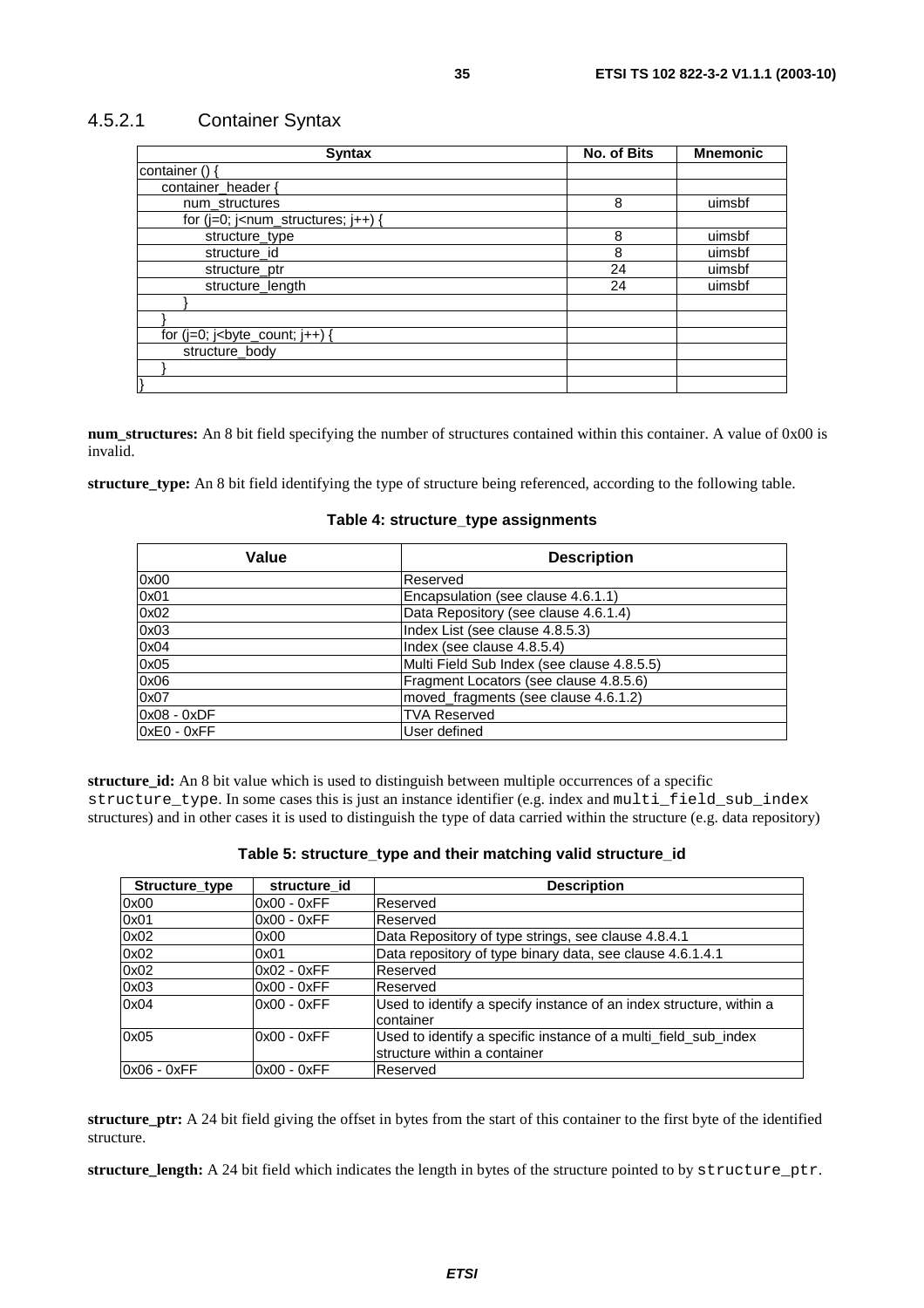Entries within the container\_header shall be ordered in ascending structure\_type and structure\_id. For example all structures of type data\_repository shall be grouped together and items within the group ordered in ascending structure id. This enables a device to efficiently locate a particular structure of interest.

**structure\_body:** Data forming one or more structures within this container.

#### 4.5.2.2 Container Map

As has been mentioned above, containers do not include information such as, container Id, version or container category. This information must be carried at the delivery layer, informing a device when containers have changed and what the appropriate download parameters are. This higher-level messaging is termed a container map.

The concept of a container map can be found in a number of Broadcast delivery mechanisms, for instance the DSM-CC Data Carousel DII. In these instances the standard mechanisms should be used, provided they support the following set of requirements.

#### 4.5.2.2.1 Container Map Requirements

A specific container map implementation shall meet the following requirements:

- Signal the Id of each container Containers are identified using their container id. This shall be a unique number within the scope of a TVA metadata fragment stream. It is required that the id of a container is signalled at the Container map level, to enable the acquisition of a container with a given container id.
- Identify the version of each container The current version of each container shall be signalled, and this shall increment whenever the contents of a container change. It shall be possible to monitor at a single point for version changes to a container. Ideally it should be possible to monitor just data containers, or just containers forming a single index.
- Identify the type of container i.e. Index Container, Data Container. This defines the type of data carried with a container, and can be used by a receiving device to filter for example containers carrying TVA fragments.
- The ability to download all document containers (preferably in a parallel manner).
- Enable the ability to carry multiple TVA metadata fragment streams on the same delivery channel.

# 4.6 Fragment Encapsulation

As described above a TVA-Anytime metadata description is split into a number of fragments, where a fragment forms a self-consistent unit of data. To enable a receiver to efficiently identify a change to a TVA fragment an encapsulation format has been defined. This provides TVA fragment Version information, and an identifier specific to a TVA fragment. This enables a receiver to quickly identify fragments that have changed in relation to that cached on the receiving terminal.

# 4.6.1 Encapsulation format

The encapsulation data is provided by the encapsulation structure defined below. This structure is then transmitted along with the fragments using a "container" as described in clause 4.5.1.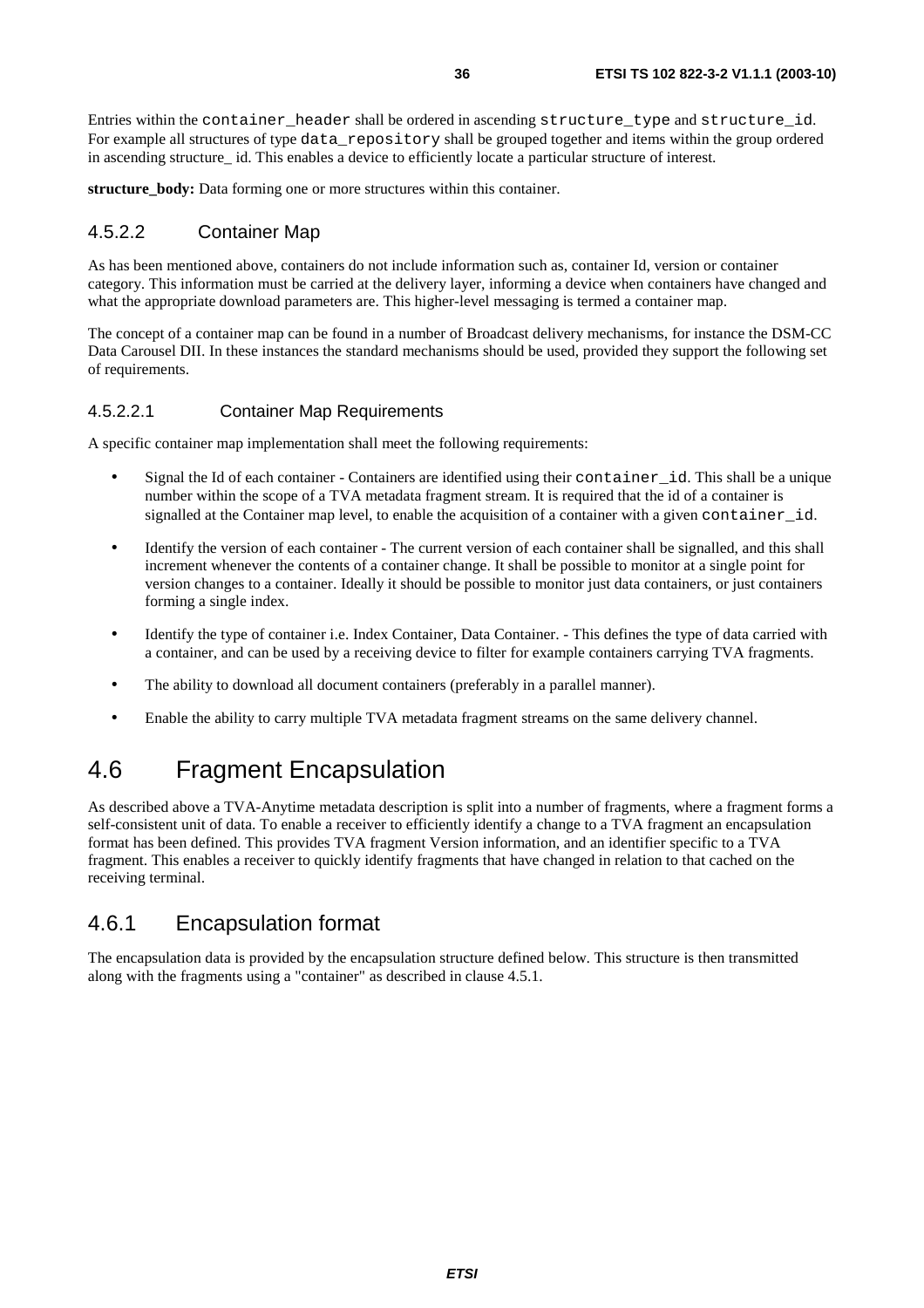#### **Data Container**



#### **Figure 19: Schematic representation of interrelationship between structures within a container**

#### 4.6.1.1 Encapsulation Structure

The Encapsulation structure provides the encapsulation mechanism for a set of TVA fragments, by providing the ability to assign a unique identifier (fragment\_id) for the lifetime of a TVA fragment and indicating the current version of a TVA fragment.

Each entry references a single TVA fragment carried within a binary\_data\_repository structure carried within the same container.

| <b>Syntax</b>                                                                        | No. of Bits | <b>Mnemonic</b> |
|--------------------------------------------------------------------------------------|-------------|-----------------|
| encapsulation structure $() \n\$                                                     |             |                 |
| encapsulation_header {                                                               |             |                 |
| reserved other use                                                                   | 2           | bslbf           |
| reserved                                                                             | 6           | bslbf           |
| fragment_reference_format                                                            | 8           | uimsbf          |
|                                                                                      |             |                 |
| for(j=0; j <fragment_count; j++)="" td="" {<=""><td></td><td></td></fragment_count;> |             |                 |
| encapsulation_entry {                                                                |             |                 |
| fragment_reference()                                                                 |             |                 |
| fragment_version                                                                     | 8           | uimsbf          |
| fragment_id                                                                          | 24          | uimsbf          |
|                                                                                      |             |                 |
|                                                                                      |             |                 |
|                                                                                      |             |                 |

There shall only ever be one encapsulation structure within a single container.

**reserved\_other\_use:** This field shall be set to "11".

**fragment\_reference\_format:** This 8 bit value defines the format and interpretation of the fragment\_reference field.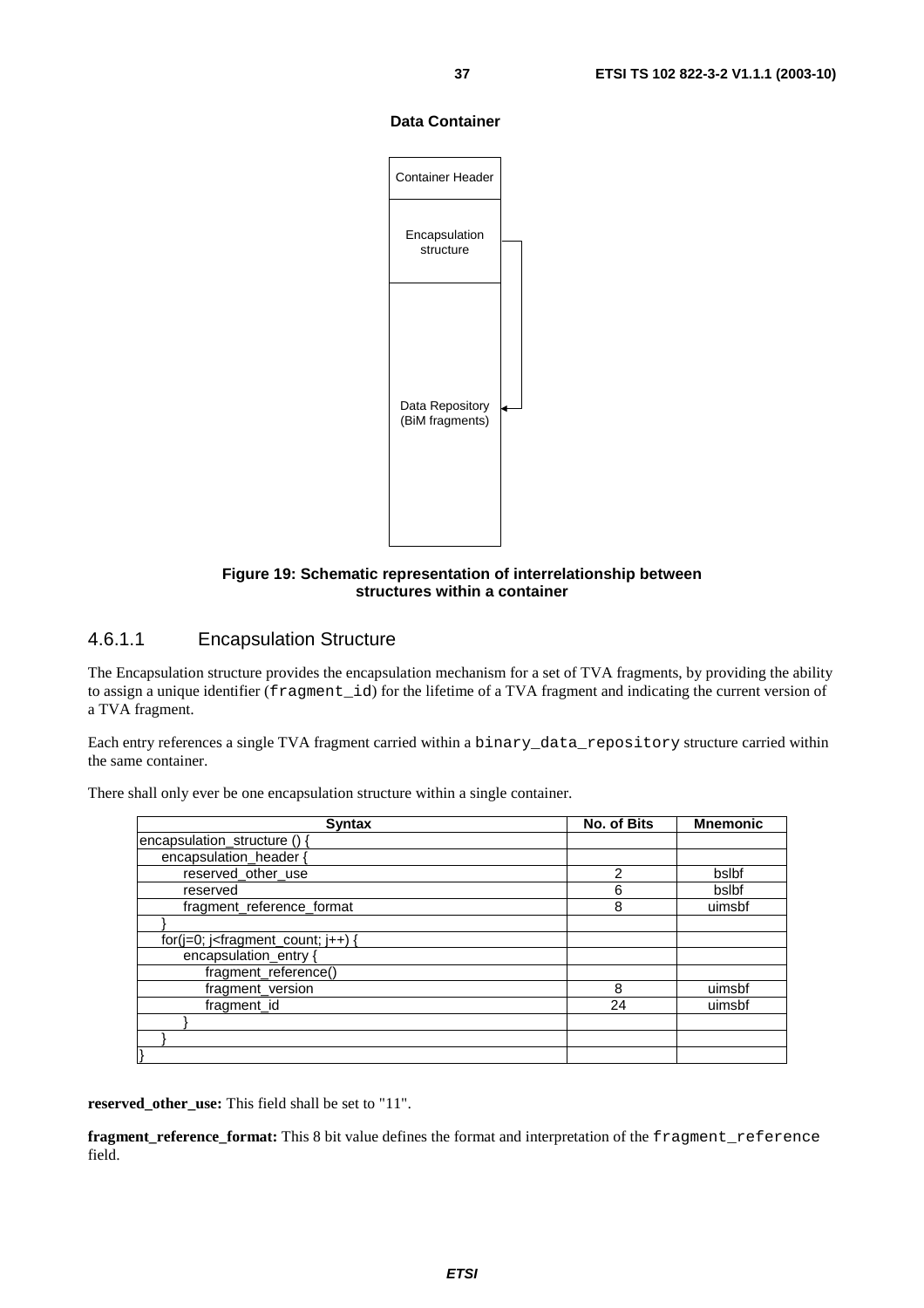| Table 6: Valid fragment_reference_formats |  |
|-------------------------------------------|--|
|-------------------------------------------|--|

| Value         | Meaning                                                    |
|---------------|------------------------------------------------------------|
| 0x00          | Reference to a BiM encoded fragment (see clause 4.6.1.3.1) |
| $0x01 - 0xE0$ | <b>TVA Reserved</b>                                        |
| $0xE1 - 0xFF$ | User defined                                               |

**fragment** reference: A reference to a fragment, the interpretation of this field is dependent on the fragment reference format. Please refer to Table 6 to determine how this field should be interpreted.

**fragment\_version:** An 8 bit value which identifies the version of the fragment referenced by this entry. When the data for the fragment identified by the fragment id changes, the fragment version shall increment modulo 255.

**fragment id:** A 24 bit value which uniquely identifies a metadata fragment within the TVA metadata fragment stream. The value assigned to a fragment shall be persistent for the life of that fragment so long as it is transmitted in the TVA metadata fragment stream. All entries within the encapsulation\_structure shall be ordered by ascending fragment id. This enables the efficient location of a fragment by using a binary search algorithm.

#### 4.6.1.2 Moved Fragments Structure

The moved fragments structure is used to signal when a fragment has moved from one container to another. This is achieved by making an entry within the moved fragments structure carried within the fragments last container.

There shall be a maximum of one moved\_fragment structure within a single container.

| <b>Syntax</b>           | No. of Bits | Mnemonic |
|-------------------------|-------------|----------|
| moved fragments $() \{$ |             |          |
| fragment id             | 24          | uimsbf   |
| new container id        | 16          | uimsbf   |
|                         |             |          |

**fragment\_id:** The id of the fragment which has moved containers. All entries within the moved\_fragment\_structure shall be ordered by ascending fragment\_id.

**new\_container\_id:** The id of the container, to where the fragment has moved.

#### 4.6.1.3 Fragment\_Reference formats

There are a number of defined fragment locator formats to enable the referencing of fragments from within an encapsulation structure.

#### 4.6.1.3.1 Referencing a BiM encoded fragment

| <b>Syntax</b>             | No. of Bits | <b>Mnemonic</b> |
|---------------------------|-------------|-----------------|
| BiM_fragment_reference () |             |                 |
| BiM fragment ptr          | 16          | uimsbf          |
|                           |             |                 |

**BiM\_fragment\_ptr:** Offset in bytes from the start of the Binary repository within the container where the first byte of the FragmentUpdateUnit() for the BiM encoded fragment can be found.

#### 4.6.1.4 Data Repository

The Data Repository forms the base structure, used to hold string data and binary data. All references to the data repository are local i.e. from within the container. The type of data, which the data repository carries, is indicated by the structures associated structure\_id in the container\_header.

There may be more than one Data Repository within a container. However there shall only ever be a maximum of one data repository of a given type.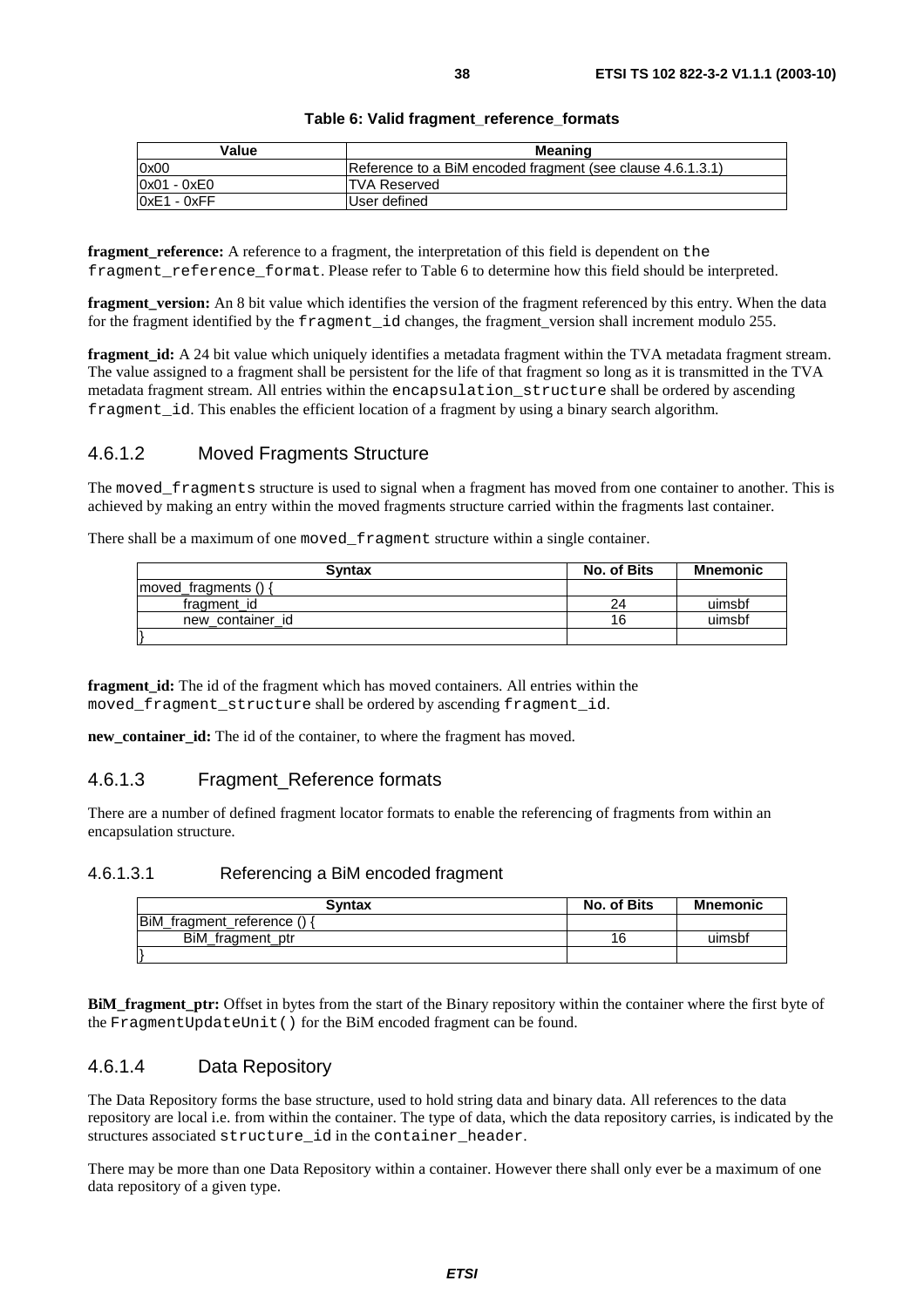| <b>Syntax</b>                       | No. of Bits | <b>Mnemonic</b> |
|-------------------------------------|-------------|-----------------|
| data_repository () {                |             |                 |
| if (structure_id == $0x00$ ) {      |             |                 |
| string_repository()                 |             |                 |
|                                     |             |                 |
| else if (structure_id == $0x01$ ) { |             |                 |
| binary_repository()                 |             |                 |
|                                     |             |                 |
| else                                |             |                 |
| user defined data structure()       |             |                 |
|                                     |             |                 |
|                                     |             |                 |

structure id: An 8 bit value used to specify the type of data carried within this data repository. The structure id is not defined within this structure, but forms part of the structure instantiation in the container header (see clause 4.5.2.1).

#### 4.6.1.4.1 Binary data repository

The encoding of data in the binary repository is defined at the point of reference. Each item of data must either have a length explicitly encoded within it, or a length implicitly understood by the decoder (i.e. fixed length). No provision is made to define the data length within the binary data repository structure.

All entries shall be byte aligned.

There shall only ever be one binary data repository within a single container.

| <b>Syntax</b>                         | No. of Bits | <b>Mnemonic</b> |
|---------------------------------------|-------------|-----------------|
| binary_repository() {                 |             |                 |
| for $(i=0; i<$ value_count; $i++$ ) { |             |                 |
| for $(i=0; j<$ length; $j++)$ {       |             |                 |
| value_byte                            |             | bslbf           |
|                                       |             |                 |
|                                       |             |                 |
|                                       |             |                 |

#### **value\_byte:** A byte of binary value data

#### 4.6.1.4.1.1 Carriage of BiM encoded fragments

Where the binary\_data\_repository contains BiM encoded data, a single binary data repository shall hold a single complete BiM Access Unit.

| <b>Syntax</b>                   | No. of Bits | <b>Mnemonic</b> |
|---------------------------------|-------------|-----------------|
| binary_repository() {           |             |                 |
| BiMAccessUnit {                 |             |                 |
| <b>NumberOfFUU</b>              | 8+          | vluimsbf8       |
| for(i=0; i< NumberOfFUU; i++) { |             |                 |
| FragmentUpdateUnit()            |             |                 |
|                                 |             |                 |
|                                 |             |                 |
|                                 |             |                 |

#### 4.6.1.5 Alternative Encoding formats

Where BiM is not used for the encoding of fragments, the encoding solution:

- Shall provide a mechanism for indicating the type of TVA fragment.
- Optionally provide a mechanism for indicating the action to be performed e.g. Update fragment, Delete fragment, etc.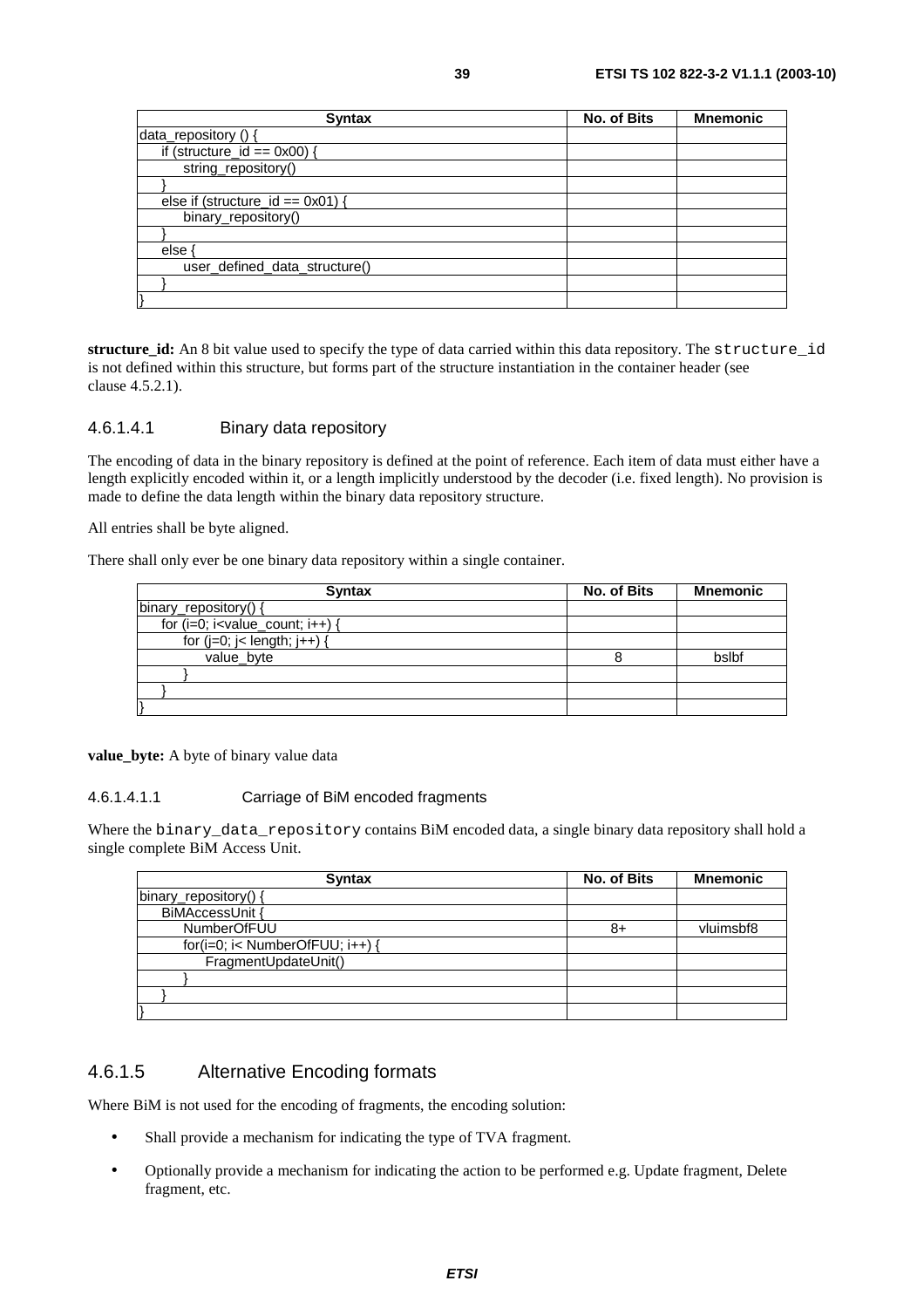# 4.7 Fragment Management

In the previous clause a number of structures have been specified to enable the encapsulation of TVA fragments, within a TVA metadata fragment stream. These TVA fragments are dynamic, and may change during their lifetime. In addition new TVA fragments will be added and old TVA fragments removed. The following describes how the defined encapsulation structures shall be used to enable the addition, deletion and updating of TVA fragments.

# 4.7.1 Fragment Id

The fragment\_id is a 24 bit value which uniquely identifies a TVA fragment within a single TVA metadata fragment stream. This can be used by an application to track a TVA fragment during its lifetime within a TVA metadata fragment stream. It is valid to re-use a fragment id value, provided that sufficient time has elapsed since the fragment\_id value was last used.

# 4.7.2 Fragment Add

The addition of a new TVA fragment is straightforwardly achieved by creating an entry within the encapsulation structure having a unique fragment\_id and an appropriate fragment\_version and inserting the fragment into the binary data repository. The addition of a new entry into an existing container will cause the container's version number to increment.

# 4.7.3 Fragment Update

An update to a previously transmitted TVA fragment will cause the TVA fragment within the binary data repository to be updated. In addition the version number of the TVA fragment shall be incremented. These changes will cause the version number of the container in which the fragment is carried to increment.

# 4.7.4 Fragment Move

In some situations it may be required to move fragments between containers in which they are transmitted. It is recommended for efficiency and ease of management of fragments that this is kept to a minimum. However when required to move fragments between containers, the following should occur: The fragment is inserted into the new container, along with its original fragment\_id and current fragment\_version. An entry is inserted into the moved fragments structure of the fragments previous container to indicate in which container the fragment can now be found. These operations will cause both the previous and the current container to have their version number incremented.

# 4.7.5 Fragment Delete

The deletion of a fragment can mean one of two things:

- The originally transmitted fragment is valid, but has been removed from the metadata fragment stream, as the content it describes is no longer available. For example the transmission time has passed.
- The originally transmitted fragment was invalid, and so should not be used and discarded.

Both of these scenarios are supported as follows: when a fragment disappears from the metadata fragment stream it shall be treated as if the fragment has been deleted. Care should be taken when determining if a fragment is no longer in the TVA metadata fragment stream. If a fragment's fragment\_id is not found in the expected containers encapsulation structure, the moved\_fragments structure should be searched for an entry indicating that the fragment has moved containers. However if the metadata fragment stream is not constantly monitored for changes this mechanism should not be relied upon, as a fragment may have moved containers, but the corresponding fragment moved entry is no longer transmitted. The deletion of a fragment will cause the corresponding containers version number to be incremented.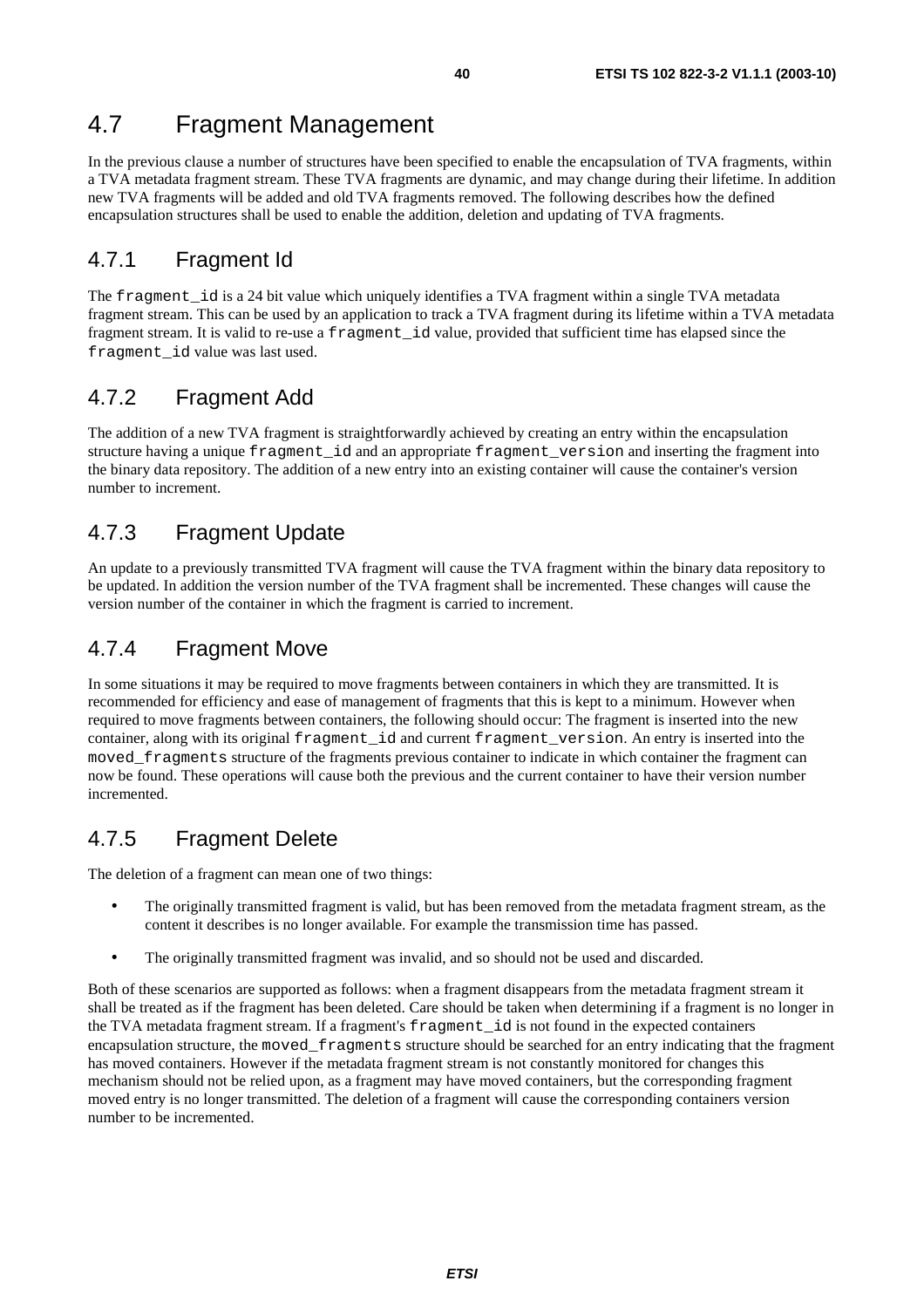encapsulation structure to be incremented.

This BiM Delete fragment command (clause 4.4.2.2.1.3) if used shall be transmitted for a limited period of time, after which it should be removed. Receiver implementers should be aware that this mechanism should not be relied upon, as the receiver may be switched off or tuned away from the TVA metadata fragment stream, during the transmission of the Delete Command.

# 4.8 Indexing

### 4.8.1 Introduction

Data originally encapsulated in an XML document is not always best accessed as if it were an XML document when in the broadcast environment. In this environment, navigation of the document tree is relatively slow even when the location of the data in the tree is known. If the location is not known then the receiver must search through a set of data looking for a node with a particular value. In most cases this will be too slow to be practical. Indexing seeks to avoid these problems by avoiding the need to navigate the document tree. Indices provide direct access to a document TVA fragment by listing the values of a particular node (the index's key fields) and describing where the matching fragment(s) can be found in the carousel. Multiple indices can point to the same fragment, each using a different node as a key field.

# 4.8.2 Requirements

The indexing system shall be designed for metadata available in a unidirectional environment and whose TVA metadata fragments are carouseled.

The indexing system shall be compatible with any specific carousel format used to carry the TVA fragments.

The indexing system shall be designed in such a way that the data it uses may be broadcast cyclically but without being tied to a particular carousel mechanism.

The indexing system should be considered as a way to improve the navigability within the data set formed by the TVA fragments constituting a specific TVA metadata description, however this new system shall:

- be defined and used in addition and with regard to the existing solutions already standardized by *TV-Anytime*;
- be optional in the sense that for some metadata description or some application such an improved navigability may not be necessary or helpful.

The indexing system shall allow the indexing data to be used "on-line" when searching for a specific TVA fragment, namely without needing to be necessarily cached or completely acquired.

The indexing mechanism shall be defined as a way to retrieve using a certain index key a specific TVA fragment among all the TVA fragments constituting a metadata description and carouseled over a unidirectional stream.

- The nature of the key index may differ from one type of TVA fragment to another.
- For each of these possible standard index data type, *TV-Anytime* will specify what the encoded format and the sorting order are.
- The value of the key used to index a TVA fragment shall always be available directly or via an indirection in this TVA fragment.

The indexing mechanism should be extensible to support the possible definition of private new indexes through the use of hooks.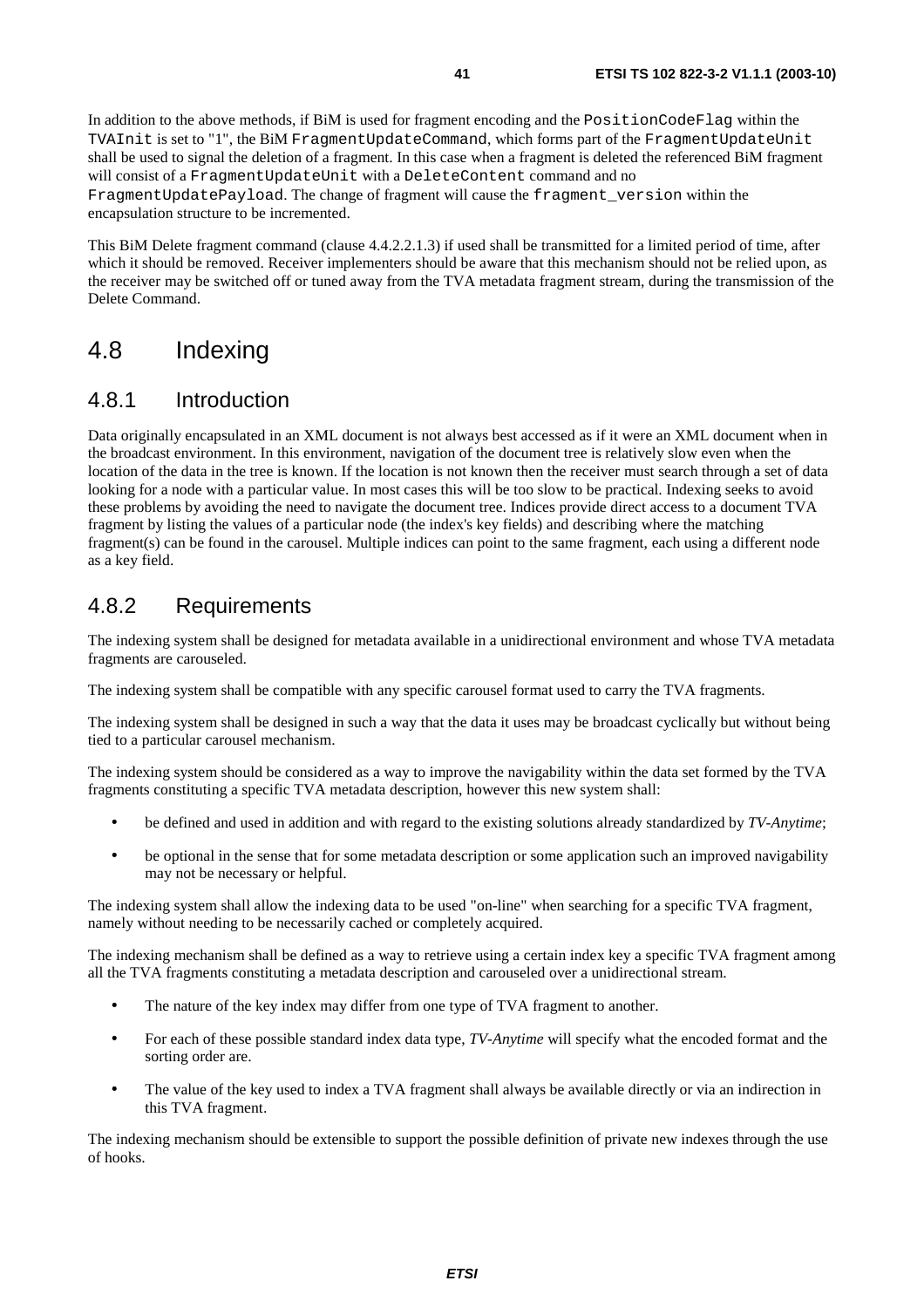# 4.8.3 Carriage of Indexing Information

Indexing data is carried using the generic Container format specified in clause 4.4.2. This clause makes use of some structures already define in clause 4.6 on fragment encapsulation.



#### **Figure 20: Schematic representation of interrelationship between Index containers and Data containers**

## 4.8.4 Data repository

The data repository within the context of an Index is used to carry data used in the representing of an index e.g. key field values. The syntax of a data repository is defined in clause 4.6.1.4 along with how binary data is carried within a data repository. In addition to binary data the data repository is used to carry Strings, as described below.

### 4.8.4.1 String repository

The string repository is used to hold all strings used by structures within the same container.

There shall only ever be one string repository per container. References to this repository are always local (that is, from the same container). Support is provided for identifying the string encoding system, to enable the use of non ASCII based character sets. The use of length fields or termination values are dependent on the string encoding used.

| <b>Syntax</b>                                  | No. of Bits | <b>Mnemonic</b> |
|------------------------------------------------|-------------|-----------------|
| string_repository() {                          |             |                 |
| encoding_type                                  |             | uimsbf          |
| for $(i=0; i<$ strings_count; $i++$ ) {        |             |                 |
| for $(j=0; j<$ string $(i)$ .length; $j++$ ) { |             |                 |
| string_character                               | 8+          |                 |
|                                                |             |                 |
| string terminator                              | 8+          | bslbf           |
|                                                |             |                 |
|                                                |             |                 |

**encoding\_type:** An 8 bit field used to define the character encoding system, according to table 2.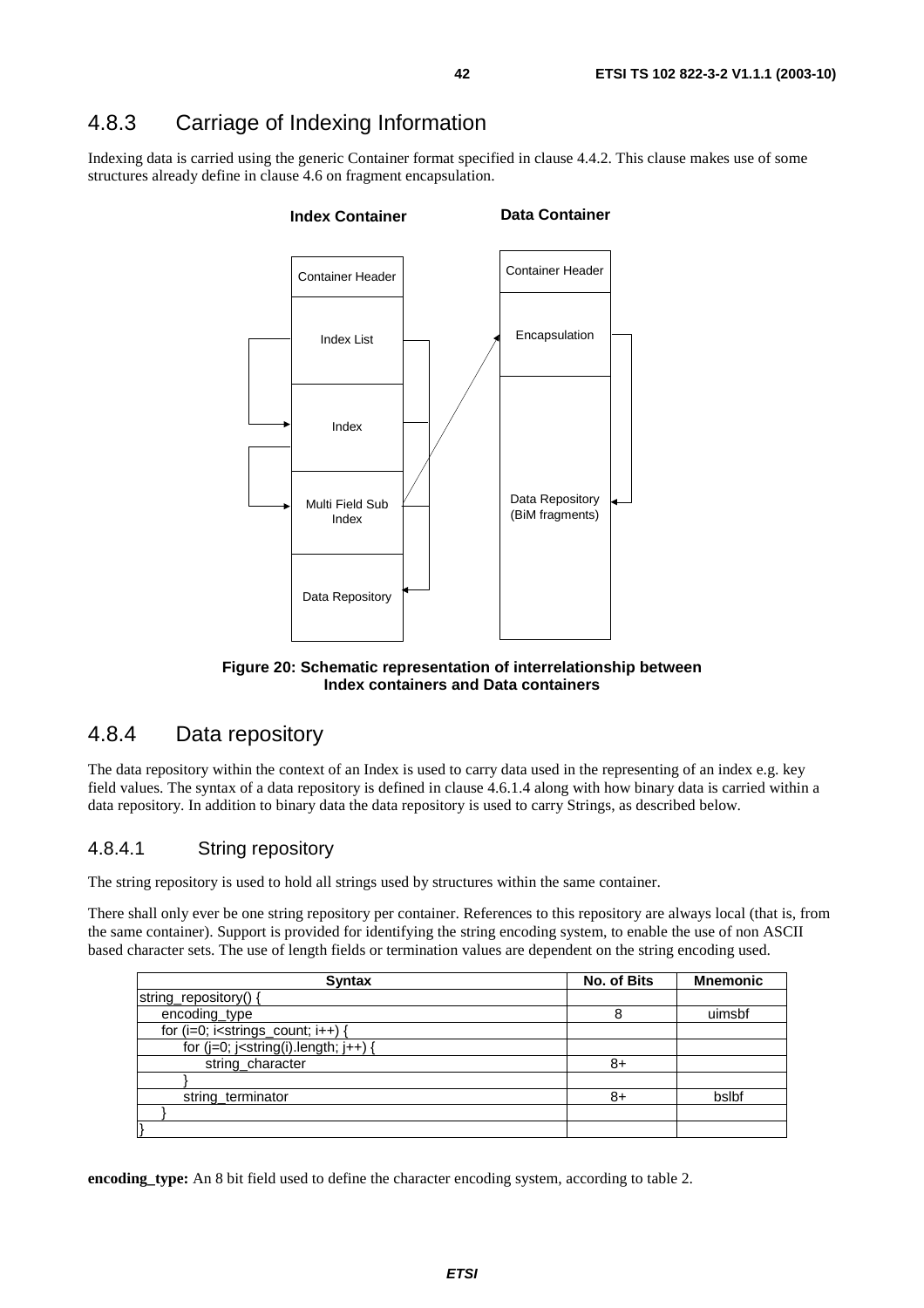**string\_character**: A character of the encoded string. The number of bytes required to represent the character will be dependent on the string encoding system used.

**string\_terminator**: One or more bytes which indicate the end of a string. The actual value will be dependent on the string encoding system used.

# 4.8.5 Index structures



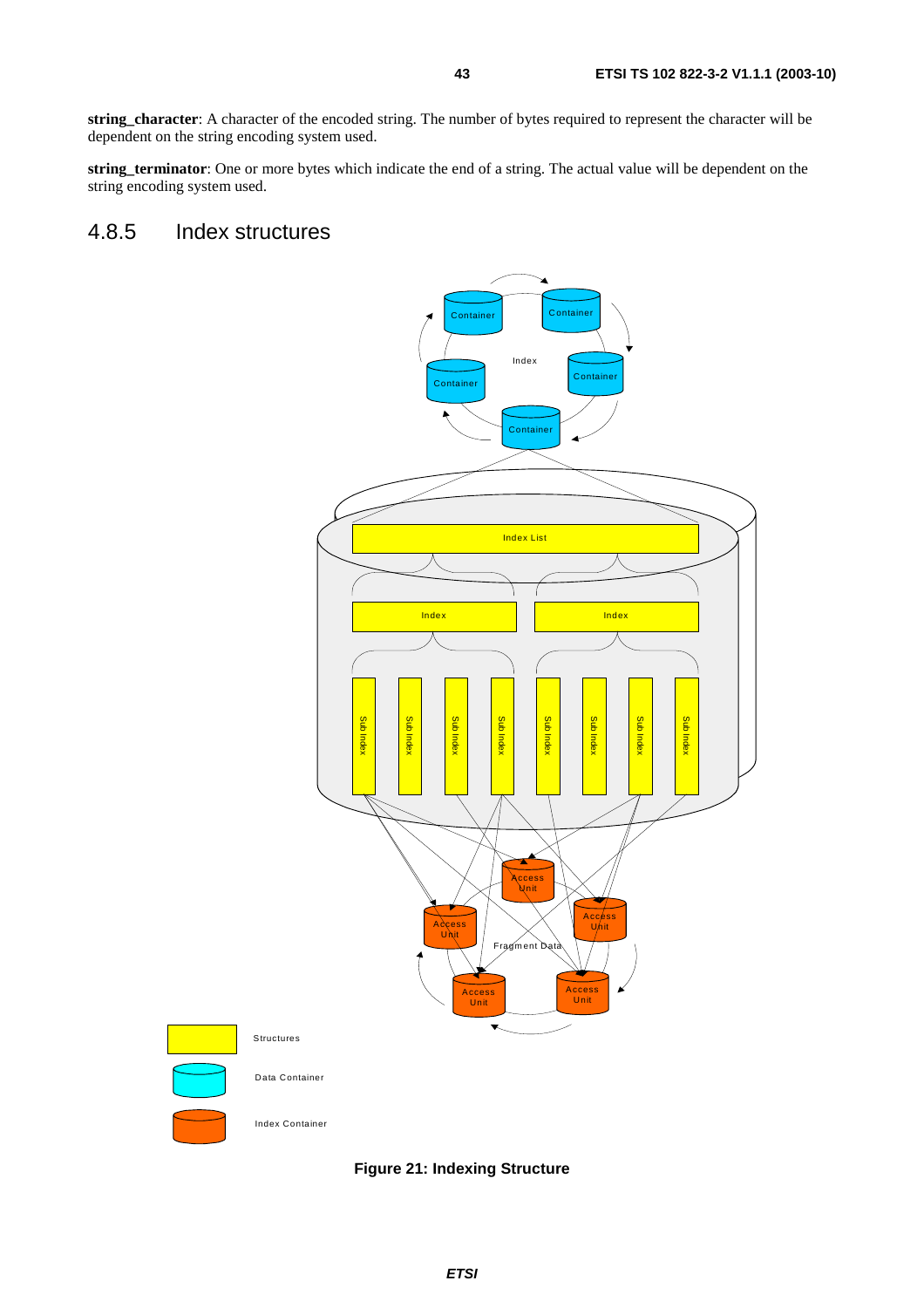#### 4.8.5.1 Identification of Indices

Indexes are keyed on schema simple types such as dateTime, CRID. Multiple indices can reference a single TVA fragment. It is important to be able to describe what an index is keyed on.

There are two important facts that the receiver needs to know about an index:

- The first fact is where in the schema hierarchy are the document fragments that it is referencing? It is important to know this because this describes the type and context of the fragment.
- The second fact is to know "by which key fields are these fragments indexed?" The key fields are typically child members (e.g. an attribute or an element) of the fragment type being indexed.

The specification provides two mechanisms:

- Id based identification.
- XPath expressions.

#### 4.8.5.1.1 Use of Ids

Ids can be used to identify both the type of TVA fragment, and the element/attribute within the fragment, which the index is keyed on. The set of normative TVA fragments have been mapped to aid interoperability, and a mechanism provided to enable metadata providers to define additional Ids to enable the support of enhanced metadata services.

#### 4.8.5.1.2 Use of XPath

W3C has defined a standard specifically for the referencing of elements and attributes within an XML document, which is called XPath. XPath is a syntax, which can describe a path to one or more nodes in a document.

The fragment XPath is an *absolute* path (i.e. it is relative to the root of the document), whilst the key XPath is relative to the fragment XPath. In other words, the context node of the key XPath is the node referred to by the fragment XPath. Combined together they describe the absolute path to the node that forms a key field. The XPath syntax can describe the location of any type of node including elements, attributes and text nodes, enabling any of these to be a key field.

The XPath syntax is rich, and many parts are not necessary to describe an index. Therefore a restricted set of syntax, which a TVA compliant box should support has been specified:

- Absolute Location Paths only (key xpath is relative, but the combined path is absolute).
- Axes types "attribute" and "child" only are supported.
- Abbreviated Syntax only. The preceding restrictions mean that only the following two abbreviations are permitted:
	- "child::" is always omitted;
	- "@" is always used to represent "attribute::".
- "\*" is not allowed.
- Only the following two Node tests are allowed:
	- NameTest (in which "\*" is not allowed);
		- $text()$ .
- Predicates, and Functions are not allowed.
- The union operator "|", is not allowed.

All XPath expressions will be evaluated within the following context:

The context node is the root of an XML document containing a TVAMain element.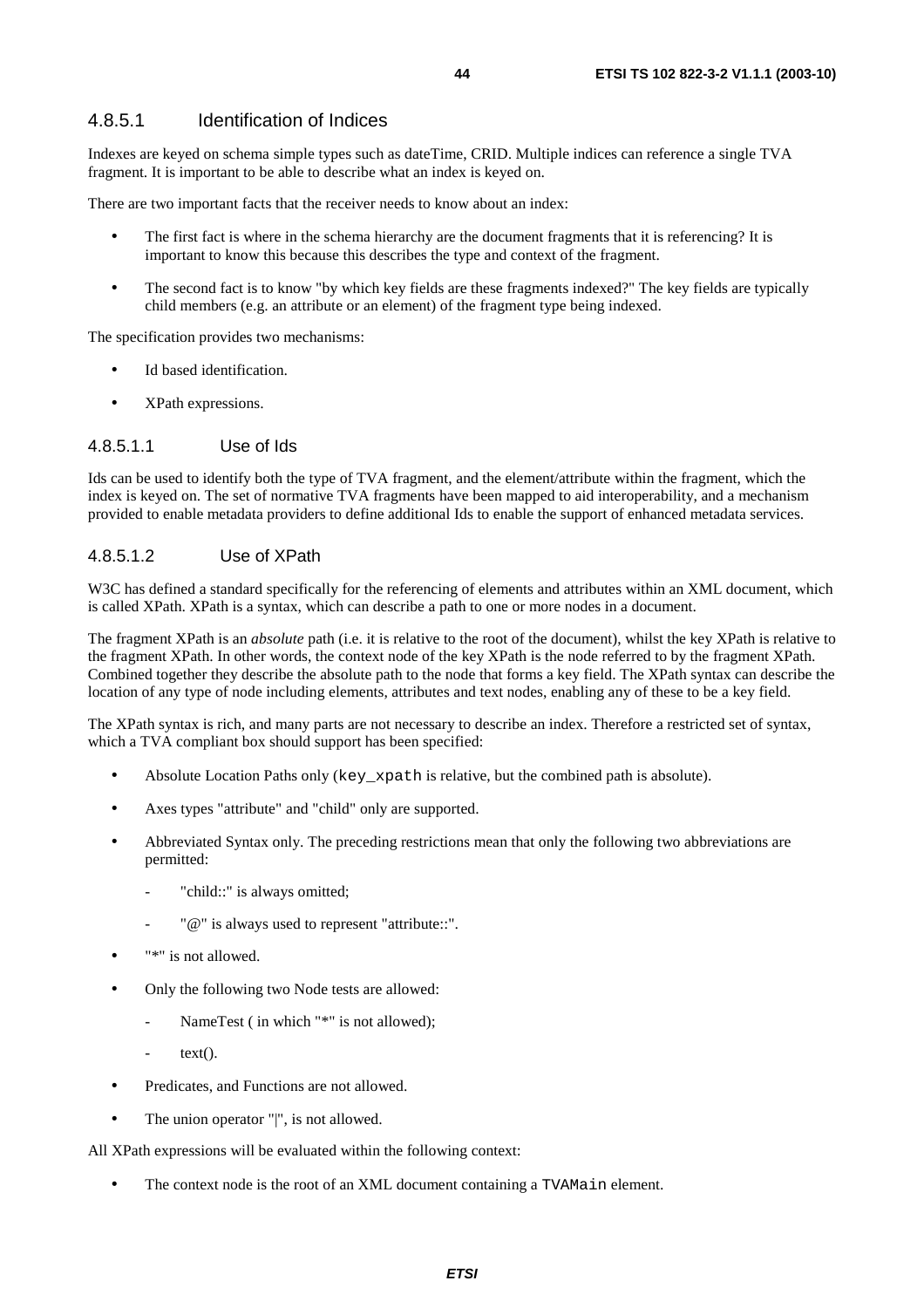- The context position and context size are both 1.
- There are no variable bindings.
- There is no function library.

In addition all elements/attributes shall be namespace qualified.

#### 4.8.5.1.2.1 Example: Indexing by CRID and title

Considering a broadcast carousel that delivers fragments of type ProgramInformation the fragment XPath (in short form) would be:

/tva:TVAMain/tva:ProgramDescription/tva:ProgramInformationTable/tva:ProgramInformation

The most likely key to use for searching this set of data is the CRID. The field\_xpath is relative to the fragment XPath i.e.:

@tva:programId

A broadcaster may wish to index by title, as well as by CRID, to enable the receiver to search by title. The fragment XPath is:

/tva:TVAMain/tva:ProgramDescription/tva:ProgramInformationTable/tva:ProgramInformation

and the field\_xpath is:

tva:BasicDescription/tva:Title.text()

### 4.8.5.2 Introduction to the multi-key index

Some applications in the receiver may request matching fragments for more than one query condition. In this case, using multiple key fields is quite efficient to answer such requests. The multi-key consists of more than one key fields.

Multi-key values are ranked in order as follows. For a multi-key of *n* key fields  $(k_l, k_2, ..., k_n)$ , priority of each key field is ordered according to its position from left to right, i.e.,  $k_l$  has the highest priority and  $k_n$  has the lowest priority, etc. For two multi-key values,  $(a_1, a_2, ..., a_n)$  and  $(b_1, b_2, ..., b_n)$ ,

- $(a_1, a_2, ..., a_n)$  is larger than  $(b_1, b_2, ..., b_n)$  if and only if there exists an integer  $i$  ( $0 \le i \le n-1$ ) such that for every  $j(0 \leq j \leq i-1), a_i = b_i$  and  $a_i > b_i$ .
- ( $a_1, a_2, ..., a_n$ ) is smaller than  $(b_1, b_2, ..., b_n)$  if and only if there exists an integer  $i$  ( $0 \le i \le n-1$ ) such that for every  $j(0 \leq j \leq i-1)$ ,  $a_i = b_i$  and  $a_i < b_i$ .
- (*a<sub>1</sub>, a<sub>2</sub>, ..., a<sub>n</sub>*) is equal to  $(b_1, b_2, ..., b_n)$  if and only if for every  $i(1 \le i \le n)$ ,  $a_i = b_i$ .

A typical query example that can be efficiently handled by the multi-key index is as follows:

Search target fragment:

/TVAMain/ProgramDescription/ProgramLocationTable/BroadcastEvent

Search condition:

 $100 \leq$  ServiceId  $\leq$  110

9:00 PM  $\leq$  PublishedStartTime.text()  $\leq$  10:00 PM

In this case, the "BroadcastEvent" fragments can be indexed by a multi-key index with key fields ServiceId and PublishedStartTime.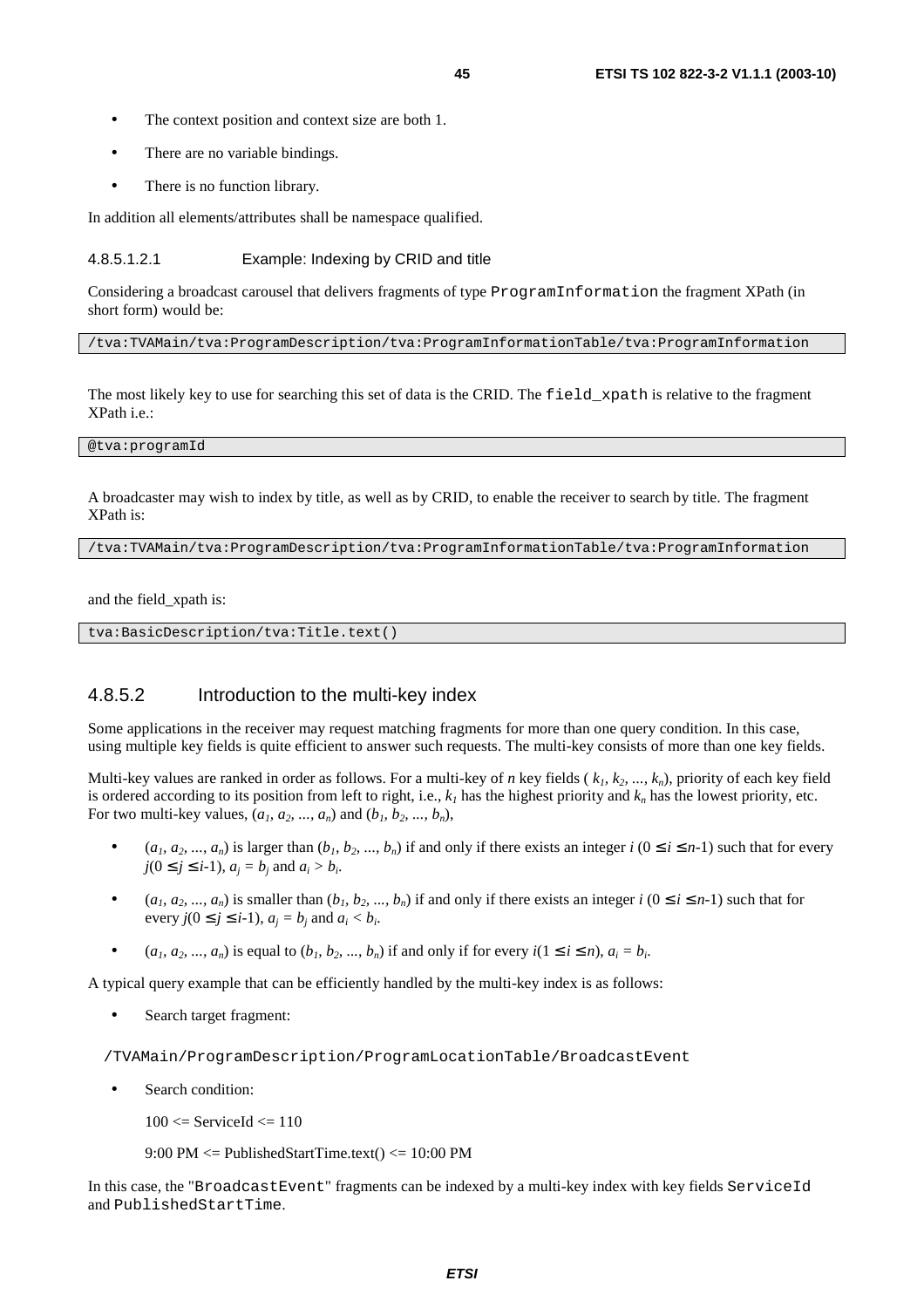#### 4.8.5.3 Index List

The index list structure provides a list of all indices that exist for the entire TVA metadata fragment stream. A receiver uses this structure to locate an index of interest, where an index is described using the structures fragment\_type, and field identifier fields.

It should be noted that entries within the structure are not of fixed size. The Index list must be searched sequentially. The index\_descriptor\_length field is provided to enable a receiver to efficiently skip over index entries, which it is unable to parse due to unknown fragment\_types, field\_identifiers, or field\_encoding.

There shall be a maximum of one index list structure per TVA metadata fragment stream.

| <b>Syntax</b>                                                   | No. of Bits | <b>Mnemonic</b> |
|-----------------------------------------------------------------|-------------|-----------------|
| $index$ list().                                                 |             |                 |
| for ( $j=0$ ; $j$ <num_indexes, <math="">j++) { </num_indexes,> |             |                 |
| index_descriptor_length                                         | 8           | uimsbf          |
| fragment_type                                                   | 16          | uimsbf          |
| if(fragment_type == $0$ xffff) {                                |             |                 |
| fragment_xpath_ptr                                              | 16          | uimsbf          |
|                                                                 |             |                 |
| num_fields                                                      | 8           | uimsbf          |
| for( $k=0$ ; $k<$ num_fields; $k++$ ) {                         |             |                 |
| field identifier                                                | 16          | uimsbf          |
| if(field_identifier == $0$ xffff) {                             |             |                 |
| field_xpath_ptr                                                 | 16          | uimsbf          |
|                                                                 |             |                 |
| field encoding                                                  | 16          | uimsbf          |
|                                                                 |             |                 |
| index_container                                                 | 16          | uimsb           |
| index_identifier                                                | 8           | uimsbf          |
|                                                                 |             |                 |
|                                                                 |             |                 |

**index\_descriptor\_length:** An 8 bit field which defines the number of bytes proceeding this field which are used to describe the index.

**fragment\_type:** An id used to identify the type of TVA fragments which the index makes references to. In addition to the identifiers defined in the table below, their may be a set of unique identifier allocated on a per application basis.

Table 7 shows the set of allocated fragment\_type values. The XPath expressions are namespace qualified and use the following namespace prefixes:

tva [urn:tva:metadata:2002](http://www.tv-anytime.org/2002/metadata)

mpeg7 urn:mpeg:mpeg7:schema:2001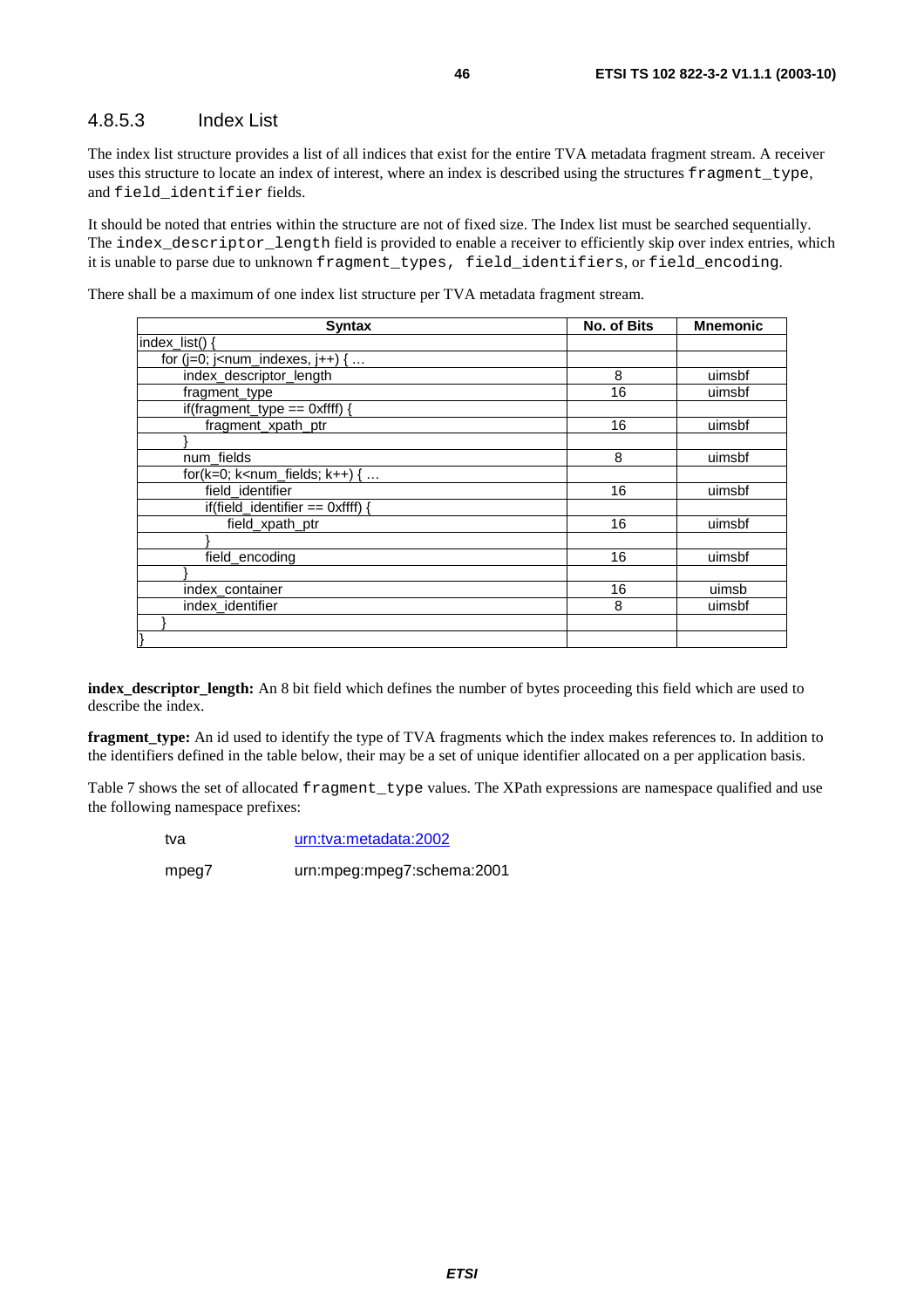| Value           | <b>Description</b>                                                            |
|-----------------|-------------------------------------------------------------------------------|
| 0x0000          | Reserved                                                                      |
| 0x0001          | ProgramInformation fragment (/tva:TVAMain/ tva:ProgramDescription/            |
|                 | tva:ProgramInformationTable/tva:ProgramInformation)                           |
| 0x0002          | GroupInformation fragment (/tva:TVAMain/ tva:ProgramDescription/              |
|                 | tva:GroupInformationTable/tva:GroupInformation)                               |
| 0x0003          | OnDemandProgram fragment                                                      |
|                 | (/tva:TVAMain/tva:ProgramDescription/tva:ProgramLocationTable/tva:OnDema      |
|                 | ndProgram)                                                                    |
| 0x0004          | BroadcastEvent fragment (/tva:TVAMain/tva:ProgramDescription/                 |
|                 | tva:ProgramLocationTable/ tva:BroadcastEvent)                                 |
| 0x0005          | Schedule fragment (/tva:TVAMain/ tva:ProgramDescription/                      |
|                 | tva:ProgramLocationTable/ tva:Schedule)                                       |
| 0x0006          | ServiceInformation fragment (/tva:TVAMain/ tva:ProgramDescription/            |
|                 | tva:ServiceInformationTable/ tva:ServiceInformation)                          |
| 0x0007          | PersonName fragment (/tva:TVAMain/ tva:ProgramDescription/                    |
|                 | tva:CreditInformationTable/tva:PersonName)                                    |
| 0x0008          | OrganizationName fragment                                                     |
|                 | (/tva:TVAMain/tva:ProgramDescription/tva:CreditInformationTable/tva:Organizat |
|                 | ionName)                                                                      |
| 0x0009          | ProgramReviews fragment (/tva:TVAMain/ tva:ProgramDescription/                |
|                 | tva:ProgramReviewTable/ tva:Review)                                           |
| 0x000A          | <b>CSAlias fragment</b>                                                       |
|                 | (/tva:TVAMain/ tva:ClassificationSchemeTable/tva:CSAlias)                     |
| 0x000B          | ClassificationScheme fragment                                                 |
|                 | (/tva:TVAMain/tva:ClassificationSchemeTable/tva:ClassificationScheme)         |
| 0x000C          | Segment Information fragment (/tva:TVAMain/ tva:ProgramDescription/           |
|                 | tva:SegmentationTable/ tva:SegmentList/ tva:SegmentInformation)               |
| 0x000D          | Segment Group Information fragment (/tva:TVAMain/ tva:ProgramDescription/     |
|                 | tva:SegmentationTable/ tva:SegmentGroupList/ tva:SegmentGroupInformation)     |
| 0x000E - 0x00EF | <b>TVA Reserved</b>                                                           |
| 0x00F0 - 0xFFFE | User defined                                                                  |
| 0xFFFF          | W3C XPath Expression                                                          |

**Table 7: fragment\_type assignments** 

**fragment\_xpath\_ptr:** If the fragment\_type is set to "0xffff" this provides a reference to the start of an XPath string. This reference is in the form of an offset, in bytes, from the start of the string repository in the current container. The value of this string is the XPath (in abbreviated XPath notation) to the root node of a TVA fragment.

**num\_fields:** The number of fields which this index is based upon. The fields shall be defined in their order of importance, where the first entry is the Primary field.

**field\_identifier:** An id used to identify the field on which the index is ordered. The specification allows the allocation of unique identifiers on a per application basis.

| Value           | <b>Description</b>                            |
|-----------------|-----------------------------------------------|
| 0x0000          | Reserved                                      |
| 0x0001 - 0xFFFE | User defined                                  |
| 0xFFFF          | Indicates use of a W3C XPath style expression |

#### **Table 8: field\_identifier Assignments**

**field\_xpath\_ptr:** Reference to the start of the fields XPath string (in abbreviated XPath notation) within the string repository belonging to the current container. This reference is in the form of an offset, in bytes, from the start of the string repository in the current container. The value of this string is an XPath expression that is relative to the fragment types XPath, which identified the node that is used as one of the indexes key fields.

**field\_encoding:** Defines the encoding used to represent a key field value. This encoding determines how the "field\_value" within the multi\_field\_sub\_index, the low\_field\_value and high\_field\_value within the index, shall be interpreted.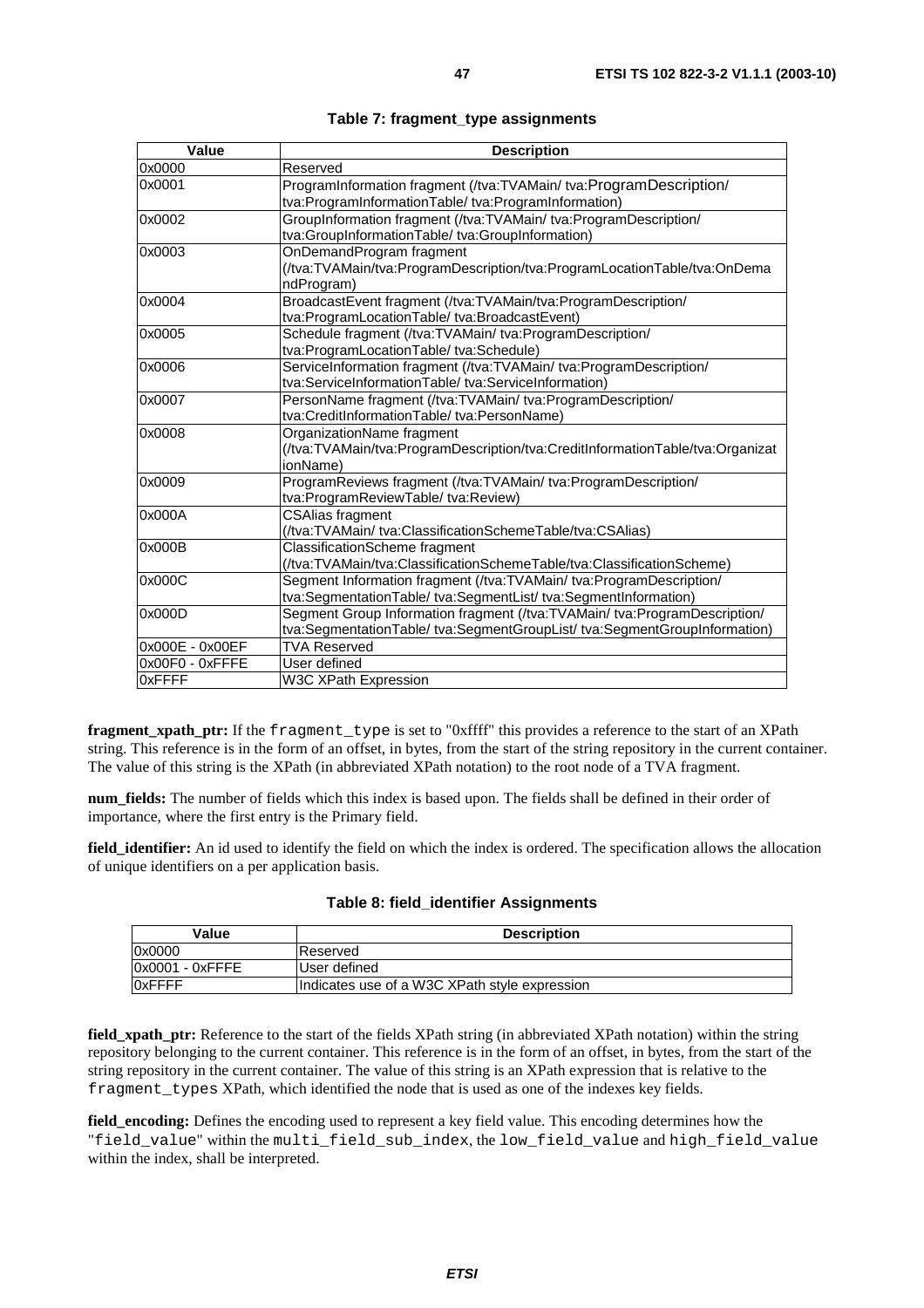The field\_encoding value has two purposes:

- It determines whether the content of the field\_value within the multi\_field\_sub\_index structure, the low\_field\_value and the high\_field\_value within the index structure, are inline or are found within a data repository structure (see table 4).
- It defines the encoding of the data held in the field-value within the multi\_field\_sub\_index structure, the low field value and the high field value within the index structure (see table 9).

#### **Table 9: Encoding and interpretation of the field\_value, low\_field\_value and high\_field\_value field**

| <b>Encoding value</b> | value field interpretation                                               |
|-----------------------|--------------------------------------------------------------------------|
| 0x0000 - 0x00FF       | Field is an offset in bytes from the start of the string data repository |
|                       | structure.                                                               |
| l0x0100 - 0x01FF      | Field contains an inline 2-byte value                                    |
| 0x0200 - 0x04FF       | Field is an offset in bytes from the start of the binary data repository |
|                       | structure                                                                |
| 0x0500-0xFFFF         | lReserved for future use                                                 |

| field_encoding  | <b>Description</b>       | <b>Encoding</b>                     | Size in bytes  |
|-----------------|--------------------------|-------------------------------------|----------------|
| 0x0000          | string type              | Null-terminated string              | variable       |
| 0x0001 - 0x00FF | Reserved for custom      |                                     |                |
|                 | string types             |                                     |                |
| 0x0100          | signed short             | two's complement - Big-Endian       | $\overline{c}$ |
| 0x0101          | unsigned short           | unsigned binary - Big-Endian        | $\overline{2}$ |
| 0x0102-0x01FF   | Reserved for custom      |                                     |                |
|                 | 2-byte types             |                                     |                |
| 0x0200          | signed long              | two's complement - Big-Endian       | 4              |
| 0x0201          | unsigned long            | unsigned binary - Big-Endian        | 4              |
| 0x0202          | variable length signed   | one bit to indicate sign (0:        | $1+$           |
|                 | integer                  | positive, 1: negative), followed by |                |
|                 |                          | abs(value) using vluimsbf5.         |                |
| 0x0203          | variable length unsigned | vluimsbf8                           | $1+$           |
|                 | integer                  |                                     |                |
| 0x0204-0x02FF   | Reserved for custom      |                                     |                |
|                 | integer types            |                                     |                |
| 0x0300          | signed float             | IEEE standard 754-1985 [7]          | 4              |
|                 |                          | Big-Endian                          |                |
| 0x0301          | unsigned float           | IEEE standard 754-1985 [7]          | $\overline{4}$ |
|                 |                          | Big-Endian                          |                |
| 0x0302          | signed double            | IEEE standard 754-1985 [7]          | 8              |
|                 |                          | Big-Endian                          |                |
| 0x0303          | unsigned double          | IEEE standard 754-1985 [7]          | 8              |
|                 |                          | Big-Endian                          |                |
| 0x0304-0x03FF   | Reserved for custom      |                                     |                |
|                 | rational types           |                                     |                |
| 0x0400          | dateTime                 | Modified Julian Date and            | 8              |
|                 |                          | Milliseconds (TVA BiM codec         |                |
|                 |                          | clause 4.4.2.4.2)                   |                |
| 0x0401          | date                     | Modified Julian Date (TVA BiM       | 4              |
|                 |                          | codec clause 4.4.2.4.3)             |                |
| 0x0402-0x04FF   | Reserved for custom      |                                     |                |
|                 | binary fragments         |                                     |                |
| 0x0500-0xFFFF   | Reserved for future use  |                                     |                |

#### **Table 10: encoding types and their respective sizes**

**index\_container:** The id of the container carrying the described index.

**index\_identifier:** This field identifies the relevant index structure within the identified container. To locate the correct index within the container (with id = index\_container) the container\_header is searched for a structure of type "index" and with a structure\_id = index\_identifier.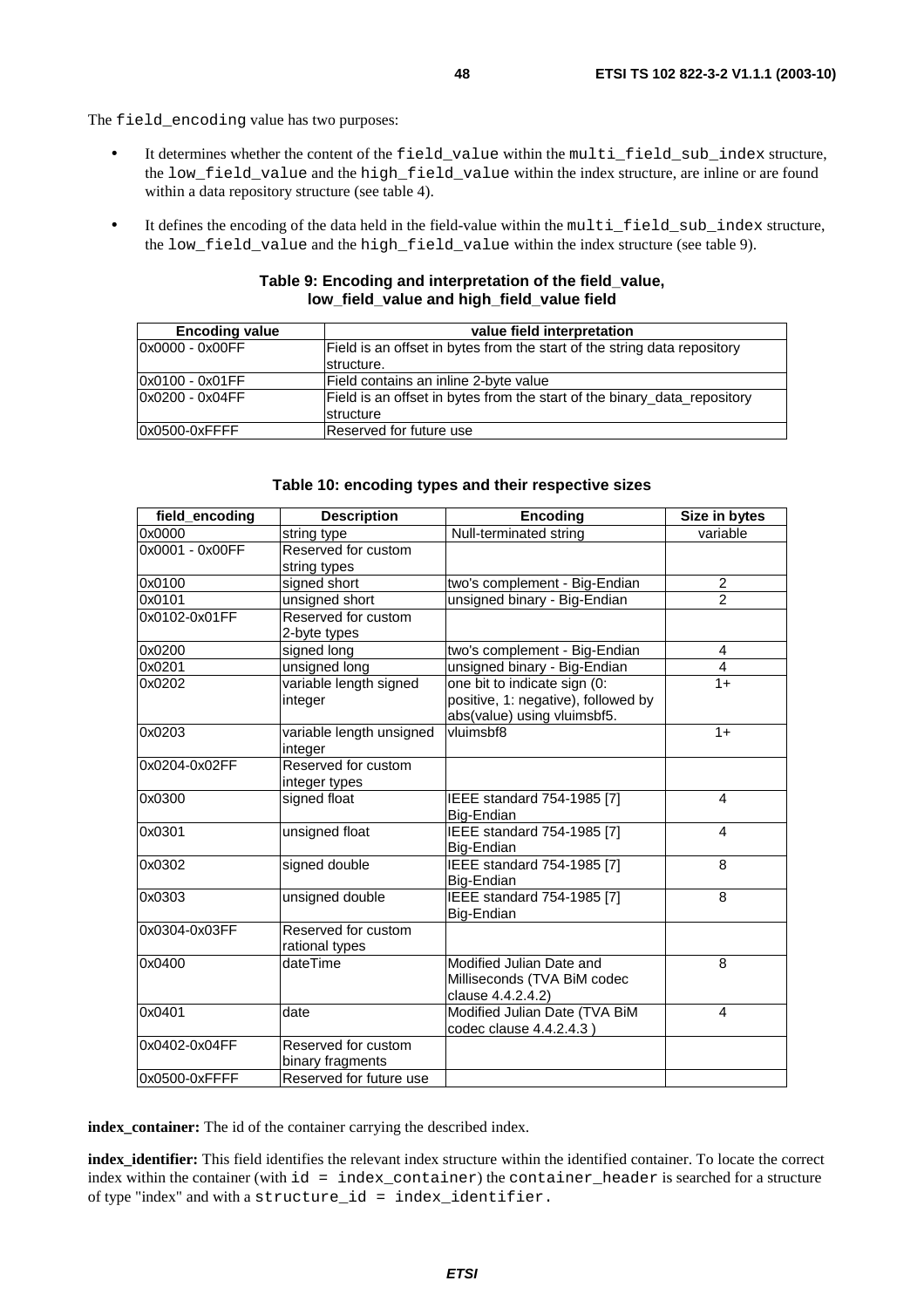#### 4.8.5.4 Index

The index structure is the top level of an index. It provides a list of all sub-indices and the ranges of field values that those sub-indices carry. When considering a classic indexing system it is normal for there not to be any overlaps in the range of field values to be found within a given set of sub indexes. This is to minimize the amount of searching required to find a particular value.

Having overlapping sub-indices can lead to sequential searching of sub index structures, introducing an associated decrease in performance. However in some circumstances it may be desirable to allow this. For example where the indexed data is carried within the same container as the index, and you wish to carousel the data out at different rates, and the set of data to be carouseled would not typically form a single sub index without overlaps.

In the case of overlapping sub indexes they shall be declared within the index structure in descending order of search priority. Where the first declared sub index, which may contain the set of required field values has the highest priority.

#### 4.8.5.4.1 Field Value Ordering

The ordering of index entries within an index is dependent on a field's primitive XML schema simple type. In the case of strings the order may be dependent on the selected language, and not necessarily in alphanumeric order.

| <b>Simple Type</b> | Ordering                                                         |
|--------------------|------------------------------------------------------------------|
| string             | All string shall be ordered in increasing Lexicographical order. |
|                    | Lexicographical ordering is language dependent, and may not be   |
|                    | alphanumeric.                                                    |
| anyURI             | Increasing alphanumeric order.                                   |
| boolean            | "False" precedes "True"                                          |
| <b>NMTOKEN</b>     | Increasing binary representation order                           |
| gYear              | Increasing numeric value                                         |
| integer            | Increasing numeric value with negative values first              |
| date               | Increasing date value                                            |
| nonNegativeInteger | Increasing numeric (binary) value                                |
| positiveInteger    | Increasing numeric (binary) value                                |
| dateTime           | Increasing dateTime (binary) value                               |
| duration           | Increasing duration (binary)                                     |
| float              | Increasing numeric value (negative values first)                 |
| double             | Increasing numeric value (negative values first)                 |

#### **Table 11: Defined index order for primitive simple types**

| <b>Syntax</b>                            | No. of Bits | <b>Mnemonic</b> |
|------------------------------------------|-------------|-----------------|
| index()                                  |             |                 |
| overlapping_subindexes                   |             | bslbf           |
| single_layer_sub_index                   |             | bslbf           |
| reserved                                 | 6           | bslbf           |
| fragment locator format                  | 8           | uimsbf          |
| for $(i=0; j1 - num_sub_indexes, i++)$ { |             |                 |
| for( $k=0$ ; $k<$ num_fields; $k++$ ) {  |             |                 |
| if (overlapping_subindices == '1') {     |             |                 |
| low_field_value                          | 16          | uimsbf          |
|                                          |             |                 |
| high_field_value                         | 16          | uimsbf          |
|                                          |             |                 |
| sub index container                      | 16          | uimsbf          |
| sub_index_identifier                     | 8           | uimsbf          |
|                                          |             |                 |
|                                          |             |                 |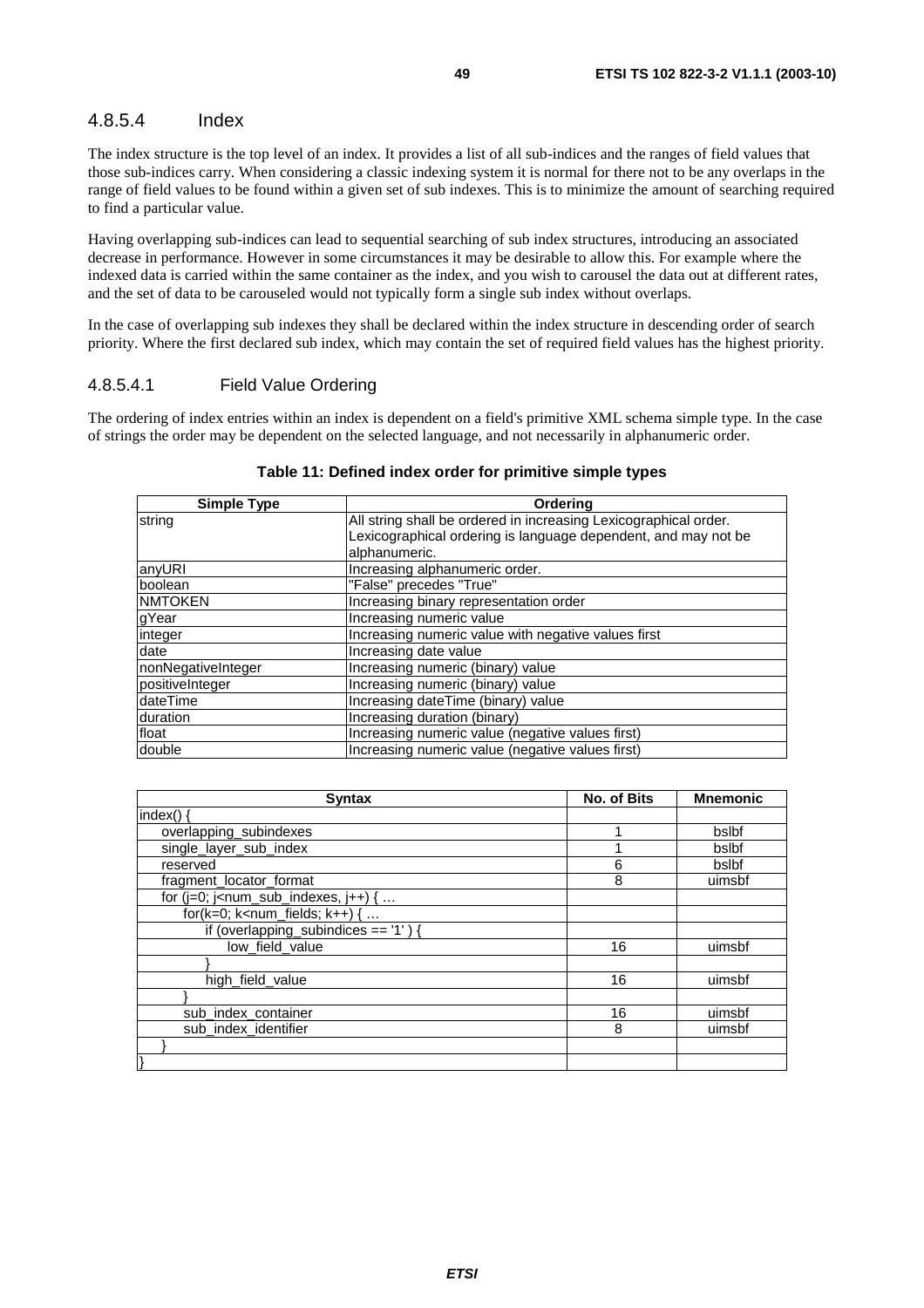Given high\_field\_values,  $(a_1, a_2, ..., a_n)$  and  $(b_1, b_2, ..., b_n)$ , of two arbitrary sub-indexes among the sub-indices list, The sorting of sub-indices is determined as follows:

 $(a_1, a_2, \ldots, a_n)$  is larger than  $(b_1, b_2, \ldots, b_n)$  if and only if there exists an integer i (0≤i≤n-1) such that for every  $j(0\le j\le i-1)$ ,  $a_i = b_i$  and  $a_i > b_i$ .  $(a_1, a_2, \ldots, a_n)$  is smaller than  $(b_1, b_2, \ldots, b_n)$  if and only if there exists an integer i (0≤i≤n-1) such that for every  $j(0\le j\le i-1)$ ,  $a_i = b_i$  and  $a_i < b_i$ .  $(a_1, a_2, \ldots, a_n)$  is equal to  $(b_1, b_2, \ldots, b_n)$  if and only if for every  $i(1 \le i \le n)$ ,  $a_i = b_i$ . Specifically, within the index() structure, if there is no overlapping between subindices, for all j between 0 and num\_sub\_indexes-1 (high\_field\_value[j,0], …, high field value[j,k]) is smaller than (high field value[j+1,0], …, high field value[ $j+1,k$ ]) "j" is the sub\_index "k" is the field This function high\_field\_value[j,k] takes its value according to the loop defined in the index() table.

**overlapping\_subindexes:** When set to "1", indicates that one or more of the sub indices which form this index, overlap with respect to the range of values found within the sub index. Where sub indices overlap, the sub indices are declared in descending order of search priority. When set to "0", indicates that the sub indices do not overlap, and the declared sub indices are ordered in ascending order.

**single\_layer\_sub\_index:** This field is used to indicate the syntax used within the corresponding multi\_field\_sub\_index structures to represent indexes with multiple key fields. When set to "1" it indicates that all fields for a given index entry are declared together in a single multi field sub index structure. When set to "0" it indicates that each key field is contained within a separate multi\_field\_sub\_index structure.

**fragment\_locator\_format:** Identifies the format and interpretation of the fragment locator field used within the multi\_field\_sub\_index (leaf field) to reference a TVA fragment.

| Value         | Meaning                                        |  |
|---------------|------------------------------------------------|--|
| 0x00          | local fragment locator (see clause 4.8.5.7.2)  |  |
| 0x01          | remote_fragment_locator (see clause 4.8.5.7.1) |  |
| $0x02 - 0xE0$ | ITVA Reserved                                  |  |
| $0xE1 - 0xFF$ | User defined                                   |  |

#### **Table 12: Fragment reference types**

**low\_field\_value:** The lowest field value that can be found within the sub-index. The meaning of this field depends on the value of the field\_encoding member of the index list structure. The lowest value of the field expressed may not be the lowest field value actually present in the given fragment, it merely indicates that the referenced sub index structure may contain entries with fields values in the given range. The type of encoding used and the interpretation of the low field value are defined by the field encoding within the index list structure.

**high\_field\_value:** The highest field value that can be found within the sub-index. The meaning of this field depends on the value of the field\_encoding member of the relevant index list structure (see clause 4.8.5.3). The highest value of the field expressed may not be the highest field value actually present in the given fragment, it merely indicates that the referenced sub index structure may contain entries for key field values in the given range. The type of encoding used and the interpretation of the high\_field\_value are defined by field\_encoding within the index\_list structure.

It should be noted that the high\_field\_value for all but the first field may be lower than the previous high\_field\_value sub index entry. This is caused when there is a change in the value of the parent field.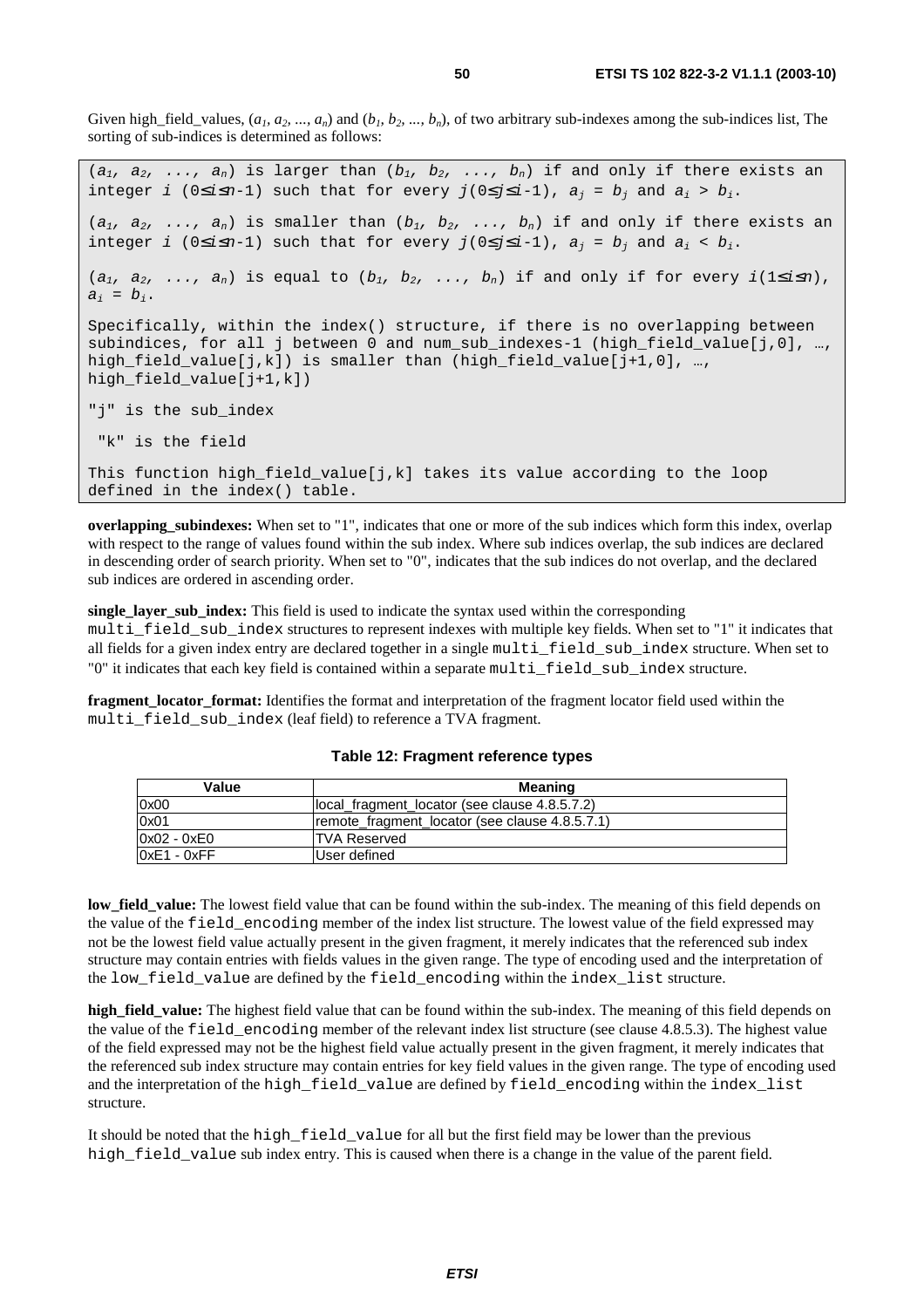For example if we have an index keyed on channel and event time fields, we could have a set of sub indexes with the following ranges:

Sub index 1 - channel high field value = "3", event time high field value = "12:00"

Sub index 2 - channel high field value = "4" event time high field value = "09:00"

Where the index uses multiple fields, the declaration order of the high field values shall match that defined for the index within the index\_list structure.

When defining the range of values that a particular sub index shall cover, sufficient space should be left to enable the addition of further index entries without unduly impacting other sub indices. For example if a sub-index can hold a maximum of say 64K entries, it is recommended that the range of current entries should equal around half to two thirds the space. This leaves sufficient room for additional entries without having to changing the way in which the index is split into sub index structures.

**sub\_index\_container:** The id of the container carrying the described multi\_field\_sub\_index.

**sub\_index\_identifier:** This field identifies the multi\_field\_sub\_index structure instance containing the described sub index. To locate the sub index within the container (with  $id = sub$  index container) the container header is searched, for a structure of type "multi field sub index" with a structure id equal to the sub\_index\_identifier.

#### 4.8.5.5 Multi\_field\_sub\_index

A multi field sub index provides references to TVA fragments, which contain field values within the range specified for this sub index. The structure supports indexes with both single and multiple key fields. In the case of indices with multiple key fields, the syntax provides two methods:

- Single Layer All key fields defined together within a single multi field sub index.
- Multi Layer Each multi\_field\_sub\_index defines a single field of a key.

#### 4.8.5.5.1 Single Layer Structures

Single Layer Structures provide a simple mechanism for describing multiple key field indices. As each entry in the structure can be decoded one by one in a straightforward manner, this structure would be preferred in a situation where the received index data need to be reorganized in the PDR before its use. Note that the index data can be restructured inside the PDR according to its own storage method and query processing policy. For example, a PDR may want to reorganize one of the received indices in its own B-tree index.

In addition, the Single Layer Structure provides an efficient mechanism for representing multiple key field indexes, where there is typically a one to one mapping e.g.  $\langle$  surname, given name.

#### 4.8.5.5.2 Multi Layer Structures

Multi Layer Structures provide an efficient mechanism for describing multiple field indices with common key field values. This is achieved with the use of multiple multilaged sub-index structures (see figure 22), where each structure is used to describe one layer of a multi field sub index, (layer is equal to a key field of a multi field index).

Each index entry, within the multi\_field\_sub\_index, points to further multi\_field\_sub\_index structures (except for the leaf field), which contain index entries having the declared field value.

The multi field sub index structure is formed of two parts:

- multi\_field\_header.
- multi field index entries.

The multi\_field\_header defines how the multi\_field\_index\_entries sub structure should be interpreted, and indirectly defines the size of each index entry.

All entries within the multi\_field\_index\_entries sub structure are ordered in ascending order.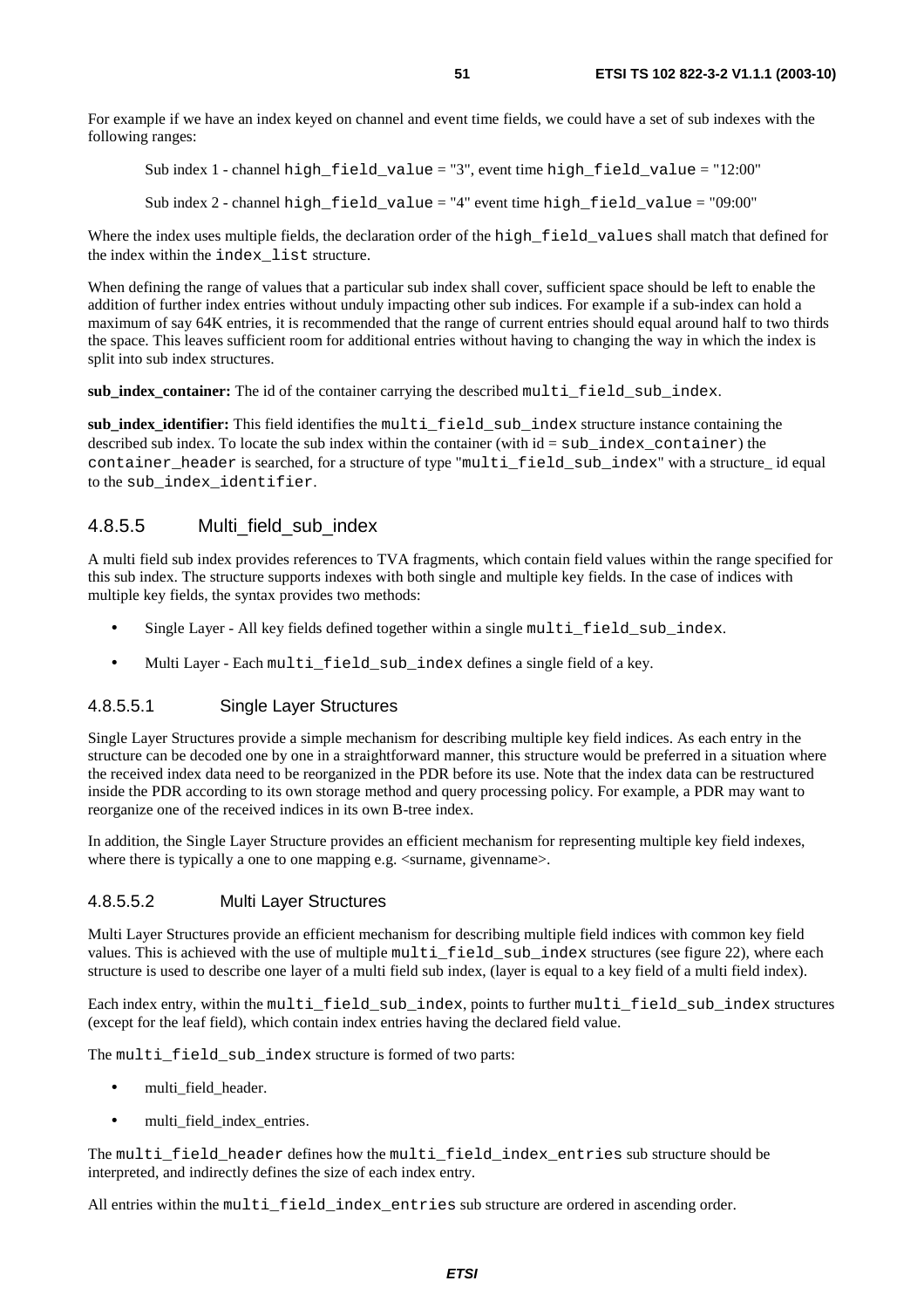All entries are of a fixed size, which enables the sub structure to be efficiently searched using a binary search algorithm.

The number of entries within the structure is not explicitly defined, but can be inferred as follows:

```
num_entries = (structure_length - 
sizeof(multi_field_header))/sizeof(multi_field_index entry)
```
It should be noted that the syntax used within multi\_field\_sub\_index structures is not always common across all sub indices. Therefore the header of each multi\_field\_sub\_index should be parsed to infer the syntax used within a given instance.

| Syntax                                 | No. of Bits | <b>Identifier</b> |
|----------------------------------------|-------------|-------------------|
| multi_field_sub_index() {              |             |                   |
| multi field header {                   |             |                   |
| leaf field                             |             | bslbf             |
| multiple locators                      |             | bslbf             |
| reserved                               | 6           | bslbf             |
|                                        |             |                   |
| if(single_layer_sub_index == $'0'$ ) { |             |                   |
| multi_layer_sub_index_structure()      |             |                   |
| else                                   |             |                   |
| single_layer_sub_index_structure()     |             |                   |
|                                        |             |                   |
|                                        |             |                   |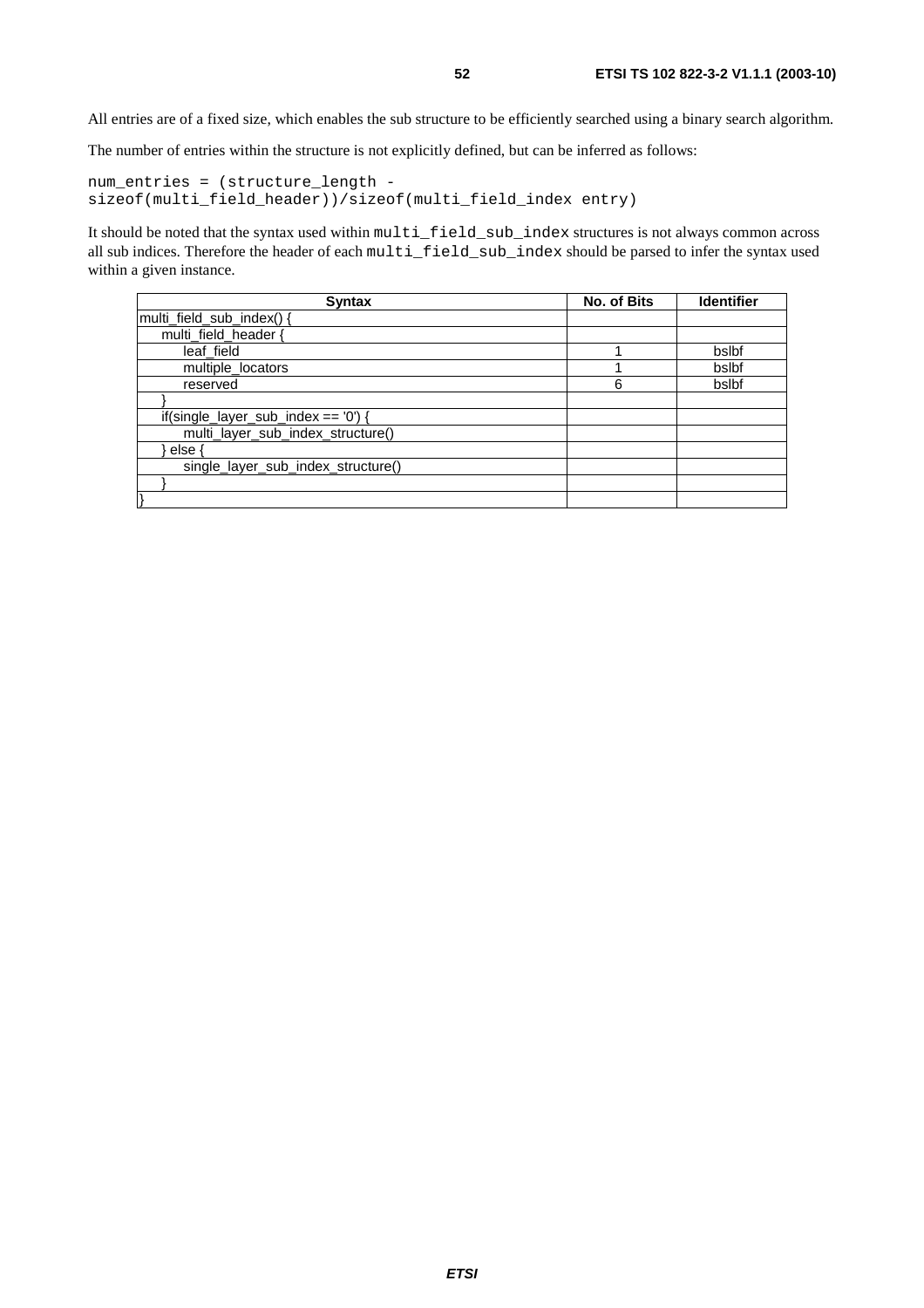

**53**

**Figure 22: Example multi\_field\_sub\_index structure (using multi-layer syntax) for an index with three key fields (Genre, Language and Title)**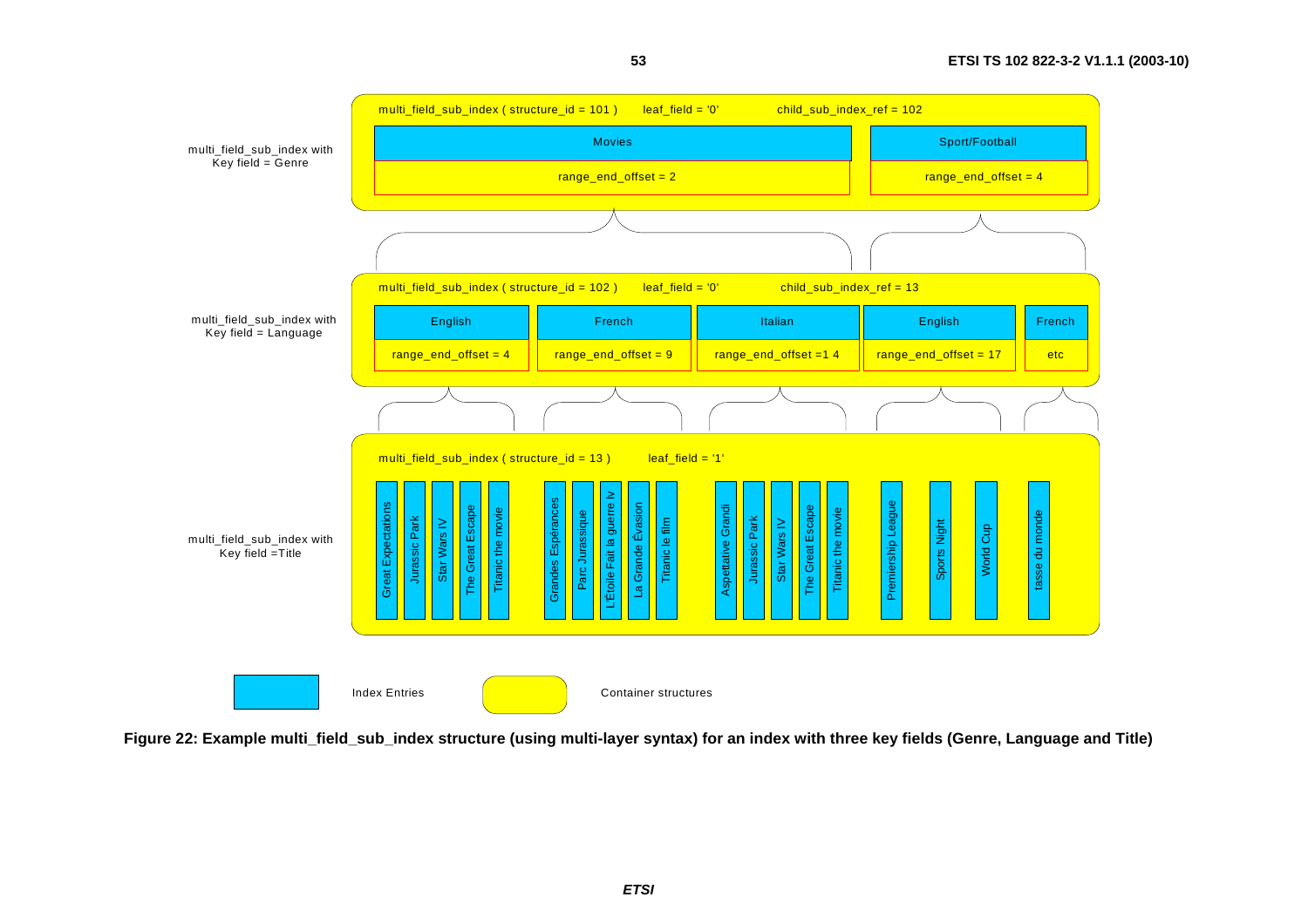Given field\_values,  $(a_1, a_2, ..., a_n)$  and  $(b_1, b_2, ..., b_n)$ , of two multi\_field\_entries, the order between the two entries is determined as follows:

 $(a_1, a_2, ..., a_n)$  is larger than  $(b_1, b_2, ..., b_n)$  if and only if there exists an integer i (0≤i≤n-1) such that for every  $j(0\leq j\leq i-1), a_j=b_j$  and  $a_i>b_i$ .

 $(a_1, a_2, ..., a_n)$  is smaller than  $(b_1, b_2, ..., b_n)$  if and only if there exists an integer i (0≤i≤n-1) such that for every  $j(0\leq j\leq i-1), a_j = b_j$  and  $a_i < b_i$ .

 $(a_1, a_2, ..., a_n)$  is equal to  $(b_1, b_2, ..., b_n)$  if and only if for every  $i(1 \leq i \leq n)$ ,  $a_i = b_i$ .

Specifically, within the multi\_field\_sub\_index() structure, for all j between 0 and num\_entries-1 (field\_value[j,0], …, field\_value[j,k]) is smaller than (field\_value[j+1,0], …, field\_value[j+1,k])

**leaf\_field:** This shall be set to "1" when the multi\_field\_sub\_index carries the leaf field of an index (last indexed field). Which indicates that the structure contains references to fragments, and not to further multi\_field\_sub\_index structures. This field is only used within multi layer sub indexes. When a single layer sub index is being described this flag shall be ignored.

**multiple** locators: A flag which when set to "1" indicates that there are potentially multiple referenced fragments which have the same set of key field values. This provides a more bandwidth efficient mechanism, when multiple fragments have the same set of key values. The actual fragment locators are carried in a separate structure within the container, and an offset is used to reference the set of relevant locators within the structure. When the flag is set to "0" it indicates that fragment\_locators are defined inline.

| <b>Syntax</b>                         | No. of Bits | <b>Mnemonic</b> |
|---------------------------------------|-------------|-----------------|
| single_layer_sub_index_structure () { |             |                 |
| multi_field_index_entries {           |             |                 |
| for $(i=0; j1 = 0; j2 = 0)$           |             |                 |
| $for(f=0; f$                          |             |                 |
| field_value                           | 16          | uimsbf          |
|                                       |             |                 |
| if(multiple_locators == '1') {        |             |                 |
| locator_end_offset                    | 16          | uimsbf          |
|                                       |             |                 |
| else                                  |             |                 |
| fragment locator()                    |             |                 |
|                                       |             |                 |
|                                       |             |                 |
|                                       |             |                 |

**field value:** The value of the key field of the referenced fragment. The meaning of this field depends on the value of the field\_encoding member of the relevant index list structure (see clause 4.8.5.4). Only values of the key field within the range given for this sub\_index structure, by the relevant index structure are allowed (see clause 4.8.5.4).

**fragment\_locator:** When the multiple\_locators flag is set to "0" in the multi\_field\_header this field is used to reference a fragment, having the set of specified key field values. The format of this locator is dependent on the fragment\_locator\_format defined for this index within the index\_list structure. For an explanation of the various defined locator formats please refer to clause 4.8.5.7.

**locator\_end\_offset:** When the multiple\_locators flag is set to "1" in the multi\_field\_header this field is used to indicate the inclusive end offset within the fragment\_locators structure where the set of valid locators can be found. The format of these locators is defined by the fragment locator format declared within the index\_list structure.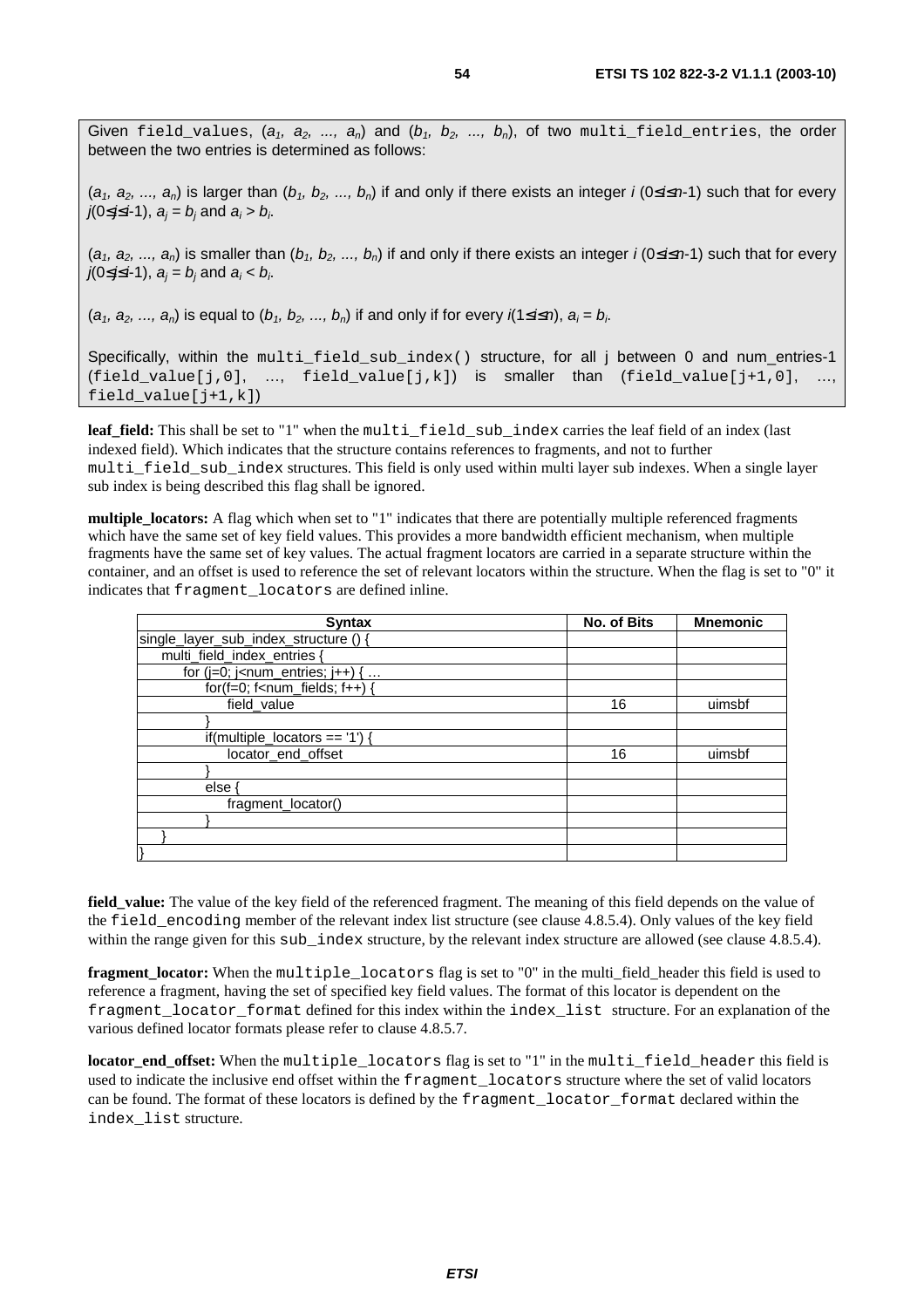The locator\_start\_offset is implicit from the previous entry within the multi\_field\_sub\_index, as follows:

- If it's the first entry within the multi\_field\_index\_entries then locator\_start\_offset shall equal 0.
- If it's not the first entry, the previous entries locator\_end\_offset + 1 shall be used as the current entries inclusive locator\_start\_offset.

```
if (current index != 0) { 
... locator start offset = multi field index entries[current index-
1].locator end offset + 1;
 }else { 
 ......................................... locator_start_offset = 0; 
}
```
It should be noted that these references are based on fragment locator entries and not byte offsets. The actual byte offset within the fragment locators structure is calculated as follows:

|  |  |  |  | byte_offset = locator_end_offset * sizeof(fragment_locator); |  |
|--|--|--|--|--------------------------------------------------------------|--|
|--|--|--|--|--------------------------------------------------------------|--|

| <b>Syntax</b>                                                      | No. of Bits | <b>Mnemonic</b> |
|--------------------------------------------------------------------|-------------|-----------------|
| multi_layer_sub_index_structure () {                               |             |                 |
| if (leaf_field='0') {                                              |             |                 |
| child_sub_index_ref                                                | 8           | uimsbf          |
|                                                                    |             |                 |
| multi_field_index_entries {                                        |             |                 |
| for (j=0; j <num_entries; <math="" j++)="">\{ \dots</num_entries;> |             |                 |
| field_value                                                        | 16          | uimsbf          |
| if(leaf_field == '1') $\{ \dots$                                   |             |                 |
| if(multiple_locators == '1') {                                     |             |                 |
| locator_end_offset                                                 | 16          | uimsbf          |
|                                                                    |             |                 |
| else (                                                             |             |                 |
| fragment_locator()                                                 |             |                 |
|                                                                    |             |                 |
|                                                                    |             |                 |
| else {                                                             |             |                 |
| range_end_offset                                                   | 16          | uimsbf          |
|                                                                    |             |                 |
|                                                                    |             |                 |
|                                                                    |             |                 |
|                                                                    |             |                 |

For all fields not described, please refer to the semantics for the single\_layer\_sub\_index\_structure fields found above.

child\_sub\_index\_ref: This value identifies a further multi\_field\_sub\_index structure within the current container which holds index entries having a field value equal to that defined within this sub index. The combination of this value and the range\_end\_offset enables you to locate a set of index entries, which have a specific key field value.

**range end offset:** This field defines the set of entries within the referenced multi field sub index (a multi field sub index with its structure id equal to child sub index ref) having a key field value equal to that defined by the field\_value.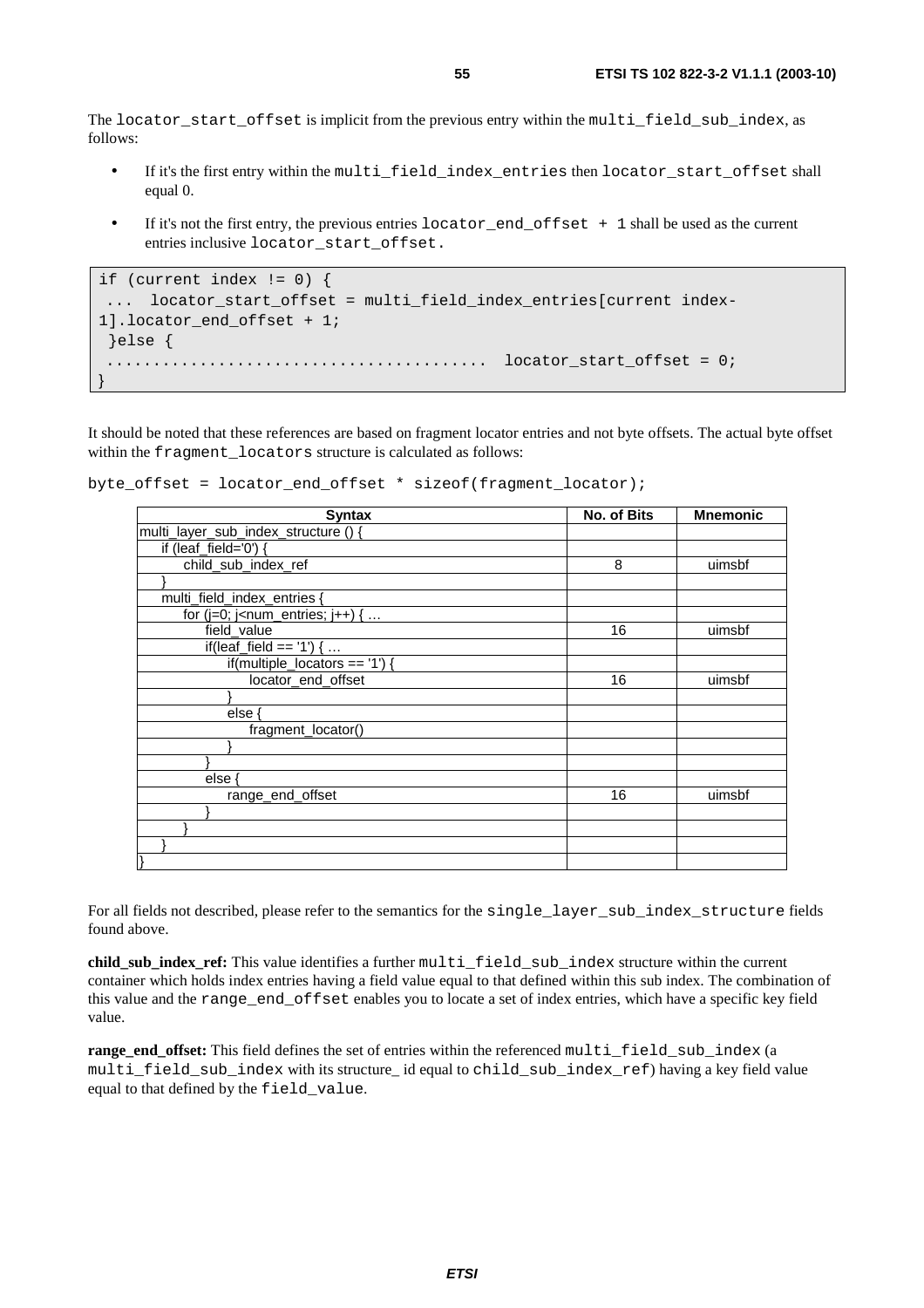The value is an inclusive offset from the start of the multi\_field\_index\_entries of the target multi field sub index, where the end offset for the set of entries that have the declared value can be found. The range\_start\_offset is implicit from the previous, entry within the multi\_field\_sub\_index, as follows:

- If it's the first entry within the multi\_field\_index\_entries then start\_offset shall equal 0.
- If it's not the first entry, the previous entries range end of f set  $+1$  shall be used as the current entries inclusive range\_start\_offset.

```
if (current index != 0) { 
      range_start_offset = multi_field_index_entries[current index-1].range_end_offset + 
1; 
  }else { 
      range_start_offset = 0; 
}
```
It should be noted that these references are based on index entries and not byte offsets. So the actual byte offset within the structure is calculated as follows:

byte\_offset = (range\_end\_offset \* sizeof(multi\_field\_index\_entry)) + sizeof(multi\_field\_header)

### 4.8.5.6 Fragment locators structure

The fragment locators structure is used to carry fragment locators, where there are multiple fragments with the same set of key field values. This structure is referenced by the multi\_field\_sub\_index structure.

There shall only ever be a maximum of one fragment locators structure within a single container.

| <b>Syntax</b>                                                    | No. of Bits | Mnemonic |
|------------------------------------------------------------------|-------------|----------|
| fragment_locators() {                                            |             |          |
| for(int i=0; i <num <math="" i++)="" locators;="">\{ \dots</num> |             |          |
| fragment locator()                                               |             |          |
|                                                                  |             |          |
|                                                                  |             |          |

**num\_locators:** This value is inferred from the size of the structure which is declared within the containers container\_header.

I.e. num\_locators = structure\_length/sizeof(fragment\_locator);

**fragment\_locator:** This field is used to convey a reference to a TVA fragment. The format of this locator is dependent on the fragment\_locator\_format defined for this index within the index\_list structure. For an explanation of the various defined locator formats please refer to clause 4.8.5.7.

#### 4.8.5.7 Fragment locator formats

There are a number of defined fragment locator formats to enable the referencing of fragments from an index entry.

#### 4.8.5.7.1 Referencing fragments in another container

When a data structure becomes quite large, or it is a requirement to be able to carousel the index at a different rate to that of the data, it is advantageous to split the index and data across independent containers. This format provides a mechanism for an index entry to reference a TVA fragment within another container.

| <b>Syntax</b>               | No. of Bits | Mnemonic |
|-----------------------------|-------------|----------|
| remote_fragment_locator() { |             |          |
| target container            | 16          | uimsbf   |
| target_fragment             | 24          | uimsbf   |
|                             |             |          |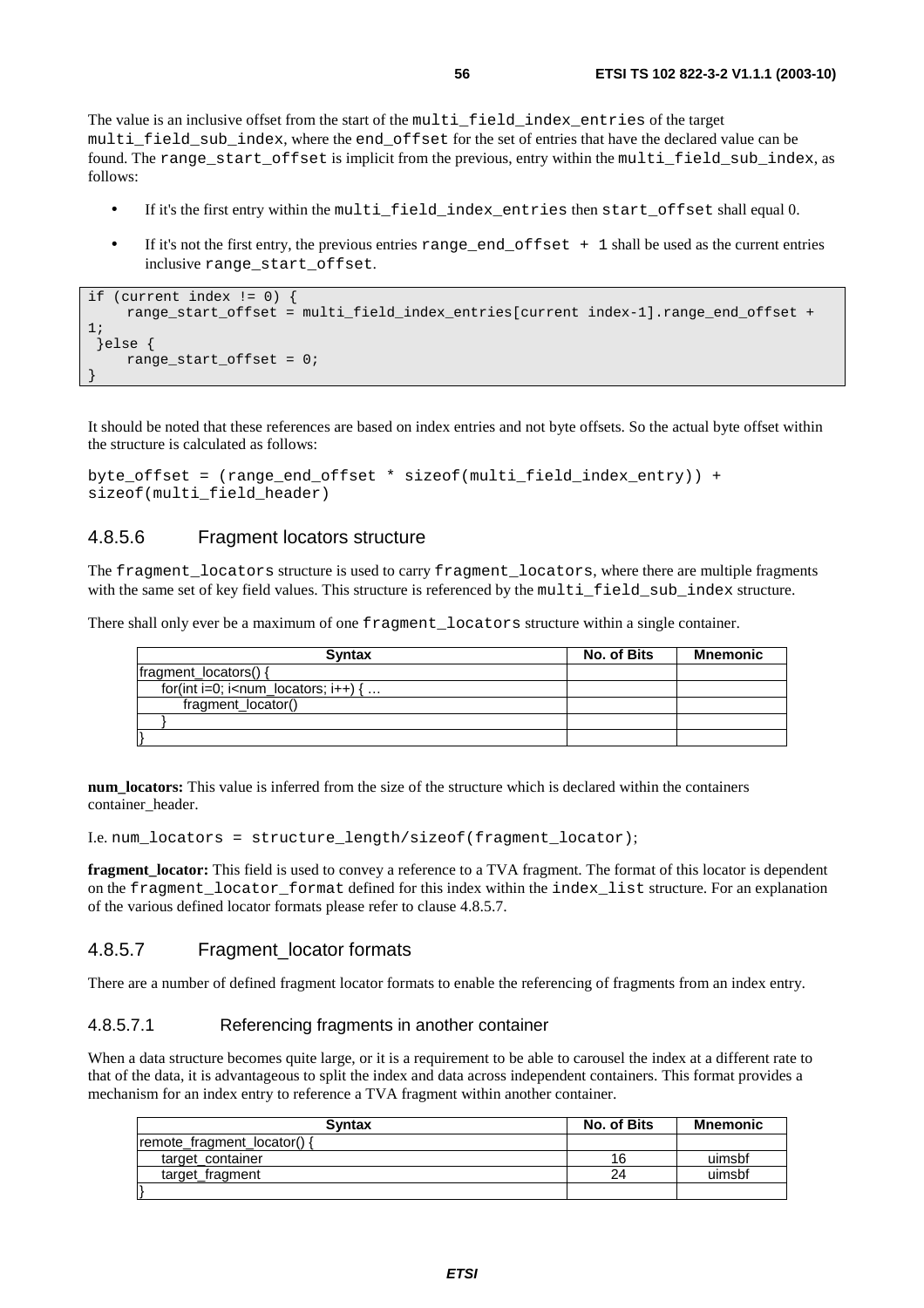**target container:** The container ID of the container holding the encapsulation structure for the target fragment.

**target\_fragment:** A 24 bit identifier which uniquely identifies a fragment within the target container. To locate the actual fragment, the appropriate container should be loaded, and the encapsulation structure searched to find a matching fragment id. Once the fragment id has been located the appropriate TVA fragment can be found.

#### 4.8.5.7.2 Referencing a fragment within the same container

It is quite possible to use the above method for referencing fragments within the same container, however it is not the most efficient way. Therefore the following method is supported.

| <b>Syntax</b>                | No. of Bits | <b>Mnemonic</b> |
|------------------------------|-------------|-----------------|
| $ local_f$ ragment_locator() |             |                 |
| fragment offset              | 16          | uimsbf          |
|                              |             |                 |

**fragment\_offset:** The offset within the encapsulation structure, where the fragment can be found. It should be noted that the offset is an index into the encapsulation structure and not a byte offset. The byte offset can be calculated as follows:

```
byte_offset = (sizeof(encapsulation_entry) * fragment_offset) + 
encapsulation header;
```
# 4.8.6 Binary representation of Simple Types

Within the Index list structure it is a requirement to define the encoding used to represent each of an index's key fields. The following is a list of XML Schema defined primitive simple types used within the *TV-Anytime* schema and how they should be encoded, when used within the context of an index.

| <b>SimpleType</b>  | field encoding value | <b>Encoding</b>                               |
|--------------------|----------------------|-----------------------------------------------|
| string             | 0x0000               | String                                        |
| anyURI             | 0x0000               | String                                        |
| boolean            | 0x0100               | signed short with false $=$ '0x0000' and true |
|                    |                      | = Non zero value e.g. 0xffff                  |
| <b>NMTOKEN</b>     | 0x0000               | String                                        |
| gYear              | 0x0000               | String                                        |
| date               |                      | Modified Julian Date (TVA BiM codec           |
|                    |                      | clause 4.4.2.4.3)                             |
| <b>dateTime</b>    | 0x0400               | Modified Julian Date and Milliseconds         |
|                    |                      | (TVA BiM codec clause 4.4.2.4.2)              |
| duration           | 0x0400               | Modified Julian Date and Milliseconds         |
|                    |                      | (TVA BiM codec clause 4.4.2.4.2)              |
| integer            | 0x0202               | one bit to indicate sign (0: positive, 1:     |
|                    |                      | negative), followed by abs(value) using       |
|                    |                      | vluimsbf5.                                    |
| nonNegativeInteger | 0x0203               | vluimsbf8                                     |
| positiveInteger    | 0x0203               | vluimsbf8                                     |
| float              | 0x0300               | signed float                                  |
| double             | 0x0302               | signed double                                 |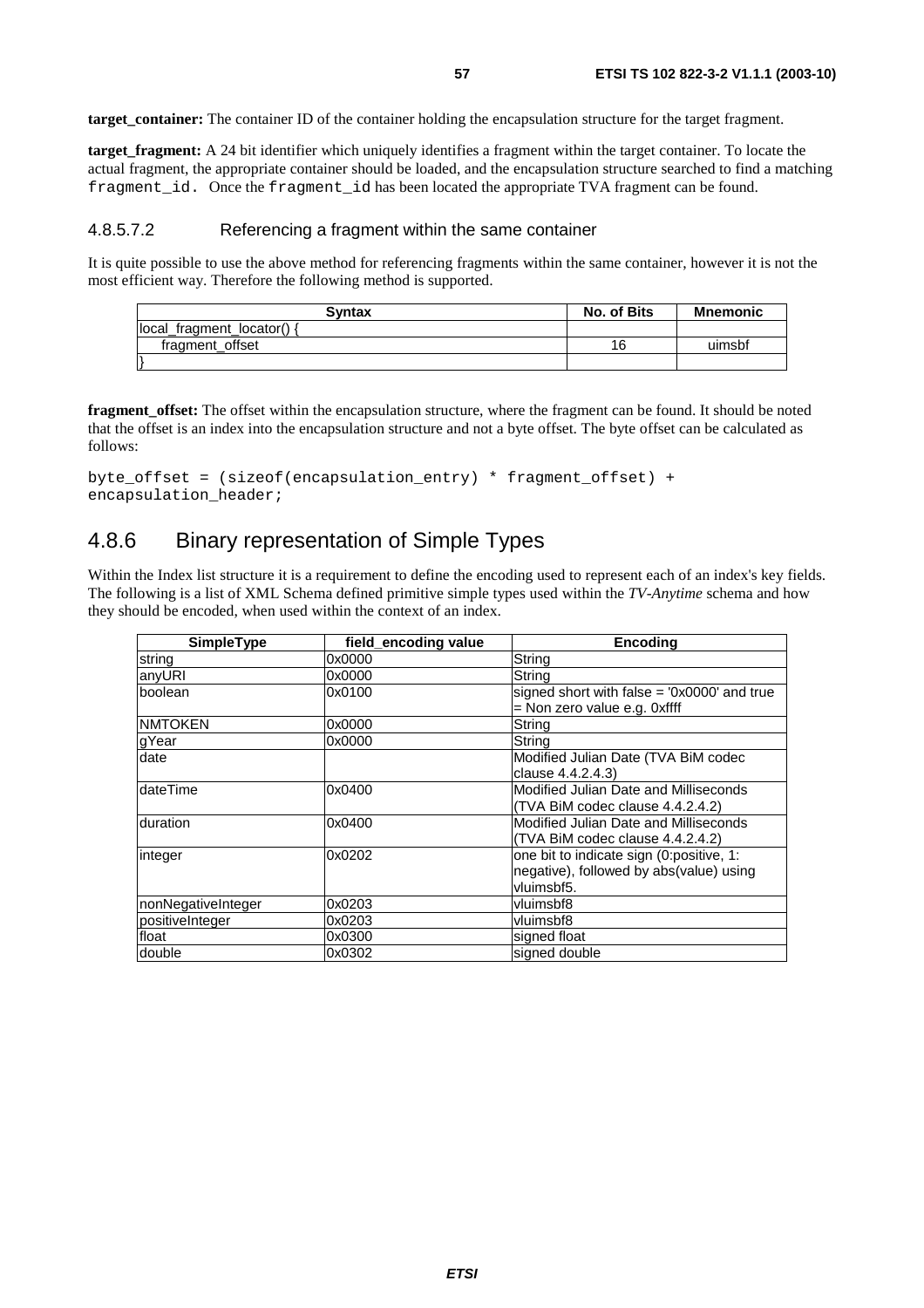# 4.8.7 Indexes based on Classification Schemes

When creating an index based on a Classification Scheme it is recommended that the key field used is the href attribute within the ControlledTermType, and that its value is a full de-referenced URI i.e. not an Alias.

It is also recommended that all entries within the index use a single classification scheme. The indexing solution can support the use of mixed classification schemes but it may present problems to an application, which wishes to search the index. For example, there may be more than one reference value for genre "Sport".

# 4.9 Notion of Validation

*TV-Anytime* deals with metadata and in particular with large and highly structured metadata.

An XML Schema document is called a schema. The TVA schema is thus an XML schema document, namely the data model defining the rules to be respected to edit "valid" TVA metadata description. This includes information about default values, element types, attributes types and type hierarchies.

The validation process ensures that the descriptions transmitted to the application respect all the rules defined in the associated schema and thus that it is conformant to the standard having specified this schema. The nature (i.e. the type) of each description item (element or attributes) are also determined and controlled during this process. Validation is the way to make data more explicit to an application. It is a transformation from raw un-typed well-formed (syntactically correct according to the schema definitions) information into typed useful information. The generic nature of the validation process is spelled out by W3C in the XML schema specification in [3].

Because the *TV-Anytime* encoding mechanism produces by nature only valid encoded metadata description and due to the design of the *TV-Anytime* schema and of the associated fragmentation mechanism, each partial description shall be valid according to the TVA schema, first, after the decoding of the TVAMain fragments and, afterwards, of any of its associated TVA fragments.

# 4.10 Extensibility of the TV-Anytime schema

### 4.10.1 Introduction

A TVA metadata system includes a common core set of metadata as defined in TS 102 822-3-1 [14] to ensure a minimum level of interoperability. Scalability and extensibility are key *TV-Anytime* features. Backward and possibly forward compatibility shall be maintained.

The MPEG-7 Definition Description Language (DDL) that is used as the *TV-Anytime* representation language for metadata is the main instrument for this extensibility.

As shown in figure 23, mechanisms need to be defined to allow the extension of the specification with new *TV-Anytime* definitions, or for private extensions.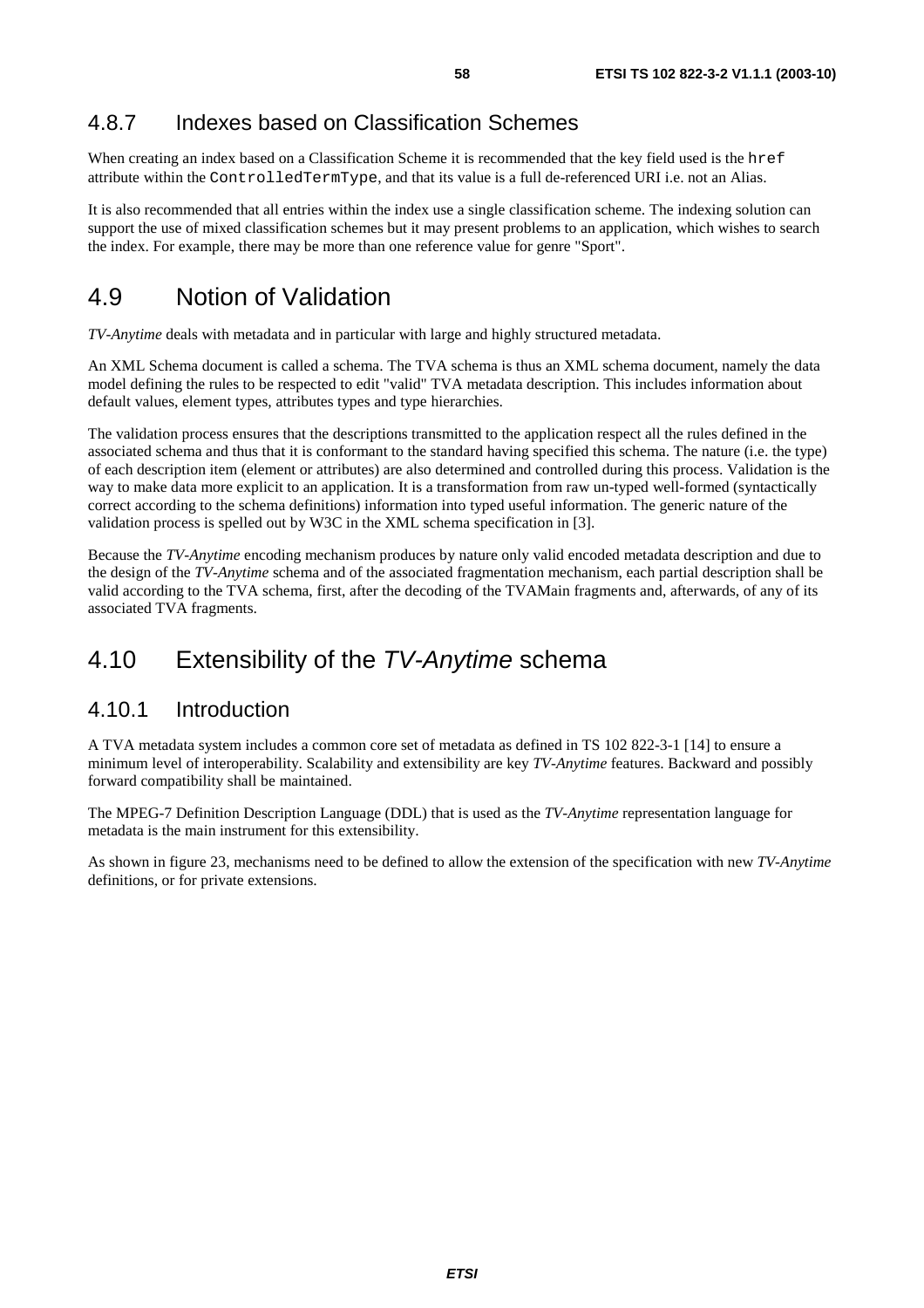

**Figure 23: Representation of a TV-Anytime extension** 

The associated TVA extensibility rules are presented in the following clause.

# 4.10.2 Extensibility rules

The following clause defines rules to support specification and private extensions in a backward and forward compatible manner.

- Forward compatibility means a decoder that is only aware of a previous version of a schema is able to partially decode a description conformant to an updated version of that schema.
- Backward compatibility means a decoder that is only aware of a new version of the schema is able to partially decode a description conformant to a previous version of that schema.

With BIM, backward compatibility is provided by the unique reference of the used schema in the DecoderInit. Forward compatibility is ensured by a specific syntax defined in MPEG-7 Specification [1] clauses 7 and 8. Its main principle is to use the namespace of the schema. The binary format allows one to keep parts of a description related to different schemas in separate chunks of the binary description stream, so that parts related to an unknown schema may be skipped by the decoder. The Decoder Initialization identifies schema versions with which compatibility is preserved by listing their Schema URIs. A decoder that knows at least one of the Schema URIs will be able to decode at least part of the binary description stream.

The following rules shall be applied so as to define a valid extension of the standard, in particular to allow the compatibility mechanisms described above. They constrain the extensibility of *TV-Anytime* schemas:

- Extension must be defined using the TVA schema representation language (i.e. MPEG-7 DDL). The way these extended schemas are transmitted is out of the scope of this version of the specification.
- The module definition must have a prose definition that describes the syntactic and semantic requirements of the elements, attributes, and/or content models that it declares.
- Existing element names should never be re-used. New elements names should be defined under their own namespace (e.g. for another version of the TVA specification or for private extensions).
- The module definition's elements and attributes must be part of an XML namespace. If the module is defined by an organization other than TVA and MPEG (for imported MPEG datatypes and description schemes), this namespace must NOT be the same as the namespace in which other TVA and MPEG standards are defined.
- The namespace under which extensions are defined will need to be clearly identified.
- Any extensions to existing schema should not obscure existing functionality. Thus existing functionality should not be contained within a new element that an earlier decoder will not understand.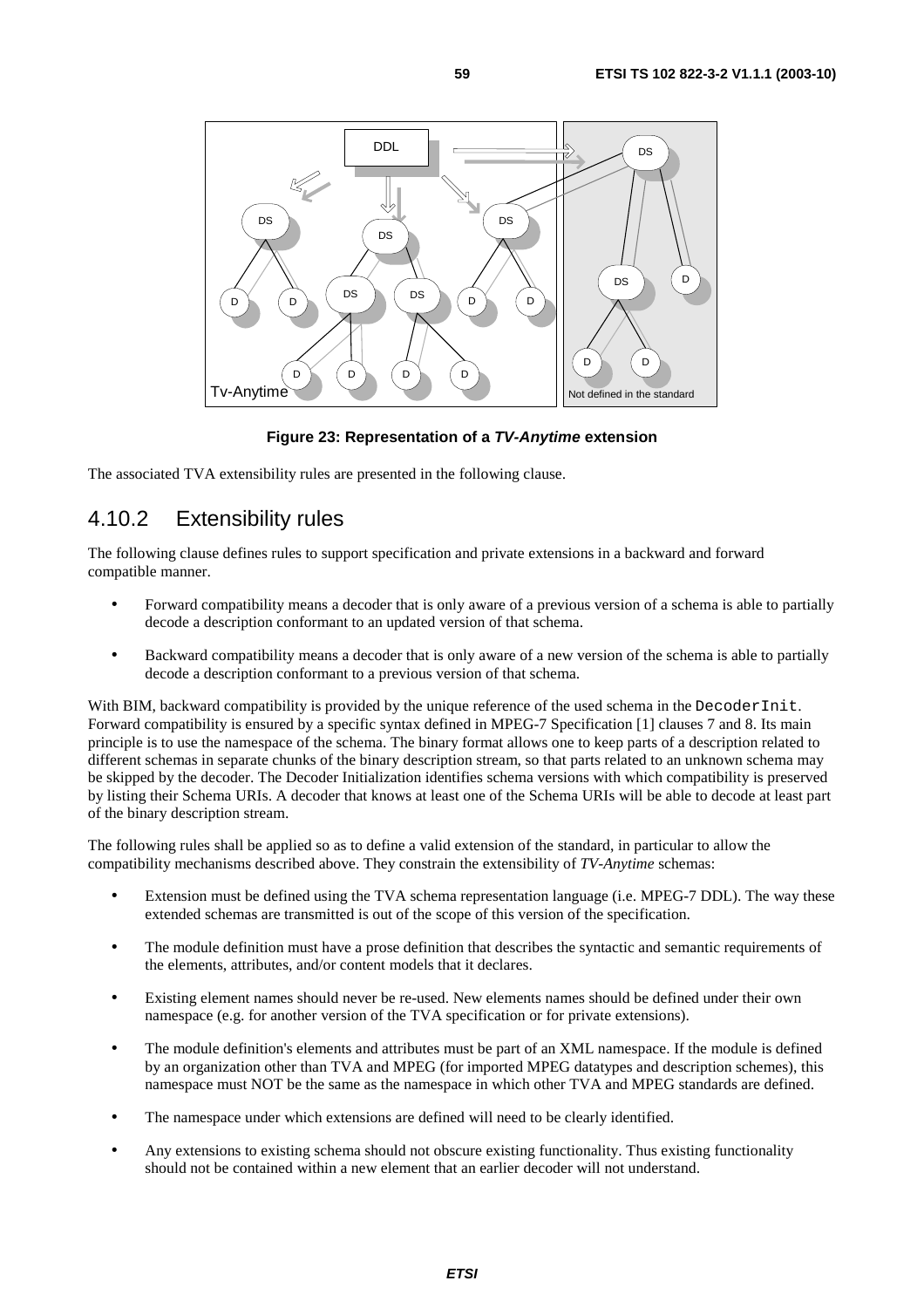- Wherever possible, an extended schema should only add functionality and not replace existing functionality. This will allow a version 1 decoder to maximally understand a version 2 document.
- An application should ignore any elements or attributes they do not need, do not understand or cannot use.

Table 13 provides the list of conditions under which the extensions of *TV-Anytime* metadata definitions are supported or not.

**Table 13: Types of extension permitted in future versions of TV-Anytime**

| Condition / Type of extension of TV-Anytime<br>metadata definitions               | <b>Status</b>                                    |
|-----------------------------------------------------------------------------------|--------------------------------------------------|
| Condition 1: A new global element of existing type                                | NOT PERMITTED                                    |
| Condition 2: A new global attributes added to existing<br>type                    | <b>PERMITTED</b>                                 |
| new type (simple or complex - but see below for<br>limitations on derivation etc) | <b>PERMITTED</b>                                 |
| Polymorphism of existing type by Inheritance with<br>restriction                  | PERMITTED (But see rules above)                  |
| Polymorphism of existing type by Inheritance with<br>extension                    | PERMITTED (But see rules above)                  |
| Polymorphism of existing type by Redefining types<br>during import                | <b>NOT PERMITTED</b>                             |
| <b>Substitution Groups</b>                                                        | NOT PERMITTED.                                   |
|                                                                                   | Instead of using substitution groups, explicit   |
|                                                                                   | derivation can be used. This is safer for future |
|                                                                                   | extensions.                                      |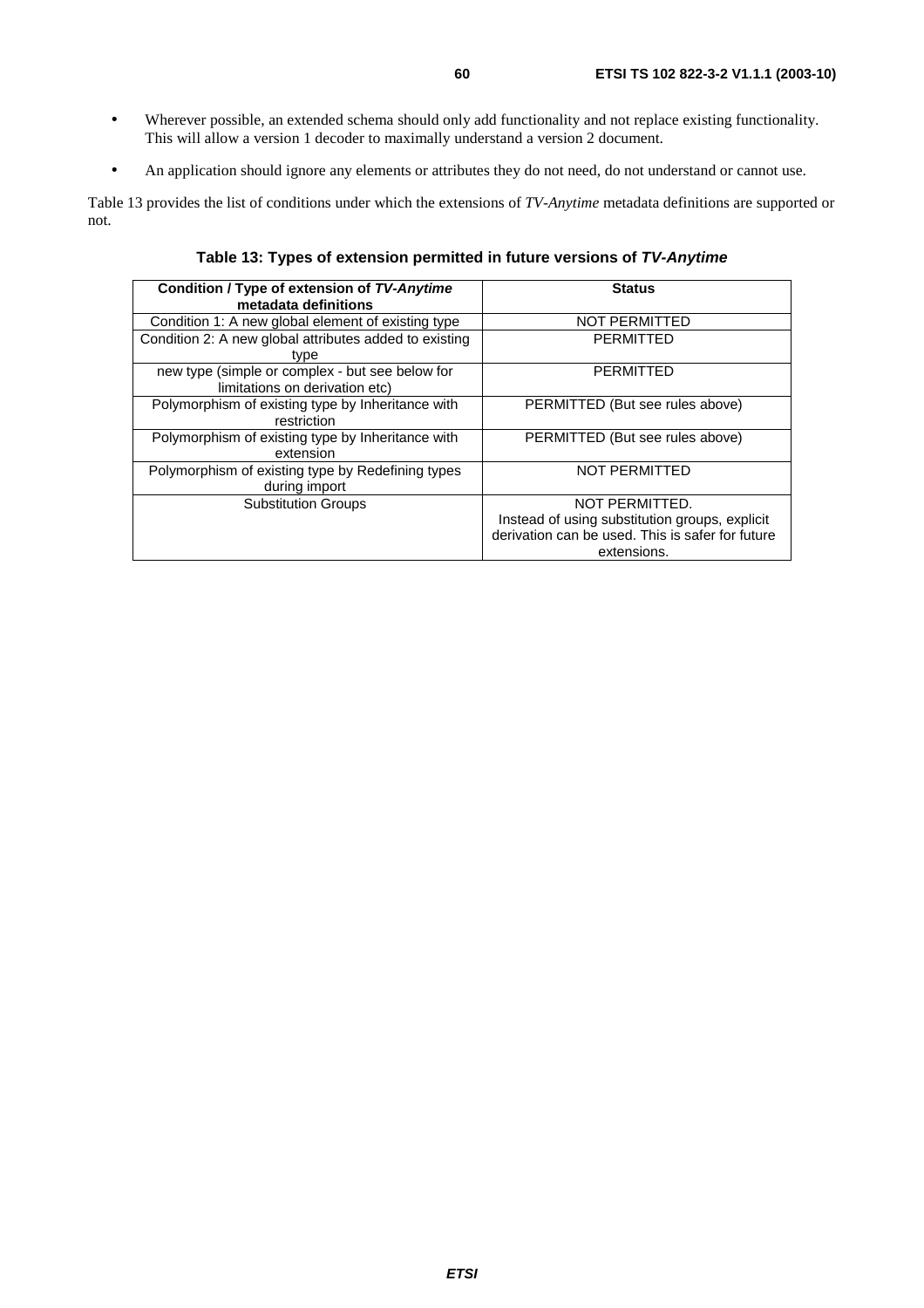# Annex A (informative): Bibliography

Documents are available from the *TV-Anytime* web site [http://www.tv-anytime.org](http://www.tv-anytime.org/).

"R-1: The *TV-Anytime* Environment" (TV035r6)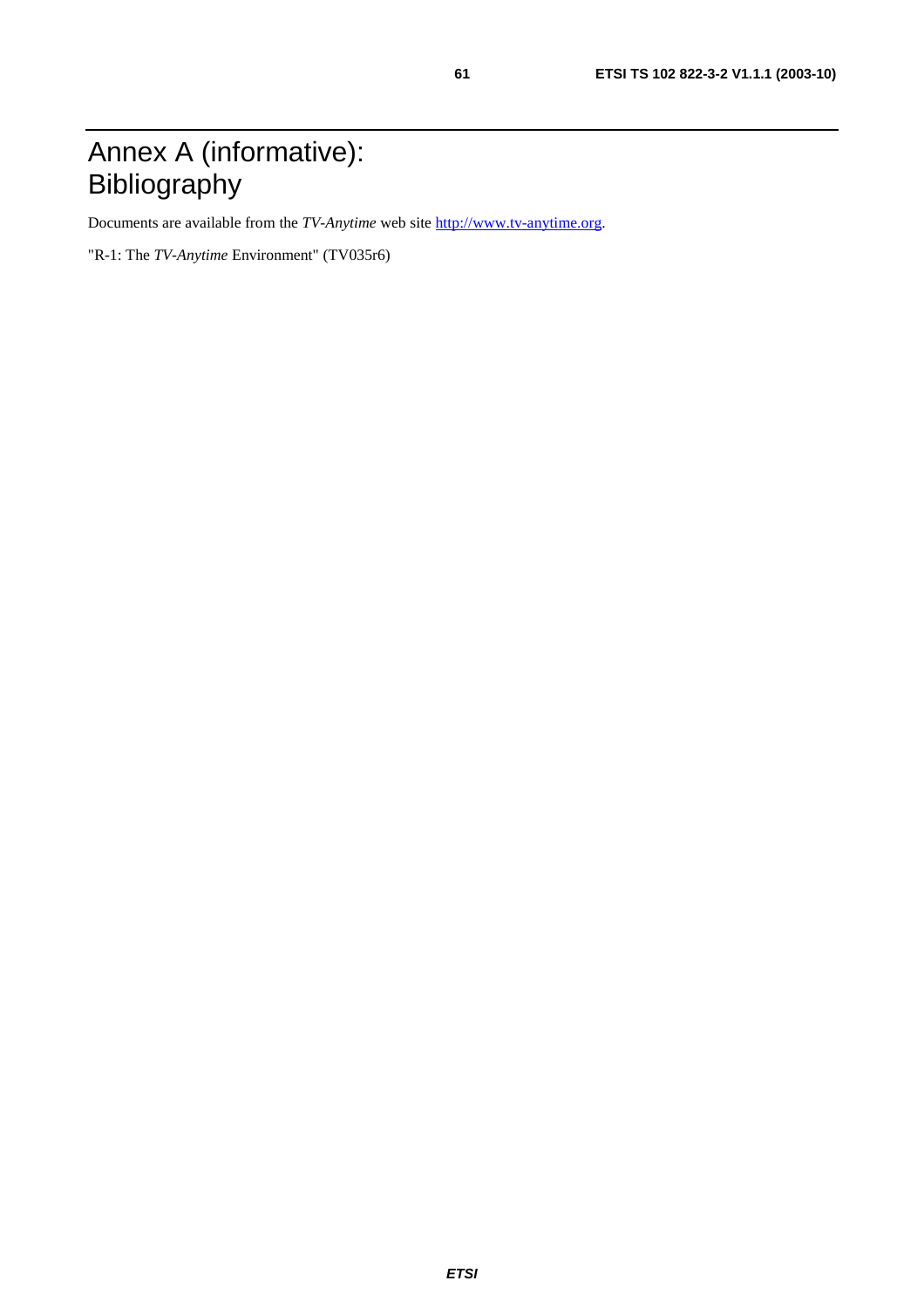# List of figures

| Figure 20: Schematic representation of interrelationship between Index containers and Data containers 42         |  |
|------------------------------------------------------------------------------------------------------------------|--|
|                                                                                                                  |  |
| Figure 22: Example multi_field_sub_index structure (using multi-layer syntax) for an index with three key fields |  |
|                                                                                                                  |  |

# List of tables